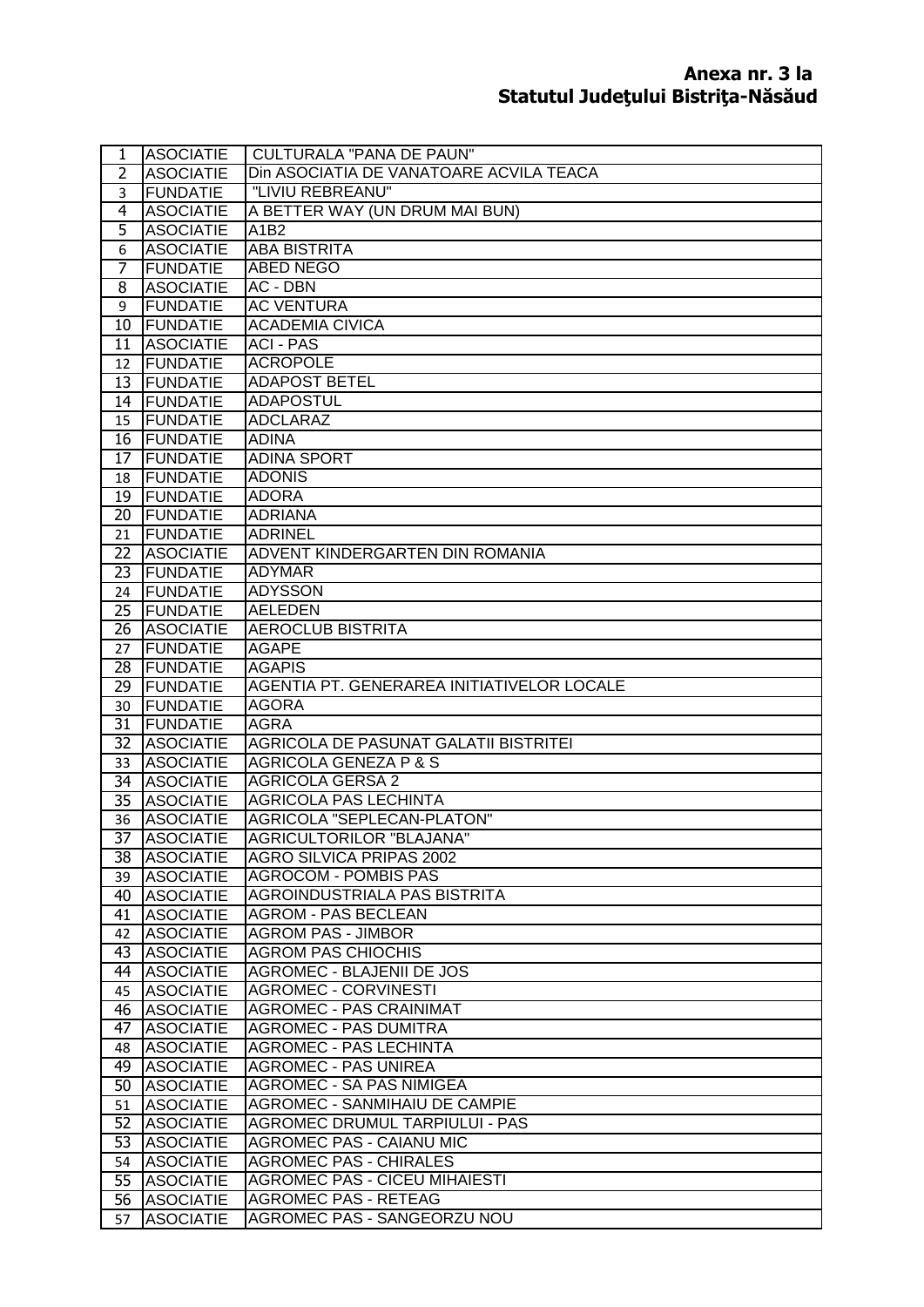|                 | 58 ASOCIATIE     | <b>AGROMEC PAS - VERMES</b>                     |
|-----------------|------------------|-------------------------------------------------|
| 59              | <b>ASOCIATIE</b> | <b>AGROMEC PAS - VITA</b>                       |
| 60              | <b>ASOCIATIE</b> | <b>AGROMEC PAS - ZORENI</b>                     |
| 61              | <b>ASOCIATIE</b> | <b>AGROMEC PAS BISTRITA</b>                     |
| 62              | <b>ASOCIATIE</b> | <b>AGROMEC PAS SIEU ODORHEI</b>                 |
| 63              | <b>ASOCIATIE</b> | <b>AGROMEC PAS URIU</b>                         |
| 64              | <b>ASOCIATIE</b> | <b>AGROTEHNICA - PAS B-TA</b>                   |
| 65              | FUNDATIE         | <b>AJUTOR</b>                                   |
| 66              | <b>FUNDATIE</b>  | <b>AJUTOR UMANITAR</b>                          |
| 67              | <b>FUNDATIE</b>  | AJUTORAREA SOMESANA                             |
| 68              | FUNDATIE         | <b>AJUTORUL</b>                                 |
| 69              | FUNDATIE         | <b>AJUTORUL REBRA</b>                           |
| 70              | FUNDATIE         | <b>ALEEA</b>                                    |
| 71              | FUNDATIE         | <b>ALESSANDRA</b>                               |
| 72              | FUNDATIE         | <b>ALETHEIA</b>                                 |
| 73              | <b>ASOCIATIE</b> | ALETHEIA - PRIVATIZARE - PAS                    |
| 74              | FUNDATIE         | <b>ALEX</b>                                     |
| 75              | FUNDATIE         | <b>ALEX &amp; CO 1996</b>                       |
| 76              | FUNDATIE         | <b>ALEXANDRA</b>                                |
| $\overline{77}$ | FUNDATIE         | <b>ALEXANDRU ION PAVEL</b>                      |
| 78              | FUNDATIE         | <b>ALEXIS DAR</b>                               |
| 79              | <b>FUNDATIE</b>  | <b>ALEXIUS</b>                                  |
| 80              | <b>FUNDATIE</b>  | <b>ALFA OMEGA</b>                               |
| 81              | FUNDATIE         | <b>ALFA SI OMEGA</b>                            |
| 82              | FUNDATIE         | <b>ALIANTA</b>                                  |
| 83              | <b>ASOCIATIE</b> | ALIANTA SINDICALA INTERJUDETEANA BANAT - ARDEAL |
| 84              | FUNDATIE         | <b>ALIMAR</b>                                   |
| 85              | FUNDATIE         | <b>ALINA</b>                                    |
| 86              | FUNDATIE         | <b>ALINA GRAF</b>                               |
| 87              | FUNDATIE         | <b>ALIS</b>                                     |
| 88              | <b>FUNDATIE</b>  | <b>ALMANIA R W</b>                              |
| 89              | <b>ASOCIATIE</b> | <b>ALMAVIRAG</b>                                |
| 90              | FUNDATIE         | <b>ALPHA</b>                                    |
| 91              | <b>ASOCIATIE</b> | <b>ALPHAMED</b>                                 |
| 92              | <b>ASOCIATIE</b> | <b>ALSECA</b>                                   |
| 93              | <b>FUNDATIE</b>  | <b>AMADEUS ALDER</b>                            |
| 94              | <b>IFUNDATIE</b> | <b>AMICITIA</b>                                 |
| 95              | FUNDATIE         | ANA                                             |
| 96              | FUNDATIE         | <b>ANASTASIA</b>                                |
| 97              | FUNDATIE         | <b>ANCA</b>                                     |
| 98              | FUNDATIE         | <b>ANCA ANDREI</b>                              |
| 99              | FUNDATIE         | <b>ANCORA</b>                                   |
|                 | 100 FUNDATIE     | <b>ANCORA DE NAPOLI</b>                         |
|                 | 101   FUNDATIE   | ANCORA ZAGRA                                    |
|                 | 102 FUNDATIE     | <b>ANCUTA</b>                                   |
|                 | 103 FUNDATIE     | <b>ANDRADA</b>                                  |
|                 | 104 FUNDATIE     | ANDRADAMAR                                      |
|                 | 105 FUNDATIE     | <b>ANDREEA</b>                                  |
|                 | 106 FUNDATIE     | <b>ANDREEA CHRIS</b>                            |
|                 | 107 FUNDATIE     | <b>ANDREEAS</b>                                 |
|                 | 108 FUNDATIE     | <b>ANELORE</b>                                  |
|                 | 109 FUNDATIE     | ANEVA                                           |
|                 | 110 FUNDATIE     | ANGELI 97                                       |
|                 | 111 FUNDATIE     | ANGELLO CRYS                                    |
|                 | 112 FUNDATIE     | <b>ANGELY DAMARIS</b>                           |
|                 | 113 FUNDATIE     | ANI                                             |
|                 | 114 FUNDATIE     | <b>ANI VIO</b>                                  |
|                 | 115 ASOCIATIE    | ANIMATERRA                                      |
|                 | 116 ASOCIATIE    | ANL - 2002 SUBCETATE                            |
|                 | 117 ASOCIATIE    | ANL - 2003                                      |
|                 | 118 ASOCIATIE    | ANL 95B VIISOARA                                |
|                 | 119 FUNDATIE     | <b>ANNADIB "S BISTRITA</b>                      |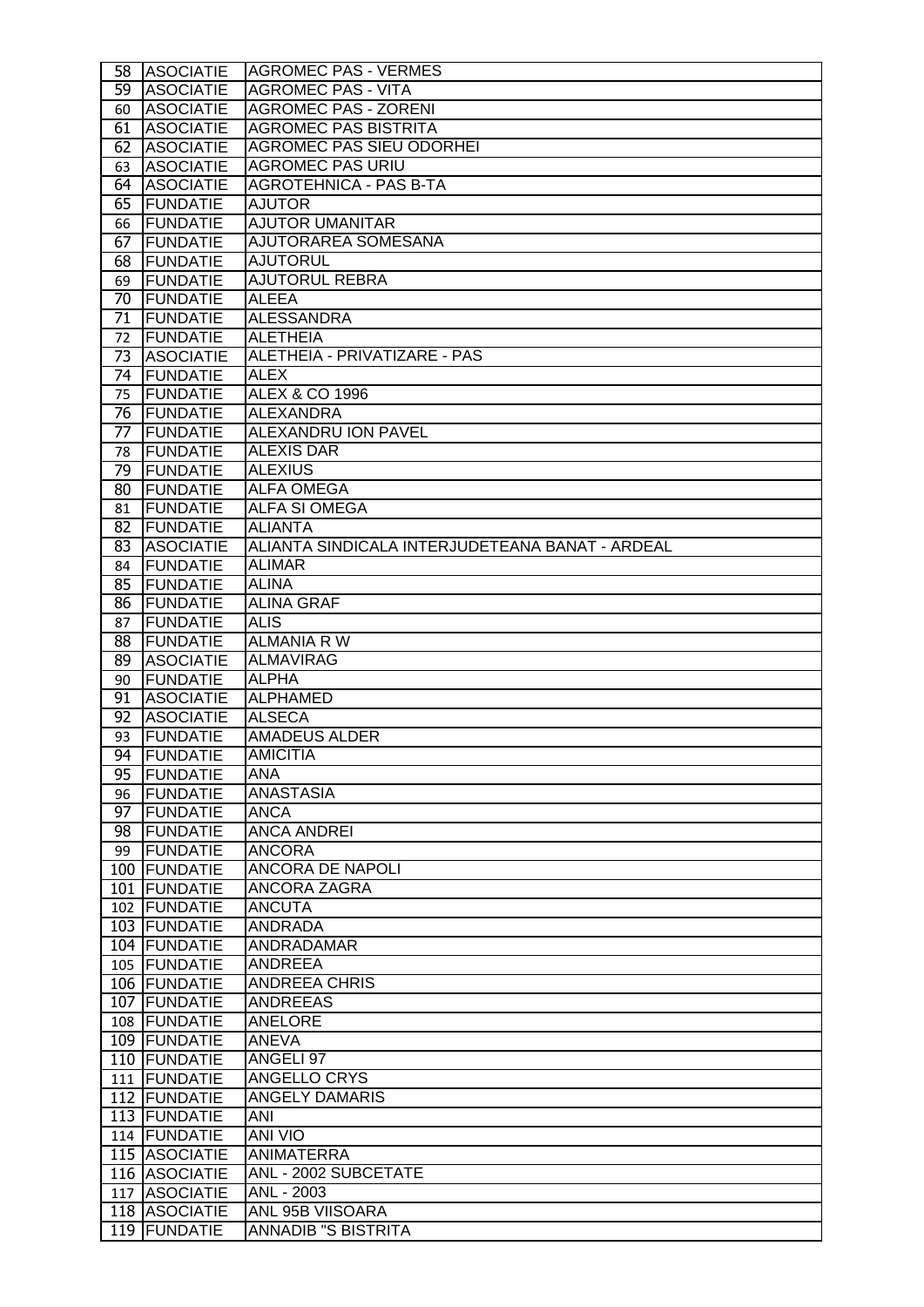| 120 FUNDATIE  | <b>ANNAMARIA</b>                                              |
|---------------|---------------------------------------------------------------|
| 121 ASOCIATIE | <b>ANTI - STIGMA</b>                                          |
| 122 FUNDATIE  | <b>ANTONIA</b>                                                |
| 123 FUNDATIE  | <b>ANTONIU</b>                                                |
| 124 ASOCIATIE | AOCIATIA PROPRIETARILOR DE PADURE ILVA SOMES                  |
| 125 ASOCIATIE | <b>APICULTORILOR DE MUNTE</b>                                 |
| 126 FUNDATIE  | <b>APOLLO</b>                                                 |
| 127 FUNDATIE  | <b>APROCOP</b>                                                |
| 128 FUNDATIE  | <b>APROPO LA RUSU</b>                                         |
| 129 FUNDATIE  | <b>ARCA</b>                                                   |
| 130 FUNDATIE  | <b>ARCADIA</b>                                                |
| 131 FUNDATIE  | <b>ARDEALUL UMANITAR</b>                                      |
| 132 FUNDATIE  | ARDEALUL V.L.P.                                               |
| 133 FUNDATIE  | <b>ARGHIUS</b>                                                |
| 134 ASOCIATIE | <b>ARGUMENT</b>                                               |
| 135 ASOCIATIE | <b>ARHITECTILOR</b>                                           |
| 136 ASOCIATIE | <b>ARIO PAS</b>                                               |
| 137 ASOCIATIE | <b>ARIPI FOLKTIME</b>                                         |
| 138 FUNDATIE  | <b>ARLECHINO</b>                                              |
| 139 FUNDATIE  | <b>ARMONIA</b>                                                |
| 140 FUNDATIE  | ARMONIA FORTE FORTISSIMO BISTRITA                             |
| 141 ASOCIATIE | <b>ARMONIA BISTRITA</b>                                       |
| 142 FUNDATIE  | <b>ARNOLD CLASIC</b>                                          |
| 143 ASOCIATIE | <b>ARS DINAMICA</b>                                           |
| 144 FUNDATIE  | <b>ASCENDENT</b>                                              |
| 145 ASOCIATIE | ASOCIATIA CRESCATORILOR DE OVINE SI CAPRINE                   |
| 146 ASOCIATIE | ASOCIATIA PROPRIETARILOR DE PADURI ROMULI                     |
| 147 ASOCIATIE | <b>ASISMED</b>                                                |
| 148 ASOCIATIE | ASISTENTEI RUTIERE - FILIALA JUDETEANA BISTRITA-NASAUD        |
| 149 ASOCIATIE | ASISTENTILOR SOCIALI DIN TRANSILVANIA                         |
| 150 ASOCIATIE | <b>AGRICOLA KOLOJVARY</b>                                     |
| 151 ASOCIATIE | CRESCATORILOR DE TAURINE - ORHEIUL BISTRITEI                  |
| 152 ASOCIATIE | <b>CRESCATORILOR DE TAURINE - TEACA</b>                       |
| 153 ASOCIATIE | <b>CRESCATORILOR DE TAURINE SARATA</b>                        |
| 154 ASOCIATIE | EUROFERMIERILOR DIN ROMANIA                                   |
| 155 ASOCIATIE | MUTUALA ROMANIA-FRANTA LUIS PASTEUR - DEJ - FILIALA BISTRITA  |
| 156 ASOCIATIE | NATIONALA A INVESTITORILOR FNI - FILIALA BN                   |
| 157 ASOCIATIE | ASOCIATIA NATIONALA MUTUALA ROMANIA - BELGIA "MARCO POLO"     |
| 158 ASOCIATIE | <b>NOVATIN</b>                                                |
| 159 ASOCIATIE | ROMANO AMERICANA DE SPRIJIN AL RELATIILOR DE AFACERI ARBUS    |
| 160 ASOCIATIE | "CERCUL DE MASINI AGRICOLE"                                   |
| 161 ASOCIATIE | "CLUB DE DANS SPORTIV - DANSUL FLORILOR" TEACA                |
| 162 ASOCIATIE | CLUB SPORTIV ARDEALUL BISTRITA                                |
| 163 ASOCIATIE | A.F.I. - PRO FAMILIA BISTRITA                                 |
|               |                                                               |
| 164 ASOCIATIE | CRESCATORILOR DE OVINE SI CAPRINE DIN JUDETUL BISTRITA-NASAUD |
| 165 ASOCIATIE | "LACRIMA"                                                     |
| 166 ASOCIATIE | <b>AGRICOLA OCNITA</b>                                        |
| 167 ASOCIATIE | <b>AGRICOLA STUPINI</b>                                       |
| 168 ASOCIATIE | <b>BELAVIA</b>                                                |
| 169 ASOCIATIE | <b>CAMIN FERICIT VITA</b>                                     |
| 170 ASOCIATIE | CASA DE AJUTOR RECIPROC CAPITAL BECLEAN                       |
| 171 ASOCIATIE | CENTRUL DE ZI ALEX                                            |
| 172 ASOCIATIE | CINEGETICA DE VANATOARE CAPRIORU DUMITRA                      |
| 173 ASOCIATIE | CINEGETICA IZVORUL ILVEI                                      |
| 174 ASOCIATIE | <b>CINEGETICA LUPUL BEUDIU</b>                                |
| 175 ASOCIATIE | <b>CINEGETICA URSUL BRUN</b>                                  |
| 176 ASOCIATIE | CINEGETICA VINATORUL DUMITRA                                  |
| 177 ASOCIATIE | <b>CINEGETICA "MIS GRUP" ANIES</b>                            |
| 178 ASOCIATIE | CLUB FOTBAL GLORIA 1922                                       |
| 179 ASOCIATIE | CLUB SPORTIV OLYMPIA BECLEAN                                  |
|               |                                                               |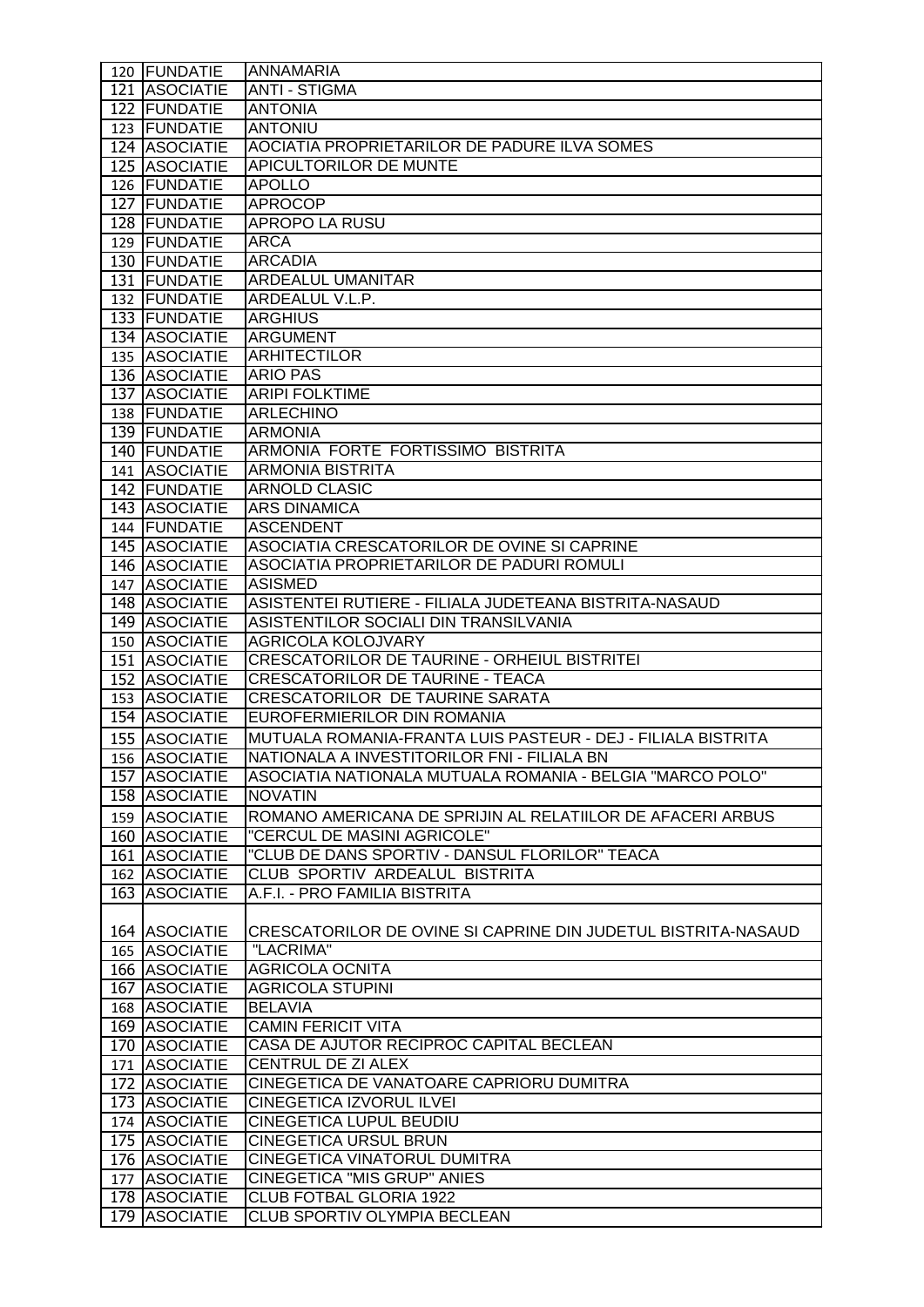| 180 ASOCIATIE                  | CLUB SPORTIV UNIREA "CICEU-GIURGESTI"                                                                 |
|--------------------------------|-------------------------------------------------------------------------------------------------------|
| 181 ASOCIATIE                  | <b>CLUB SPORTIV "FOR YOU"</b>                                                                         |
| 182 ASOCIATIE                  | <b>CLUB SPORTIV "NORD STAR" NASAUD</b>                                                                |
| 183 ASOCIATIE                  | CLUB SPORTIV "VIITORUL" LECHINTA                                                                      |
| 184 ASOCIATIE                  | CLUBUL INTERNATIONAL TRANSILVANIA                                                                     |
| 185 ASOCIATIE                  | <b>CLUBUL SPORTIV DUMITRA</b>                                                                         |
| 186 ASOCIATIE                  | CLUBUL SPORTIV ECIRO-FOREST TELCIU                                                                    |
| 187 ASOCIATIE                  | CLUBUL SPORTIV PROSOMES FELDRU                                                                        |
| 188 ASOCIATIE                  | CLUBUL SPORTIV "HEBE" SANGEORZ-BAI                                                                    |
| 189 ASOCIATIE                  | CLUBUL SPORTIV "SHOTOKAN DOJO"NASAUD                                                                  |
| 190 ASOCIATIE                  | COMITETULUI DE PARINTI TIBERIU MORARIU SALVA                                                          |
| 191 ASOCIATIE                  | <b>CRESCATORILOR DE ANIMALE BORLEASA</b>                                                              |
| 192 ASOCIATIE                  | <b>CRESCATORILOR DE ANIMALE FELDRIHANA</b>                                                            |
| 193 ASOCIATIE                  | <b>CRESCATORILOR DE ANIMALE ILVEANCA</b>                                                              |
| 194 ASOCIATIE                  | <b>CRESCATORILOR DE ANIMALE SITA</b>                                                                  |
|                                | <b>CRESCATORILOR DE BOVINE MELESUL</b>                                                                |
| 195 ASOCIATIE                  |                                                                                                       |
| 196 ASOCIATIE                  | CRESCATORILOR DE BOVINE, OVINE SI CAPRINE "DUMBRAVENI"                                                |
| 197 ASOCIATIE                  | CRESCATORILOR DE OI DIN ZONA DE MUNTE - PLAIURILE HENIULUI                                            |
| 198 ASOCIATIE                  | CRESCATORILOR DE OVINA "GROZAV" REBRA                                                                 |
| 199 ASOCIATIE                  | CRESCATORILOR DE OVINE-CAPRINE 'NASAUDEANA' NASAUD                                                    |
| 200 ASOCIATIE                  | CRESCATORILOR DE OVINE - SANGEORZU NOU                                                                |
| 201 ASOCIATIE                  | CRESCATORILOR DE OVINE CAPRINE SI TAURINE FAGET CAILA                                                 |
| 202 ASOCIATIE                  | CRESCATORILOR DE OVINE CAPRINE SI TAURINE MIORITA SINTEREAG                                           |
| 203 ASOCIATIE                  | CRESCATORILOR DE OVINE DIN LOCALITATEA COASTA                                                         |
| 204 ASOCIATIE                  | CRESCATORILOR DE OVINE GERGELEU                                                                       |
| 205 ASOCIATIE                  | <b>CRESCATORILOR DE OVINE ILISUA</b>                                                                  |
| 206 ASOCIATIE                  | CRESCATORILOR DE OVINE OBOR                                                                           |
| 207 ASOCIATIE                  | CRESCATORILOR DE OVINE RODNA                                                                          |
| 208 ASOCIATIE                  | CRESCATORILOR DE OVINE SALAUTA                                                                        |
| 209 ASOCIATIE                  | CRESCATORILOR DE OVINE SANT                                                                           |
| 210 ASOCIATIE                  | <b>CRESCATORILOR DE OVINE SI CAPRINE</b>                                                              |
|                                | CRESCATORILOR DE OVINE SI CAPRINE CAIAN JUDETUL BISTRITA-                                             |
| 211 ASOCIATIE                  | <b>NASAUD</b>                                                                                         |
|                                |                                                                                                       |
|                                | CRESCATORILOR DE OVINE SI CAPRINE DIN JUDETUL BISTRITA-NASAUD -                                       |
| 212 ASOCIATIE                  | <b>FILIALA SILIVASUL DE CAMPIE</b>                                                                    |
|                                | CRESCATORILOR DE OVINE SI CAPRINE DIN JUDETUL BISTRITA-NASAUD -                                       |
| 213 ASOCIATIE                  | FILIALA "POIANA TOMII" MONOR-SIEUT                                                                    |
|                                | CRESCATORILOR DE OVINE SI CAPRINE DIN JUDETUL BISTRITA-NASAUD                                         |
|                                | <b>FILIALA URMENIS</b>                                                                                |
| 214 ASOCIATIE                  | CRESCATORILOR DE OVINE SI CAPRINE DIN JUD. BISTRITA-NASAUD                                            |
| 215 ASOCIATIE                  | FILIALA POIANA ILVEI                                                                                  |
|                                |                                                                                                       |
|                                | CRESCATORILOR DE OVINE SI CAPRINE DIN LOCALITATEA LUNCA ILVEI                                         |
| 216 ASOCIATIE<br>217 ASOCIATIE |                                                                                                       |
|                                | CRESCATORILOR DE OVINE SI CAPRINE MOCOD                                                               |
| 218 ASOCIATIE                  | CRESCATORILOR DE OVINE SI CAPRINE PETRU RARES                                                         |
| 219 ASOCIATIE                  | CRESCATORILOR DE OVINE SI CAPRINE SALVA                                                               |
| 220 ASOCIATIE                  | CRESCATORILOR DE OVINE SI CAPRINE STRUGURENI TRANSILVANIA                                             |
| 221 ASOCIATIE                  | CRESCATORILOR DE OVINE SI CAPRINE ZAGRA                                                               |
| 222 ASOCIATIE                  | CRESCATORILOR DE OVINE SI CAPRINE " SOMES" DIN ILVA MICA                                              |
| 223 ASOCIATIE                  | CRESCATORILOR DE OVINE SI CAPRINE "CORONDIS" FELDRU<br>CRESCATORILOR DE OVINE SI CAPRINE "NASAUDEANA" |
| 224 ASOCIATIE                  |                                                                                                       |
| 225 ASOCIATIE                  | CRESCATORILOR DE OVINE SI CAPRINE "REBRA"                                                             |
| 226 ASOCIATIE                  | CRESCATORILOR DE OVINE "SOMESUL"REBRISOARA                                                            |
| 227 ASOCIATIE                  | CRESCATORILOR DE OVINE, CAPRINE SI TAURINE SIDLER                                                     |
|                                | CRESCATORILOR DE OVONE SI CAPRINE DIN JUD.BISTRITA NASAUD -                                           |
| 228 ASOCIATIE                  | FILIALA MAGURA ILVEI                                                                                  |
| 229 ASOCIATIE                  | <b>CRESCATORILOR DE PORCINE</b>                                                                       |
| 230 ASOCIATIE                  | CRESCATORILOR DE PORCINE FAGET DIN BLAJENII DE JOS                                                    |
| 231 ASOCIATIE                  | CRESCATORILOR DE PORCINE SUIN BIS TIGAU                                                               |
| 232 ASOCIATIE<br>233 ASOCIATIE | CRESCATORILOR DE PORCINE "SUINPROD" LECHINTA<br>CRESCATORILOR DE PORUMBEI VOIAJORI BISTRITA-NASAUD    |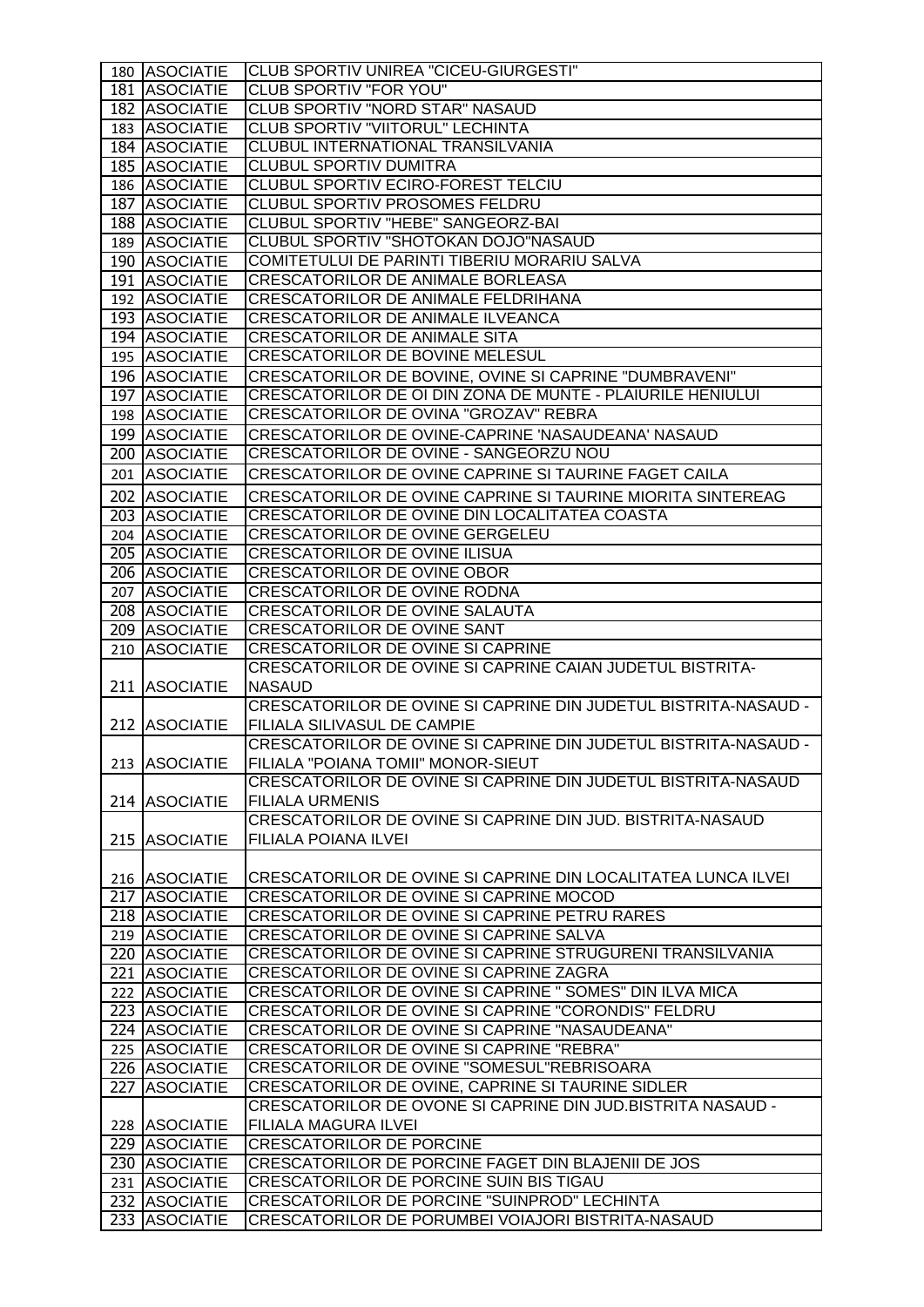| 234 ASOCIATIE                  | <b>CRESCATORILOR DE TAURINE - ALBESTI</b>                                              |
|--------------------------------|----------------------------------------------------------------------------------------|
| 235 ASOCIATIE                  | CRESCATORILOR DE TAURINE - BRATENI                                                     |
| 236 ASOCIATIE                  | <b>CRESCATORILOR DE TAURINE - BUDESTI</b>                                              |
| 237 ASOCIATIE                  | CRESCATORILOR DE TAURINE - BUDESTI FANATE                                              |
| 238 ASOCIATIE                  | CRESCATORILOR DE TAURINE - BUDURLENI                                                   |
| 239 ASOCIATIE                  | <b>CRESCATORILOR DE TAURINE - DOMNESTI</b>                                             |
| 240 ASOCIATIE                  | CRESCATORILOR DE TAURINE - FANTANITA                                                   |
| 241 ASOCIATIE                  | <b>CRESCATORILOR DE TAURINE - LIVEZILE</b>                                             |
| 242 ASOCIATIE                  | CRESCATORILOR DE TAURINE - MICESTII DE CAMPIE                                          |
| 243 ASOCIATIE                  | CRESCATORILOR DE TAURINE - OROSFAIA                                                    |
| 244 ASOCIATIE                  | CRESCATORILOR DE TAURINE - PINTIC                                                      |
| 245 ASOCIATIE                  | <b>CRESCATORILOR DE TAURINE - POSMUS</b>                                               |
| 246 ASOCIATIE                  | <b>CRESCATORILOR DE TAURINE - RAGLA</b>                                                |
| 247 ASOCIATIE                  | CRESCATORILOR DE TAURINE - SANMIHAIU DE CAMPIE                                         |
| 248 ASOCIATIE                  | <b>CRESCATORILOR DE TAURINE - SIEUT</b>                                                |
| 249 ASOCIATIE                  | <b>CRESCATORILOR DE TAURINE - SIMIONESTI</b>                                           |
| 250 ASOCIATIE                  | <b>CRESCATORILOR DE TAURINE - SOIMUS</b>                                               |
| 251 ASOCIATIE                  | <b>CRESCATORILOR DE TAURINE - STUPINI</b>                                              |
| 252 ASOCIATIE                  | <b>CRESCATORILOR DE TAURINE - URMENIS</b>                                              |
| 253 ASOCIATIE                  | <b>CRESCATORILOR DE TAURINE - VISUIA</b>                                               |
| 254 ASOCIATIE                  | <b>CRESCATORILOR DE TAURINE AGRIES</b>                                                 |
| 255 ASOCIATIE                  | CRESCATORILOR DE TAURINE AGRISU DE JOS                                                 |
| 256 ASOCIATIE                  | <b>CRESCATORILOR DE TAURINE APATIU</b>                                                 |
| 257 ASOCIATIE                  | CRESCATORILOR DE TAURINE BLAJENII DE SUS                                               |
| 258 ASOCIATIE                  | CRESCATORILOR DE TAURINE BUZA CATUN                                                    |
| 259 ASOCIATIE                  | CRESCATORILOR DE TAURINE CAIANU MIC                                                    |
| 260 ASOCIATIE                  | CRESCATORILOR DE TAURINE CICEU POIENI                                                  |
| 261 ASOCIATIE                  | CRESCATORILOR DE TAURINE CORVINESTI                                                    |
| 262 ASOCIATIE                  | CRESCATORILOR DE TAURINE DIN ARCHIUD                                                   |
| 263 ASOCIATIE                  | CRESCATORILOR DE TAURINE DIN CICEU HASMAS                                              |
| 264 ASOCIATIE                  | CRESCATORILOR DE TAURINE DIN DOBRIC                                                    |
|                                |                                                                                        |
|                                |                                                                                        |
| 265 ASOCIATIE                  | CRESCATORILOR DE TAURINE DIN LESU                                                      |
|                                |                                                                                        |
| 266 ASOCIATIE                  | CRESCATORILOR DE TAURINE DIN LOCALITATEA FANATE-VALEA MARE                             |
| 267 ASOCIATIE                  | CRESCATORILOR DE TAURINE DIN LOCALITATEA FIGA JUD.B.N                                  |
| 268 ASOCIATIE                  | CRESCATORILOR DE TAURINE DIN LOCALITATEA URIU JUD.B.N                                  |
| 269 ASOCIATIE                  | <b>CRESCATORILOR DE TAURINE DOBRICEL</b>                                               |
| 270 ASOCIATIE                  | CRESCATORILOR DE TAURINE FELDRIHANA                                                    |
| 271 ASOCIATIE                  | CRESCATORILOR DE TAURINE FELDRU                                                        |
| 272 ASOCIATIE                  | <b>CRESCATORILOR DE TAURINE GERSA</b>                                                  |
| 273 ASOCIATIE                  | <b>CRESCATORILOR DE TAURINE ILVA MICA</b>                                              |
| 274 ASOCIATIE                  | CRESCATORILOR DE TAURINE JIMBOR                                                        |
| 275 ASOCIATIE                  | CRESCATORILOR DE TAURINE LIVIU REBREANU                                                |
| 276 ASOCIATIE                  | <b>CRESCATORILOR DE TAURINE MAIERU</b>                                                 |
| 277 ASOCIATIE                  | <b>CRESCATORILOR DE TAURINE MINTIU</b>                                                 |
| 278 ASOCIATIE                  | <b>CRESCATORILOR DE TAURINE MOCOD</b>                                                  |
| 279 ASOCIATIE                  | CRESCATORILOR DE TAURINE MOLISET                                                       |
| 280 ASOCIATIE                  | <b>CRESCATORILOR DE TAURINE NASAUD</b>                                                 |
| 281 ASOCIATIE                  | CRESCATORILOR DE TAURINE NEPOS                                                         |
| 282 ASOCIATIE                  | CRESCATORILOR DE TAURINE PARVA                                                         |
| 283 ASOCIATIE                  | <b>CRESCATORILOR DE TAURINE PIATRA</b>                                                 |
| 284 ASOCIATIE                  | CRESCATORILOR DE TAURINE POIENILE ZAGRII                                               |
| 285 ASOCIATIE                  | <b>CRESCATORILOR DE TAURINE REBRA</b>                                                  |
| 286 ASOCIATIE                  | <b>CRESCATORILOR DE TAURINE RETEAG</b>                                                 |
| 287 ASOCIATIE                  | CRESCATORILOR DE TAURINE RODNA                                                         |
| 288 ASOCIATIE                  | <b>CRESCATORILOR DE TAURINE SANT</b>                                                   |
| 289 ASOCIATIE                  | <b>CRESCATORILOR DE TAURINE SASARM</b>                                                 |
| 290 ASOCIATIE                  | <b>CRESCATORILOR DE TAURINE SIEU CRISTUR</b>                                           |
| 291 ASOCIATIE                  | CRESCATORILOR DE TAURINE SIEU SFINTU                                                   |
| 292 ASOCIATIE                  | CRESCATORILOR DE TAURINE SINGEORZ-BAI                                                  |
| 293 ASOCIATIE<br>294 ASOCIATIE | <b>CRESCATORILOR DE TAURINE SINICOARA</b><br><b>CRESCATORILOR DE TAURINE SLATINITA</b> |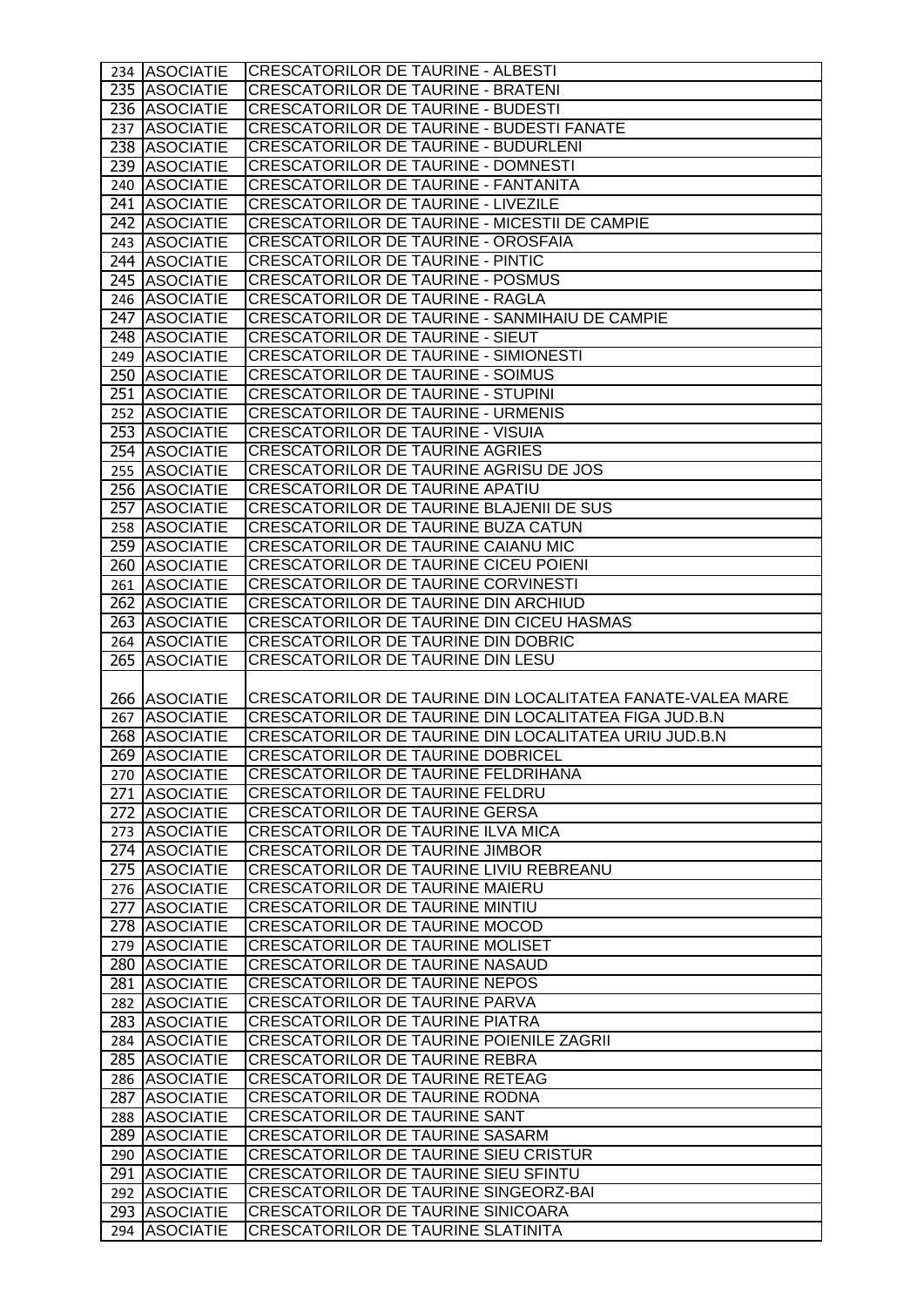| 295 ASOCIATIE                    | <b>CRESCATORILOR DE TAURINE SOMES ILVA</b>                                                               |
|----------------------------------|----------------------------------------------------------------------------------------------------------|
| 296 ASOCIATIE                    | <b>CRESCATORILOR DE TAURINE TAGSOR</b>                                                                   |
| 297 ASOCIATIE                    | <b>CRESCATORILOR DE TAURINE TARPIU</b>                                                                   |
| 298 ASOCIATIE                    | <b>CRESCATORILOR DE TAURINE TELCISOR</b>                                                                 |
| 299 ASOCIATIE                    | CRESCATORILOR DE TAURINE TIGAU                                                                           |
| 300 ASOCIATIE                    | <b>CRESCATORILOR DE TAURINE TIRLISUA</b>                                                                 |
| 301 ASOCIATIE                    | <b>CRESCATORILOR DE TAURINE VERMES</b>                                                                   |
| 302 ASOCIATIE                    | CRESCATORILOR DE TAURINE ZAGRA                                                                           |
| 303 ASOCIATIE                    | <b>CRESTINA "CALEA CEA BUNA" NASAUD</b>                                                                  |
| 304 ASOCIATIE                    | CULTURALA FANFARA RODNA                                                                                  |
| 305 ASOCIATIE                    | <b>CULTURALA "NASAUDEANCA"</b>                                                                           |
| 306 ASOCIATIE                    | CULTURALA "LIVIU REBREANU - MISCAREA LITERARA"                                                           |
| 307 ASOCIATIE                    | CULTURALA, FILATELICA SI NUMISMATICA "POSTA NASAUDEANA"                                                  |
| 308 ASOCIATIE                    | DASCALILOR DIN MAIERU                                                                                    |
|                                  | DAVIDIENILOR ADVENTISTI DE ZIUA A SAPTEA - ASOCIATIA DE EDITURA                                          |
| 309 ASOCIATIE                    | <b>UNIVERSALA</b>                                                                                        |
| 310 ASOCIATIE                    | DE BOVIVE SI OVIVE DIECI                                                                                 |
| 311 ASOCIATIE                    | DE CONSILIERE SI EDUCATIE TIMDAR - NASAUD                                                                |
| 312 ASOCIATIE                    | DE DEZVOLTARE DURABILA "FLOARE DE COLT" BISTRITA                                                         |
| 313 ASOCIATIE                    | DE DEZVOLTARE INTERCOMUNITARA BUDESTI - CATINA - ADIBC                                                   |
| 314 ASOCIATIE                    | DE DEZVOLTARE INTERCOMUNITARA CICEU TIBLES                                                               |
|                                  |                                                                                                          |
| 315 ASOCIATIE                    | <b>MAGURA ILVEI</b>                                                                                      |
| 316 ASOCIATIE                    | DE DEZVOLTARE INTERCOMUNITARA ILVA - SOMES                                                               |
|                                  | DE DEZVOLTARE INTERCOMUNITARA PENTRU SERVICII DE ALIMENTARE                                              |
| 317 ASOCIATIE                    | CU APA SI CANALIZARE BISTRITA-NASAUD                                                                     |
| 318 ASOCIATIE                    | DE DEZVOLTARE INTERCOMUNITARA ROSUA                                                                      |
| 319 ASOCIATIE                    | DE DEZVOLTARE INTERCOMUNITARA "BICHIGEL-IDIECIU                                                          |
| 320 ASOCIATIE                    | DE DEZVOLTARE INTERCOMUNITARA "PE CAMPIE" LECHINTA                                                       |
| 321 ASOCIATIE                    | DE DEZVOLTARE INTERCOMUNITARA "TIBLESANA"                                                                |
| 322 ASOCIATIE                    | DE MEDICINA COMPLEMENTARA EURO BIOMET                                                                    |
| 323 ASOCIATIE                    | <b>DE PADURE "RAPA"</b>                                                                                  |
|                                  |                                                                                                          |
| 324   ASOCIATIE<br>325 ASOCIATIE | DE PARINTI DE LA GRADINITA CU PROGRAM PRELUNGIT SANGEORZ BAI<br>DE PARINTI LUNCA ILVEI                   |
| 326 ASOCIATIE                    | DE PARINTI VIRTUS ROMANA REDIVIVA                                                                        |
| 327 ASOCIATIE                    | DE PARINTI "FLORIAN PORCIUS" RODNA                                                                       |
| 328 ASOCIATIE                    | DE PARINTI "SANDU MANOLIU"                                                                               |
| 329 ASOCIATIE                    | DE PROPRIETARI MAGURA NEAGRA TELCIU                                                                      |
| 330 ASOCIATIE                    | DE PROPRIETARI TIBLES-GERSA                                                                              |
| 331 ASOCIATIE                    | DE PROPRIETARI "SOMESUL MARE" FELDRU                                                                     |
| 332 ASOCIATIE                    | DE VANATOARE CARPATHIAN HUNT                                                                             |
| 333 ASOCIATIE                    | DE VANATOARE SI PESCUIT MELESUL BECLEAN                                                                  |
| 334 ASOCIATIE                    | DE VANATOARE SILVA-BISTRITA                                                                              |
| 335 ASOCIATIE                    | DE VANATOARE "ARTEMIS"LECHINTA                                                                           |
| 336 ASOCIATIE                    | DE VANATOARE "CAPRIORUL" MARISELU                                                                        |
| 337 ASOCIATIE                    | DE VANATOARE "DUMBRAVA" DUMITRA                                                                          |
| 338 ASOCIATIE                    | DE VANATOARE "GOTCANUL" LECHINTA                                                                         |
| 339 ASOCIATIE                    | DE VANATOARE "IZVOARELE SALAUTEI"                                                                        |
| 340 ASOCIATIE                    | DE VANATOARE "PINTEA VITEAZUL"                                                                           |
| 341 ASOCIATIE                    | <b>ECO-SILVIC NASAUD</b>                                                                                 |
| 342 ASOCIATIE                    | <b>ECONOMIC NASAUD</b>                                                                                   |
| 343 ASOCIATIE                    | FOLCLORICA "DOINA SOMESANA"                                                                              |
| 344 ASOCIATIE                    | FORESTIERILOR "VALEA SOMESULUI" DIN MAIERU                                                               |
| 345 ASOCIATIE                    | FOTBAL CLUB SPORTIV VOINTA LIVEZILE                                                                      |
| 346 ASOCIATIE                    | <b>GOSPODARILOR DIN CIRESOAIA</b>                                                                        |
| 347 ASOCIATIE                    | <b>GOSPODARILOR LESU</b>                                                                                 |
| 348 ASOCIATIE                    | <b>GRUP DE ACTIUNE LOCALA TINUTUL HAIDUCILOR</b>                                                         |
| 349 ASOCIATIE                    | <b>ILVA MICA BARBY</b>                                                                                   |
| 350 ASOCIATIE                    | INTERCOMUNITARA SILVICA ILVA-LESU                                                                        |
|                                  |                                                                                                          |
|                                  |                                                                                                          |
| 351 ASOCIATIE                    | INTERCOMUNITARA "POIANA NARCISELOR" MAIERU<br>INTERNATIONALA A POLITISTILOR - SECTIA ROMANA - REGIUNEA 2 |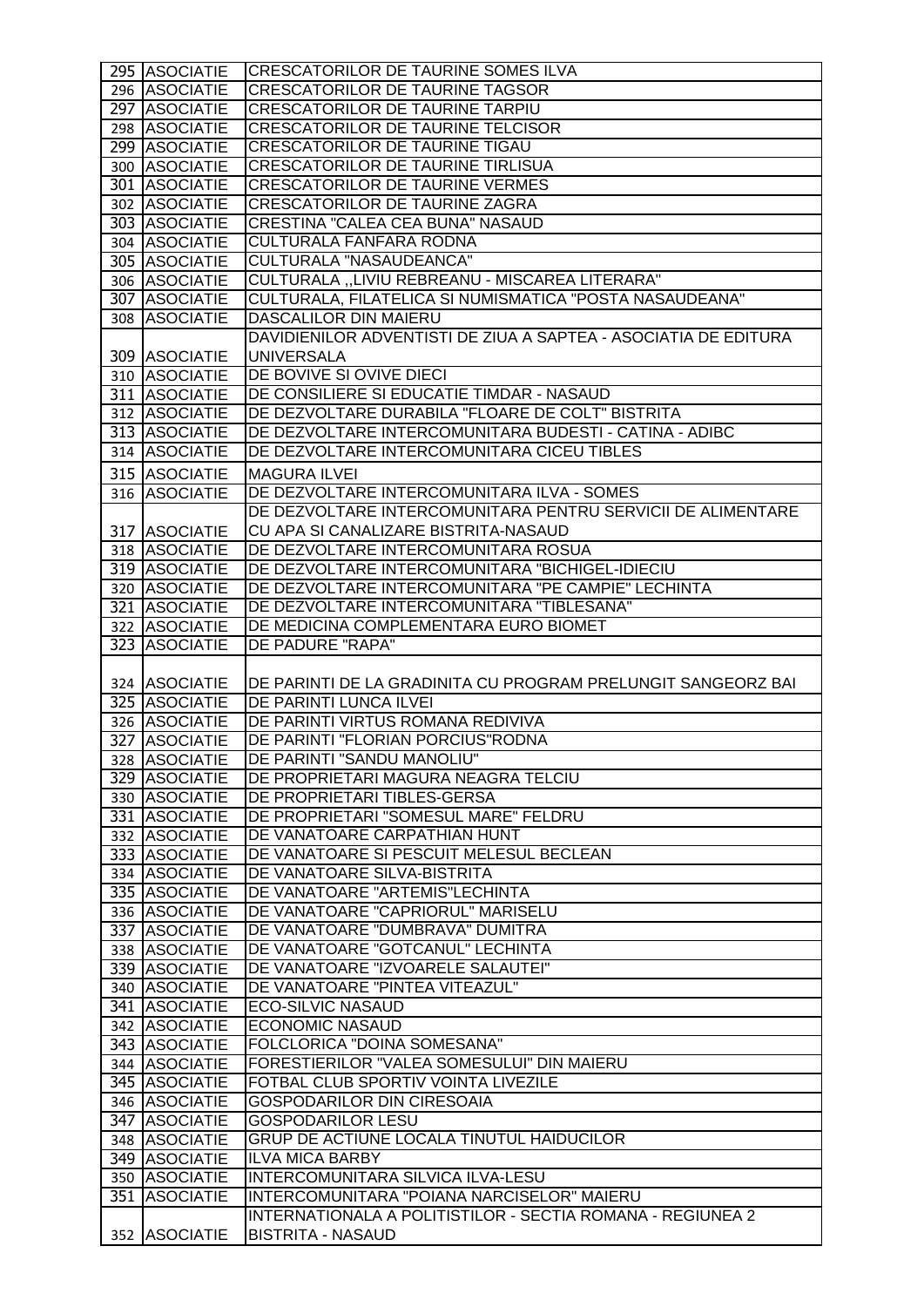| 353 ASOCIATIE                  | INTREPRINDERILOR PRIVATE MICI SI MIJLOCII BISTRITA-NASAUD                 |
|--------------------------------|---------------------------------------------------------------------------|
| 354 ASOCIATIE                  | <b>INVIEREA</b>                                                           |
| 355 ASOCIATIE                  | <b>IULUI PRODAN CHIOCHIS</b>                                              |
| 356 ASOCIATIE                  | JUDETEANA A PROCESATORILOR DE LAPTE                                       |
| 357 ASOCIATIE                  | JUDETEANA "SPORTUL PENTRU TOTI"                                           |
| 358 ASOCIATIE                  | LEMNARILOR PR.BARGAULUI                                                   |
| 359 ASOCIATIE                  | <b>LUMEA LUI BIDI</b>                                                     |
| 360 ASOCIATIE                  | LUMINA DIN POIANA                                                         |
| 361 ASOCIATIE                  | <b>MAGHIARA CULTURALA RODNA</b>                                           |
| 362 ASOCIATIE                  | MAGISTRATILOR DIN ROMANIA-FILIALA JUDETEANA BISTRITA-NASAUD               |
| 363 ASOCIATIE                  | <b>IMESTERILOR ARTIZANI DIN JUD. BN</b>                                   |
| 364 ASOCIATIE                  | <b>MEZOSEGERT EGYESULET</b>                                               |
|                                | MIXTA DE BOVINE SI OVINE/CAPRINE DIN COMUNA SANT, JUDETUL                 |
| 365 ASOCIATIE                  | <b>BISTRITA-NASAUD</b>                                                    |
| 366 ASOCIATIE                  | NATIONALA DE FOLCLOR DIN ROMONIA                                          |
|                                | NATIONALA IMPOTRIVA CORUPTIEI DIN ROMANIA - FILIALA JUDETEANA             |
| 367 ASOCIATIE                  | <b>BISTRITA-NASAUD</b>                                                    |
| 368 ASOCIATIE                  | OCOLUL SILVIC SOMES TIBLES                                                |
| 369 ASOCIATIE                  | PARINTILOR DE LA GRUPUL SCOLAR " HENRI COANDA" BECLEAN                    |
|                                | PARINTILOR DE LA SCOALA GENERALA "IOCOB SI IOACHIM MURESANU"              |
| 370 ASOCIATIE                  | <b>REBRISOARA</b>                                                         |
| 371 ASOCIATIE                  | PARINTILOR DIN COLEGIUL NATIONAL "PETRU RARES", BECLEAN                   |
| 372 ASOCIATIE                  | PARINTILOR DIN SCOALA GENERALA "LIVIU REBREANU" BECLEAN                   |
| 373 ASOCIATIE                  | PARINTILOR GRUP SCOLAR AGRICOL BECLEAN                                    |
| 374 ASOCIATIE                  | PARINTILOR SPERANTE LECHINTENE                                            |
| 375 ASOCIATIE                  | PATRONALA A MEDICILOR VETERINARI DE LIBERA PRACTICA                       |
| 376 ASOCIATIE                  | PENSIONARILOR 2 OCTOMBRIE BECLEAN                                         |
| 377 ASOCIATIE                  | PENSIONARILOR STEJARUL SINGEORZ-BAI                                       |
| 378 ASOCIATIE                  | PENTRU DEZVOLTARE CONTINUA                                                |
| 379 ASOCIATIE                  | PENTRU PROMOVAREA INVATAMANTULUI EUROPEAN                                 |
|                                | PENTRU PROTECTIA MEDIULUI SI PREZERVAREA RESURSELOR DE APA                |
| 380 ASOCIATIE                  | "PRO SOMES"                                                               |
|                                | ASOCIATIA PENTRU UNITATEA RROMILOR-AUR DIN JUDETUL BISTRITA-              |
| 381 ASOCIATIE                  | <b>NASAUD</b>                                                             |
| 382 ASOCIATIE                  | <b>ASOCIATIA PLAIURI SOMESENE</b>                                         |
| 383 ASOCIATIE                  | <b>ASOCIATIA PODOTRHNISTILOR</b>                                          |
| 384 ASOCIATIE                  | ASOCIATIA PRODUCATORILOR DE ENERGIE EOLIANA                               |
| 385 ASOCIATIE                  | ASOCIATIA PRODUCATORILOR DE LAPTE TIRLISUA                                |
|                                | ASOCIATIA PROFESIONALA A MEDICILOR DE FAMILIE/MEDICINA GENERALA           |
| 386 ASOCIATIE                  | <b>JUD. BISTRITA-NASAUD</b>                                               |
| 387 ASOCIATIE                  | ASOCIATIA PROPRIETARILOR DE LIVEZI MALIN                                  |
| 388 ASOCIATIE                  | ASOCIATIA PROPRIETARILOR DE PADURE CIRESOAIA                              |
| 389 ASOCIATIE                  | ASOCIATIA PROPRIETARILOR DE PADURE FELDRU                                 |
| 390 ASOCIATIE                  | ASOCIATIA PROPRIETARILOR DE PADURE LECSILVA                               |
| 391 ASOCIATIE                  | PROPRIETARILOR DE PADURE VALEA ILVEI                                      |
| 392 ASOCIATIE                  | PROPRIETARILOR DE PASUNE DIN FINTINELE                                    |
| 393 ASOCIATIE                  | PROPRIETARILOR DE TERENURI FORESTIERE CORMAIA - ANIES                     |
| 394 ASOCIATIE                  | PROPRIETARILOR DE TERENURI FORESTIERE VALEA MARE                          |
| 395 ASOCIATIE                  | PROPRIETARILOR DE TERENURI LECHINTA                                       |
| 396 ASOCIATIE                  | PROPRIETARILOR DE TERENURI MIRES-URIU                                     |
| 397 ASOCIATIE                  | PROPRIETARILOR DE TERENURI "TIBLES-RODNA"                                 |
| 398 ASOCIATIE                  | <b>PUNTEA</b>                                                             |
| 399 ASOCIATIE                  | <b>RALY"S KINDERLAND</b>                                                  |
| 400 ASOCIATIE                  | <b>RODNA</b>                                                              |
| 401 ASOCIATIE                  | <b>NASAUD</b>                                                             |
| 402 ASOCIATIE                  | ROMILOR CARAMIDARI                                                        |
| 403 ASOCIATIE                  | SALARIATILOR HERGHELIA BECLEAN                                            |
| 404 ASOCIATIE                  | <b>SCHOLA</b>                                                             |
|                                | <b>SILVICA ANIES</b>                                                      |
|                                |                                                                           |
| 405 ASOCIATIE                  |                                                                           |
| 406 ASOCIATIE                  | SPORTIVA "SO-MOTO RACING"                                                 |
| 407 ASOCIATIE<br>408 ASOCIATIE | SPORTIVA "TINERI ENERGICI SI TALENTATI" NASAUD<br><b>SPORTIVE FORESTA</b> |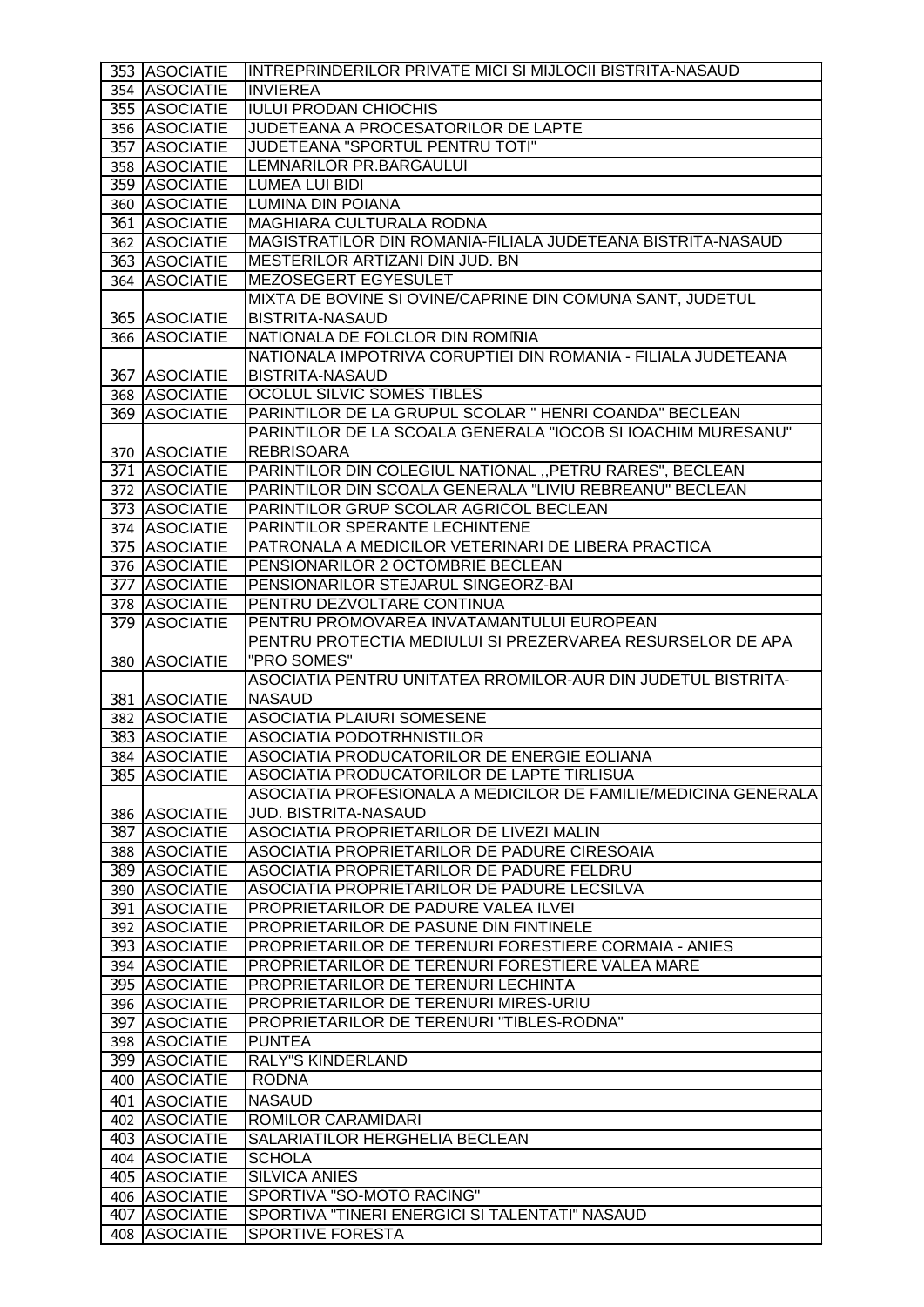| 409 ASOCIATIE   | <b>TONIGHT</b>                                                  |
|-----------------|-----------------------------------------------------------------|
| 410 ASOCIATIE   | <b>UMANITARA RAMISA</b>                                         |
| 411 ASOCIATIE   | UMANITARA "POLIXNOVA" BISTRITA                                  |
| 412 ASOCIATIE   | UNIVERSITAS BISTRICIENSIS                                       |
| 413 ASOCIATIE   | <b>VANATOREASCA REGAL BISTRITA</b>                              |
| 414 ASOCIATIE   | VANATOARE CERBUL DE AUR SASARM                                  |
| 415 ASOCIATIE   | VANATOARE SI PESCARILOR SPORTIVI - CERBUL                       |
| 416 ASOCIATIE   | VANATOARE SI PESCARILOR SPORTIVI "CALIMANI" - SIEU              |
| 417 ASOCIATIE   | VARAREA SAT NEPOS, COM.FELDRU, JUD. BISTRITA-NASAUD             |
|                 |                                                                 |
|                 | ZONALA A CRESCATORILOR MONTANI DE OVINE SI CAPRINE - ROMULI     |
| 418 ASOCIATIE   | ZONALA A CRESCATORILOR MONTANI DE OVINE "VALEA SALAUTEI"        |
| 419 ASOCIATIE   |                                                                 |
| 420 ASOCIATIE   | " PERPETUUM ARTIS"                                              |
| 421 ASOCIATIE   | "BASTYA"                                                        |
| 422 ASOCIATIE   | "BETHLEN ILONA"                                                 |
| 423 ASOCIATIE   | "CASA DEVAI"                                                    |
| 424 ASOCIATIE   | "CLUB SPORTIV UNIVERSITATEA SIRIOARA 1927"                      |
| 425 ASOCIATIE   | "CLUBUL FOTBAL CLUB INTERVIISOARA"                              |
| 426 ASOCIATIE   | "CLUBUL SPORTIV CATANELE NEGRE"                                 |
| 427 ASOCIATIE   | "ECO RODNA"                                                     |
| 428 ASOCIATIE   | "ELPIDA"                                                        |
| 429 ASOCIATIE   | "HANDBAL CLUB MUNICIPAL" BISTRITA                               |
| 430 ASOCIATIE   | "IDENTITATEA" BECLEAN                                           |
| 431 ASOCIATIE   | "IZVORUL SOMESULUI"                                             |
| 432 ASOCIATIE   | "KARMA ERR" SANGEORZ BAI                                        |
| 433 ASOCIATIE   | "LA DOLCE VITA"                                                 |
| 434 ASOCIATIE   | "LACRIMA"                                                       |
| 435 ASOCIATIE   | "LADA DE ZESTRE"                                                |
| 436 ASOCIATIE   | "PRO EDUCATIE" BECLEAN                                          |
| 437 ASOCIATIE   | "PROUNIVERSITARIA BABES BOLYAI"                                 |
| 438 ASOCIATIE   | "ROTARY CLUB NASAUD"                                            |
| 439 ASOCIATIE   | "TIBLES SUD"                                                    |
| 440 ASOCIATIE   | "MICROREGIONALA BISTRITA-NASAUD SUD-EST"                        |
| 441 ASOCIATIE   | "ANDALEX"NASAUD                                                 |
| 442 ASOCIATIE   | "IROZI DIN SANTIOSIF" POIANA ILVEI                              |
| 443 ASOCIATIE   | PRODUCATORILOR DE FRUCTE CIRESOAIA                              |
| 444 ASOCIATIE   | <b>AGRICOLA BUDESTI FANATE</b>                                  |
| 445 ASOCIATIE   | CRESCATORILOR DE TAURINE GHINDA                                 |
| 446 ASOCIATIE   | CRESCATORILOR DE TAURINE SI OVINE VALEA VINULUI                 |
| 447 ASOCIATIE   | DE LOCATARI "ANL 2003 ZEFIRULUI" BISTRITA                       |
| 448 ASOCIATIE   | JUDETEANA DE SCHI BIATLON BISTRITA-NASAUD                       |
|                 | NATIONALA A PATRONATULUI OPERATORILOR DE TRANSPORT IN REGIM     |
| 449 ASOCIATIE   | <b>TAXI</b>                                                     |
| 450 ASOCIATIE   | NEPATRIMONIALA VIITORUL G.B.BISTRITA                            |
| 451 ASOCIATIE   | PARINTILOR - SCOALA GENERALA A.P. ALEXI SANGEORZ BAI            |
| 452 ASOCIATIE   | PARINAILOR - LICEUL SOLOMON HALITA SANGEORZ BAI                 |
|                 |                                                                 |
| 453 ASOCIATIE   | PROFESIONALA " COLEGIUL CONSILIERILOR JURIDICI BISTRITA-NASAUD" |
| 454   ASOCIATIE | ROMANA DE ARBITRAJ COMERCIAL - FILIALA BISTRITA                 |
| 455 ASOCIATIE   | SOCIETATILOR DE MORARIT SI PANIFICATIE "ASMOPANBIS"             |
| 456 ASOCIATIE   | SPORTIVA CLUB DINAMO 6 BISTRITA                                 |
| 457 ASOCIATIE   | SPORTIVA "CLUBUL SO-MOTO-RACING"                                |
| 458 ASOCIATIE   | "ORGANIZATIA PENTRU CAI DE MUNCA"                               |
| 459 ASOCIATIE   | <b>GRUP DE ACTIUNE LOCALA TARA NASAUDULUI"</b>                  |
| 460 ASOCIATIE   | "SOMES-ILVA"                                                    |
| 461 FUNDATIE    | <b>ASTERIX</b>                                                  |
| 462 ASOCIATIE   | <b>ASTRA ILVEANA ILVA-MARE</b>                                  |
| 463 ASOCIATIE   | ASTROCLUBUL QUASAR                                              |
| 464 ASOCIATIE   | <b>CRESCATORILOR DE TAURINE - SIGMIR</b>                        |
|                 |                                                                 |
|                 |                                                                 |
| 465 ASOCIATIE   | DE PARINTI "MESAGERII PRO-NATURA" DE LA SC. GEN. LUCIAN BLAGA   |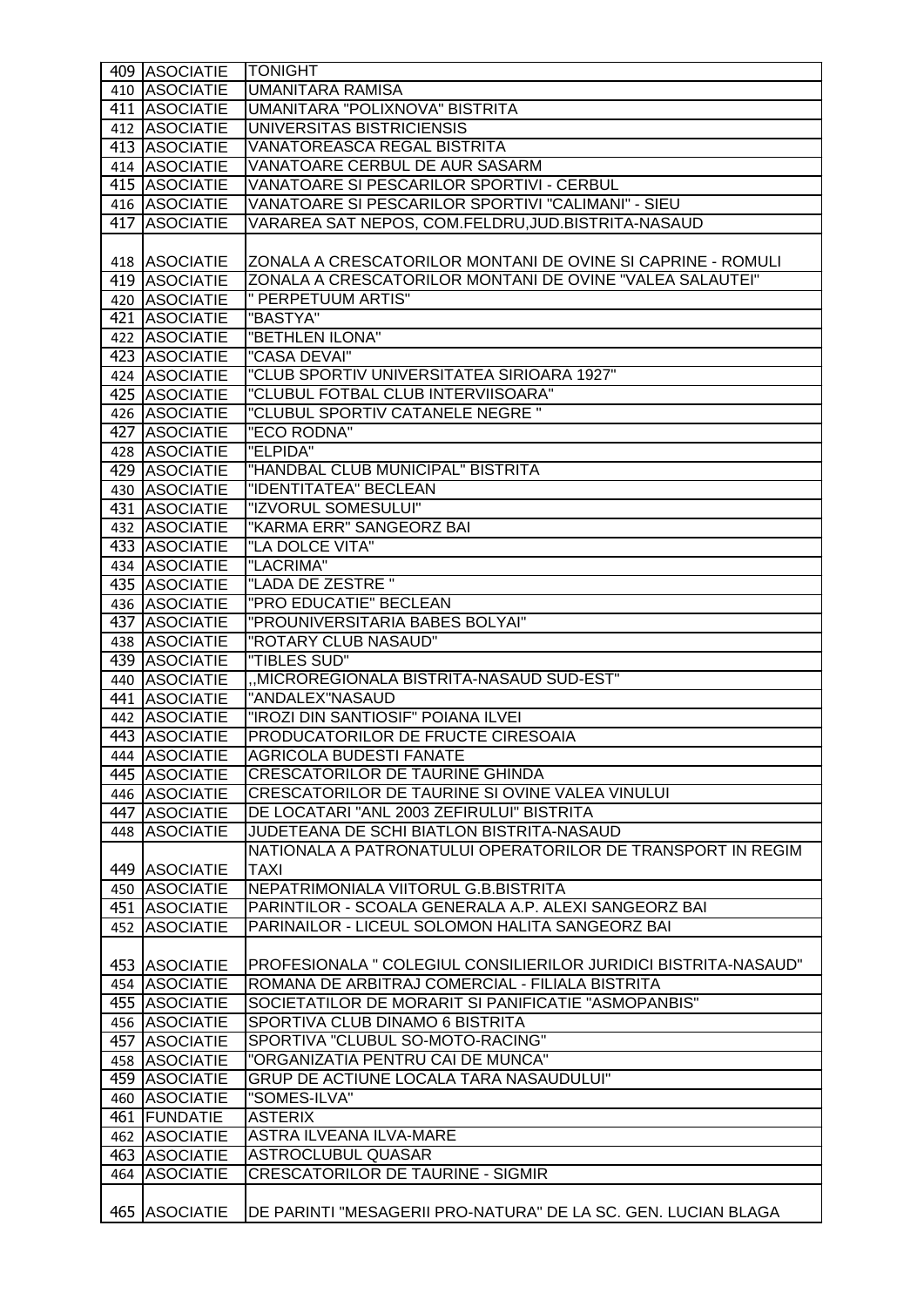|     | 466 ASOCIATIE                 | JUDETEANA A CRESCATORILOR MONTANI DE OVINE "DEALUL NEGRU" |
|-----|-------------------------------|-----------------------------------------------------------|
| 467 | <b>ASOCIATIE</b>              | PROPRIETARILOR DE PADURE                                  |
| 468 | <b>ASOCIATIE</b>              | <b>CRESCATORILOR DE BOVINE</b>                            |
|     | 469 ASOCIATIE                 | <b>CRESCATORILOR DE TAURINE OCNITA</b>                    |
| 470 | <b>ASOCIATIE</b>              | DE VANATOARE SI PESCUIT SPORTIV "HUBERTUS" BISTRITA       |
| 471 | <b>ASOCIATIE</b>              | JUDETEANA DE TENIS DE MASA BISTRITA-NASAUD                |
|     | 472 ASOCIATIE                 | UMANITARA TRANSILVANIA                                    |
|     | 473 FUNDATIE                  | <b>ATHOS</b>                                              |
|     | 474 FUNDATIE                  | <b>ATI MED</b>                                            |
|     | 475 FUNDATIE                  | <b>ATLANTA</b>                                            |
|     | 476 FUNDATIE                  | <b>ATLANTIDA</b>                                          |
|     | 477   FUNDATIE                | <b>AURA</b>                                               |
|     | 478   FUNDATIE                | <b>AURELIAN</b>                                           |
|     | 479 ASOCIATIE                 | <b>AUTISM EUROPA</b>                                      |
| 480 | <b>ASOCIATIE</b>              | AUTOSERVICE-URILOR PRIVATE DIN JUDETUL BISTRITA-NASAUD    |
|     | 481 ASOCIATIE                 | <b>AVANGARDA PRO LEX</b>                                  |
|     | 482 FUNDATIE                  | <b>AVE MARIA</b>                                          |
|     | 483 FUNDATIE                  | AXA                                                       |
|     | 484 FUNDATIE                  | AXA 2000<br><b>BABEL</b>                                  |
|     | 485 FUNDATIE<br>486 FUNDATIE  |                                                           |
|     | 487 FUNDATIE                  | <b>BANIMI</b><br><b>BAVARIA</b>                           |
|     | 488 FUNDATIE                  | <b>BECLENUT</b>                                           |
|     | 489 FUNDATIE                  | <b>BENEFICA</b>                                           |
| 490 | <b>ASOCIATIE</b>              | <b>BENITA</b>                                             |
| 491 | FUNDATIE                      | <b>BEPATA</b>                                             |
|     | 492 ASOCIATIE                 | <b>BERMABIS - PAS</b>                                     |
|     | 493 FUNDATIE                  | <b>BETAK</b>                                              |
|     | 494   FUNDATIE                | <b>BETEL</b>                                              |
|     | 495 ASOCIATIE                 | <b>BETHLEN</b>                                            |
|     | 496   FUNDATIE                | <b>BETLEEM</b>                                            |
|     | 497 FUNDATIE                  | <b>BIANCA</b>                                             |
|     | 498 ASOCIATIE                 | <b>BIBLIOPOLIS</b>                                        |
|     | 499 FUNDATIE                  | <b>BIL STAR</b>                                           |
| 500 | FUNDATIE                      | <b>BILEGAN</b>                                            |
|     | 501 FUNDATIE                  | <b>BINEFACEREA</b>                                        |
|     | 502 FUNDATIE                  | <b>BINEHAN</b>                                            |
|     | 503 FUNDATIE                  | <b>BIO</b>                                                |
|     | 504 FUNDATIE                  | <b>BIOSANTA</b>                                           |
|     | 505 ASOCIATIE                 | BISERICA APOSTOLICA FILADELFIA LIBERA FRATI ROMI          |
|     | 506 FUNDATIE                  | <b>BISMARCK</b>                                           |
|     | 507 FUNDATIE                  | <b>BISTRITA</b>                                           |
|     | 508 ASOCIATIE                 | <b>BISTRITA 22 DECEMBRIE 1989</b>                         |
|     | 509 FUNDATIE<br>510 ASOCIATIE | <b>BISTRITA 96</b><br><b>BISTRITA CIVICA</b>              |
|     | 511 ASOCIATIE                 | BISTRITEANA DE PRIETENIE SI COLABORARE ROMANO - GERMANA   |
|     | 512 ASOCIATIE                 | <b>BLAGOAIA MITITEI</b>                                   |
|     | 513 FUNDATIE                  | <b>BOB STAR</b>                                           |
|     | 514 FUNDATIE                  | <b>BODRO</b>                                              |
|     | 515 FUNDATIE                  | BOGADAS S.O.S.                                            |
|     | 516 FUNDATIE                  | <b>BOGDAN</b>                                             |
|     | 517 FUNDATIE                  | <b>BONA MARIA</b>                                         |
|     | 518 FUNDATIE                  | <b>BONI</b>                                               |
|     | 519 ASOCIATIE                 | BRADUL-CERBUL-53                                          |
|     | 520 FUNDATIE                  | <b>BRAHMAN</b>                                            |
|     | 521 FUNDATIE                  | <b>BRAISORU M.N</b>                                       |
|     | 522 FUNDATIE                  | <b>BRANISTEA</b>                                          |
|     | 523 FUNDATIE                  | <b>BRATEANA</b>                                           |
|     | 524 FUNDATIE                  | <b>BRCKER KINER</b>                                       |
|     | 525 FUNDATIE                  | <b>BRETANIA</b>                                           |
|     | 526 ASOCIATIE                 | <b>BRO-BARGAUL</b>                                        |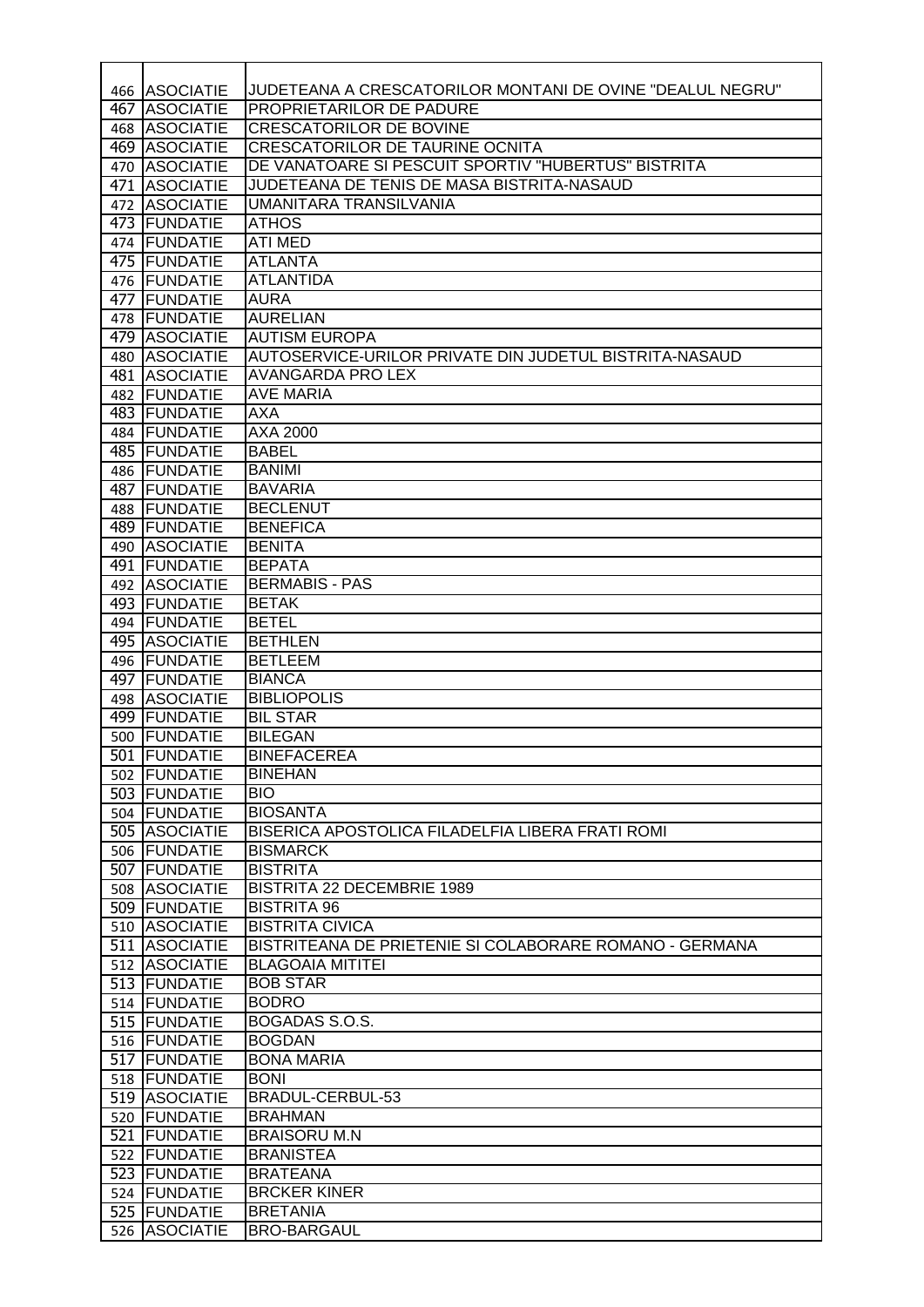|     | 527 FUNDATIE     | <b>BUCURIE</b>                                                    |
|-----|------------------|-------------------------------------------------------------------|
|     | 528 ASOCIATIE    | <b>BUDDHISTA THERAVADA DIN ROMANIA</b>                            |
|     | 529 ASOCIATIE    | BUDESTI - 680                                                     |
|     | 530 FUNDATIE     | <b>BUNA VESTIRE</b>                                               |
|     | 531 FUNDATIE     | <b>BUNEXIM</b>                                                    |
|     | 532 FUNDATIE     | <b>CAILEANCA</b>                                                  |
|     | 533 FUNDATIE     | <b>CAISSA</b>                                                     |
|     | 534 FUNDATIE     | <b>CAIUS</b>                                                      |
|     | 535 FUNDATIE     | <b>CALI MONA</b>                                                  |
|     | 536 FUNDATIE     | <b>CALIGULA</b>                                                   |
|     | 537 FUNDATIE     | <b>CAMELIA</b>                                                    |
|     |                  |                                                                   |
|     | 538 ASOCIATIE    | CAMERA NATIONALA A TAXIMETRISTILOR DIN ROMANIA - FILIALA BISTRITA |
|     | 539 FUNDATIE     | <b>CAPA CARITAS</b>                                               |
|     | 540 ASOCIATIE    | CAPITOL PROGRAMUL CAPITOL - PAS                                   |
|     | 541 FUNDATIE     | <b>CAPRIOARA</b>                                                  |
|     |                  | CAR DE PE LANGA UM 02513 - IFN BISTRITA                           |
|     | 542 ASOCIATIE    |                                                                   |
|     | 543 ASOCIATIE    | CAR DE PE LANGA GRUPUL DE POMPIERI BISTRITA                       |
|     | 544 ASOCIATIE    | <b>CARBIS - PAS</b>                                               |
|     | 545 ASOCIATIE    | <b>CARIERE ILSOM SA</b>                                           |
|     | 546 FUNDATIE     | <b>CARINA</b>                                                     |
|     | 547 FUNDATIE     | <b>CARISGAL</b>                                                   |
|     | 548 FUNDATIE     | <b>CARISNUTA</b>                                                  |
|     | 549 FUNDATIE     | <b>CARISPRUND</b>                                                 |
|     | 550 FUNDATIE     | CARITAS 97                                                        |
|     | 551 ASOCIATIE    | CARITAS EPARHIAL GRECO-CATOLIC CLUJ - FILIALA BISTRITA            |
|     | 552 ASOCIATIE    | CARITAS TRANSIVANIA MAIERU - GRUN                                 |
|     | 553 ASOCIATIE    | <b>CARITATEA</b>                                                  |
|     | 554 FUNDATIE     | <b>CARMEN SILVIA</b>                                              |
|     | 555 ASOCIATIE    | CARMEN SYLVA COSTAS - 2011                                        |
|     | 556 ASOCIATIE    | <b>CARPATIN CLUB ROM*NIA</b>                                      |
|     | 557 ASOCIATIE    | CASA DE AJUTOR RECIPROC - POLITIA BISTRITA-NASAUD                 |
|     | 558 ASOCIATIE    | CASA DE AJUTOR RECIPROC A PENSIONARILOR                           |
|     | 559 ASOCIATIE    | CASA DE AJUTOR RECIPROC INVATAMANT NASAUD                         |
|     | 560 ASOCIATIE    | <b>CASA DE AJUTOR RECIPROC "CONCORDIA"</b>                        |
|     | 561 ASOCIATIE    | CASA DE AJUTOR RECIPROC "EDILITARA" BECLEAN                       |
|     | 562 ASOCIATIE    | CASA DE AJUTOR SOCIAL BECLEAN                                     |
|     | 563 FUNDATIE     | <b>CASA SPERANTEI</b>                                             |
|     | 564 FUNDATIE     | <b>CASANDRA</b>                                                   |
|     | 565 ASOCIATIE    | CASANDRA 2001                                                     |
|     | 566 FUNDATIE     | <b>CASIOPEEA</b>                                                  |
|     | 567 FUNDATIE     | <b>CASSIOPEEA</b>                                                 |
|     | 568 FUNDATIE     | <b>CASTELLANI</b>                                                 |
|     | 569 FUNDATIE     | <b>CATALIN</b>                                                    |
|     | 570 FUNDATIE     | <b>CATALINA</b>                                                   |
|     | 571 FUNDATIE     | <b>CATANI</b>                                                     |
|     | 572 FUNDATIE     | <b>CENTARUS</b>                                                   |
|     | 573 FUNDATIE     | CENTRUL CRESTIN DE REINTEGRARE SOCIALA "ONISIM"                   |
|     | 574 ASOCIATIE    | CENTRUL CRESTIN BISTRITA                                          |
|     | 575 ASOCIATIE    | CENTRUL DE AFACERI TRANSILVANIA                                   |
|     | 576 ASOCIATIE    | CENTRUL DE ASISTENTA SI RECUPERARE "SILVIA + MARIN" BISTRITA      |
|     | 577 FUNDATIE     | CENTRUL DE EVOLUTIE UMANA                                         |
|     | 578 ASOCIATIE    | CENTRUL DE MEDIERE BISTRITA-NASAUD                                |
|     | 579 ASOCIATIE    | CENTRUL DE MISIUNE " RAUL VIETII "                                |
|     |                  | CENTRUL IMM-XXI PENTRU DEZVOLTAREA AFACERILOR                     |
|     | 580 ASOCIATIE    | INTREPRINDERILOR MICI SI MIJLOCII DIN JUDETUL BISTRITA-NASAUD     |
|     | 581 ASOCIATIE    | CENTRUL INTERCONFESIONAL " B-TA                                   |
| 582 | <b>ASOCIATIE</b> | CENTRUL PERFORMANT IN AFACERI TRANSILVANIA                        |
|     |                  | CENTRUL ROMANO ITALIAN PTR. DEZVOLTAREA INTREPRINDERILOR MICI     |
|     | 583 FUNDATIE     | SI MIJLOCII                                                       |
|     | 584 FUNDATIE     | <b>CEOSIMOBIS</b>                                                 |
|     | 585 FUNDATIE     | <b>CERCETASII BISTRITEI</b>                                       |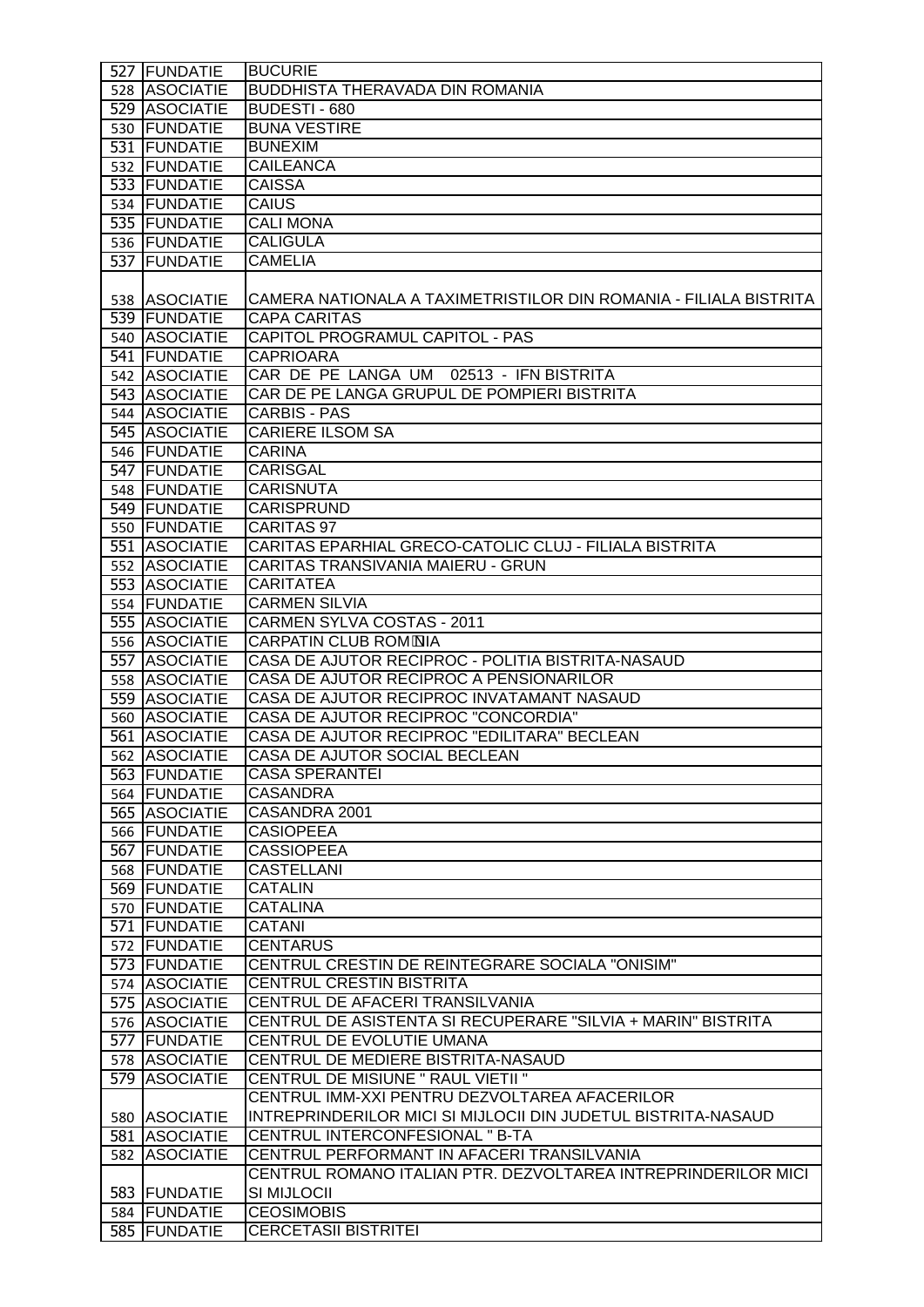| 586 FUNDATIE  | <b>CHARISSMA</b>                                            |
|---------------|-------------------------------------------------------------|
| 587 ASOCIATIE | <b>CHINOLOGICA</b>                                          |
| 588 FUNDATIE  | <b>CICI</b>                                                 |
| 589 FUNDATIE  | CIMPAN C.D.A.                                               |
| 590 ASOCIATIE | CINEGETICA BISTRITA - TIHUTA                                |
| 591 ASOCIATIE | CINEGETICA "SOIMUL" BISTRITA-BARGAULUI                      |
| 592 FUNDATIE  | <b>CIPILINA</b>                                             |
| 593 FUNDATIE  | <b>CIRESAR</b>                                              |
| 594 FUNDATIE  | CITY 3 F                                                    |
| 595 ASOCIATIE | <b>CIVICA "PROTEST - 12"</b>                                |
| 596 FUNDATIE  | <b>CIVITAS</b>                                              |
| 597 FUNDATIE  | <b>CLEMENTIA</b>                                            |
| 598 ASOCIATIE | <b>CLUB DE FOTBAL "VOINTA" CETATE</b>                       |
| 599 FUNDATIE  | CLUB G.C.N.                                                 |
| 600 ASOCIATIE | CLUB SPORTIV ATHLETIC CLUB BISTRITA                         |
| 601 ASOCIATIE | <b>CLUB SPORTIV ATLETICO MONOR</b>                          |
| 602 ASOCIATIE | <b>CLUB SPORTIV BUSHIDO</b>                                 |
| 603 ASOCIATIE | <b>CLUB SPORTIV CARDIOGYM-FITNESS CLUB</b>                  |
| 604 ASOCIATIE | CLUB SPORTIV CICLISM MONTAN BISTRITA - DH                   |
| 605 ASOCIATIE | CLUB SPORTIV DE TENIS DE MASA "GHEORGHE BOZGA"              |
| 606 ASOCIATIE | <b>CLUB SPORTIV ILYO</b>                                    |
| 607 ASOCIATIE | CLUB SPORTIV KARATE KYOKUSHIN FELDRU                        |
| 608 ASOCIATIE | <b>CLUB SPORTIV MAGICGYM</b>                                |
| 609 ASOCIATIE | <b>CLUB SPORTIV MUSHIN DOJO</b>                             |
| 610 ASOCIATIE | CLUB SPORTIV OYAMA SPIRIT RODNA                             |
| 611 ASOCIATIE | CLUB SPORTIV SCOALA DE KARATE TIGER                         |
| 612 ASOCIATIE | CLUB SPORTIV STERNAR GYM                                    |
| 613 ASOCIATIE | <b>CLUB SPORTIV TELECOM BISTRITA</b>                        |
| 614 ASOCIATIE | <b>CLUB SPORTIV TIBI</b>                                    |
| 615 ASOCIATIE | CLUB SPORTIV TOP DANCE LIFE BISTRITA                        |
| 616 ASOCIATIE | <b>CLUB SPORTIV " MYDIAS"</b>                               |
| 617 ASOCIATIE | <b>CLUB SPORTIV "AM DOUNG"</b>                              |
| 618 ASOCIATIE | <b>CLUB SPORTIV "CANG-LONG"</b>                             |
| 619 ASOCIATIE | CLUB SPORTIV "FOTBAL CLUB BARGAUL"                          |
| 620 ASOCIATIE | <b>CLUB SPORTIV "GIANTS"</b>                                |
| 621 ASOCIATIE | CLUB SPORTIV "GRAND SLAM TENNIS CLUB"                       |
| 622 ASOCIATIE | CLUB SPORTIV "HENIU"                                        |
| 623 ASOCIATIE | CLUB SPORTIV "LUCIOPECA SPINNING"                           |
| 624 ASOCIATIE | <b>CLUB SPORTIV "PRO VOLEI"</b>                             |
| 625 ASOCIATIE | <b>CLUB SPORTIV "PROGRESUL" NASAUD</b>                      |
| 626 ASOCIATIE | <b>CLUB SPORTIV "SCHREINER"</b>                             |
| 627 ASOCIATIE | CLUB SPORTIV "SILVICULTORUL" MAIERU                         |
| 628 ASOCIATIE | <b>CLUB SPORTIV "STAR TENIS" BISTRITA</b>                   |
| 629 ASOCIATIE | CLUB SPORTIV "TRANSILVANIA PIKE CLUB"                       |
| 630 ASOCIATIE | CLUB SPORTIV "VITICOLA" DUMITRA                             |
| 631 ASOCIATIE | <b>CLUB TV BISTRITA</b>                                     |
| 632 ASOCIATIE | <b>CLUB YOUNG-S MEN</b>                                     |
| 633 ASOCIATIE | CLUBUL ALPIN DE TURISM SCHI RODO                            |
| 634 ASOCIATIE | CLUBUL AMAZOANELOR BISTRITENE                               |
| 635 ASOCIATIE | CLUBUL DE BASCHET "VULTURII"                                |
| 636 ASOCIATIE | CLUBUL DE DANS SPORTIV "SIMPHONY" BISTRIÇA                  |
| 637 ASOCIATIE | CLUBUL DE JUDO SI ARTE MARTIALE BISTRITA                    |
| 638 ASOCIATIE | <b>CLUBUL LIONS BISTRITA</b>                                |
|               | CLUBUL NATIONAL AL CRESCATORILOR DE CAINI DE RASA CIOBANESC |
| 639 ASOCIATIE | ROMANESC CARPATIN                                           |
| 640 ASOCIATIE | <b>CLUBUL ROTARACT</b>                                      |
| 641 ASOCIATIE | <b>CLUBUL SAECULUM</b>                                      |
| 642 ASOCIATIE | <b>CLUBUL SPORTIV COLUMBOFIL 6/1 BISTRITA</b>               |
| 643 ASOCIATIE | CLUBUL SPORTIV DE LUPTE LIBERE BECLEAN                      |
| 644 ASOCIATIE | <b>CLUBUL SPORTIV FC BUDAC</b>                              |
| 645 ASOCIATIE | CLUBUL SPORTIV FOTBAL CLUB "GIRONIC" REBRA                  |
| 646 ASOCIATIE | CLUBUL SPORTIV GRANICERUL NASAUD                            |
|               |                                                             |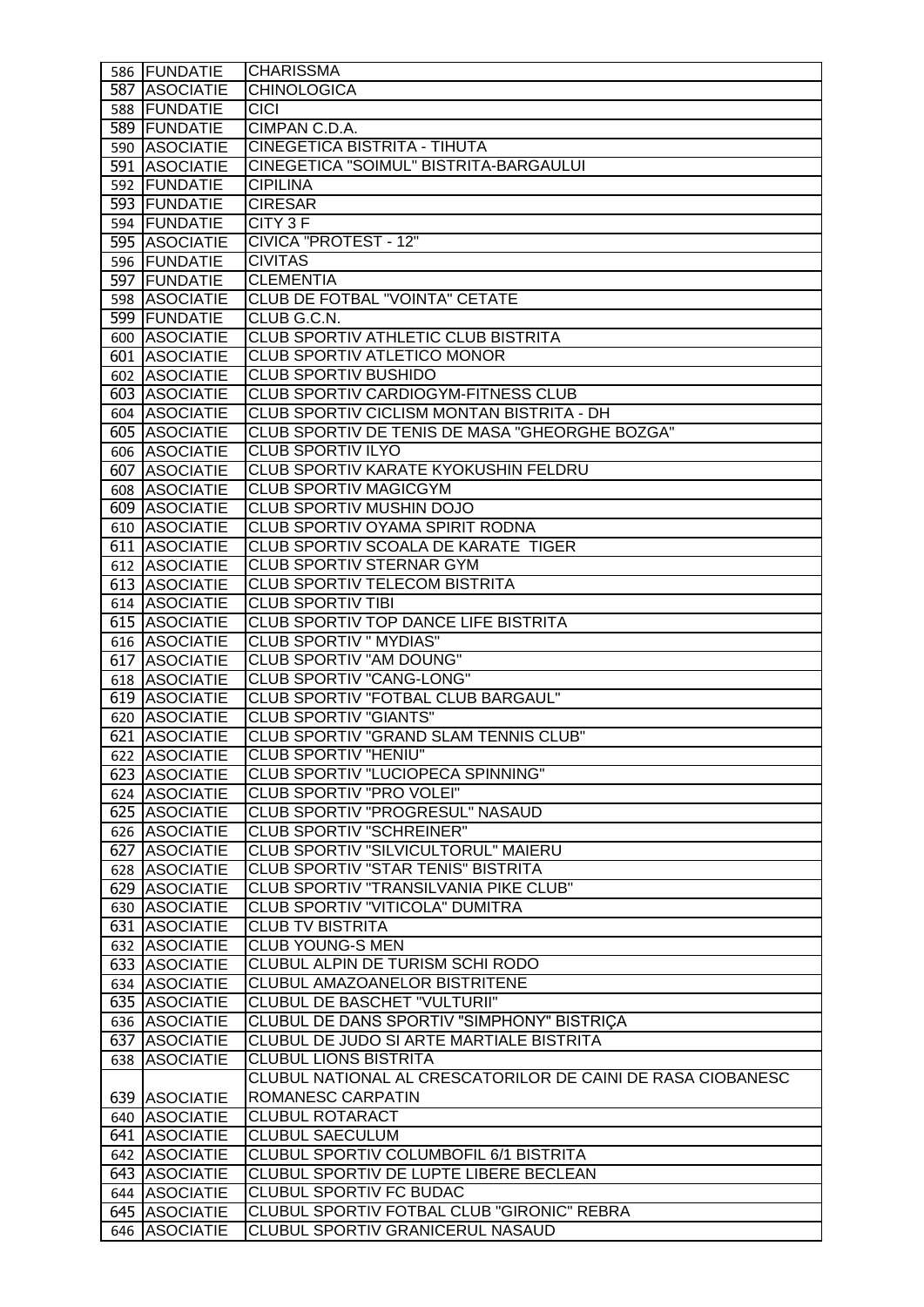| 647 ASOCIATIE                | <b>CLUBUL SPORTIV HERCULES BISTRITA</b>                   |
|------------------------------|-----------------------------------------------------------|
| 648 ASOCIATIE                | CLUBUL SPORTIV IN ACTION                                  |
| 649 ASOCIATIE                | <b>CLUBUL SPORTIV KAMIKAZE BECLEAN</b>                    |
| 650 ASOCIATIE                | CLUBUL SPORTIV MENS SANA                                  |
| 651 ASOCIATIE                | CLUBUL SPORTIV MINERUL RODNA                              |
| 652 ASOCIATIE                | <b>CLUBUL SPORTIV MONTANA</b>                             |
| 653 ASOCIATIE                | CLUBUL SPORTIV RAAL S.A.                                  |
| 654 ASOCIATIE                | CLUBUL SPORTIV SCOALA DE FOTBAL "VIOREL MOLDOVAN"         |
| 655 ASOCIATIE                | <b>CLUBUL SPORTIV TENNIS ELP BISTRITA</b>                 |
| 656 ASOCIATIE                | CLUBUL SPORTIV UNIREA BISTRITA                            |
| 657 ASOCIATIE                | CLUBUL SPORTIV VULTURII BAIA-MARE                         |
| 658 ASOCIATIE                | <b>CLUBUL SPORTIV "CASA EMA"</b>                          |
| 659 ASOCIATIE                | <b>CLUBUL SPORTIV "INDRYAS"</b>                           |
| 660 ASOCIATIE                | CLUBUL SPORTIV "PROGRESUL" JELNA                          |
| 661 ASOCIATIE                | CLUBUL SPORTIV "SOMESUL" REBRISOARA                       |
| 662 ASOCIATIE                | CLUBUL SPORTIV "VOINTA MARISELU"                          |
| 663 ASOCIATIE                | CLUBUL SUPORTERILOR DE FOTBAL VIITORUL                    |
| 664 FUNDATIE                 | CLUBUL "ORIZONTURI ALBASTRE"                              |
| 665 ASOCIATIE                | CLUBULUI SPORTIV DE JUDO "DRUMARUL"                       |
| 666 FUNDATIE                 | <b>CODREA</b>                                             |
| 667 FUNDATIE                 | <b>CODRUTA</b>                                            |
| 668 FUNDATIE                 | <b>CODSA</b>                                              |
| 669 ASOCIATIE                | COLEGIUL CONSILIERILOR JURIDICI                           |
| 670 ASOCIATIE                | COLEGIUL JUDETEAN AL FARMACISTILOR                        |
| 671 FUNDATIE                 | <b>COLEGIUL SCOLAR DENIS</b>                              |
| 672 ASOCIATIE                | COLIBITA 2010                                             |
| 673 ASOCIATIE                | COLUMBOFILA BISTRITA - NASAUD                             |
| 674 ASOCIATIE                | COLUMBOFILA DE AGREMENT SI SPORT "HENIU"                  |
| 675 FUNDATIE                 | <b>COLUMNA</b>                                            |
| 676 FUNDATIE                 | <b>COLUMNAC</b>                                           |
| 677 ASOCIATIE                | <b>COMBIS - PAS</b>                                       |
| 678 ASOCIATIE                | <b>COMELF PAS</b>                                         |
| 679 ASOCIATIE                | COMITETUL REBRISOARA - BLAIN FRANTA                       |
|                              |                                                           |
| 680 FUNDATIE                 | <b>COMMUNITAS</b>                                         |
| 681 FUNDATIE                 | COMPANIA SCOLARA HENRI STAHL                              |
| 682 ASOCIATIE                | <b>COMPETROL PAS</b>                                      |
| 683 ASOCIATIE                | COMPLEX DECEBAL - PAS                                     |
| 684 ASOCIATIE                | <b>COMPOSESORAT PASUNE IMAS</b>                           |
| 685 ASOCIATIE                | COMPOSESORATUL DE PADURE "FUNDOAIA"                       |
| 686 ASOCIATIE                | COMPOSESORATUL DE PASUNE HAGAU                            |
| 687 ASOCIATIE                | COMUNALA A CRESCATORILOR DE OVINE "POIENITA SILIVAS"      |
| 688 UNIUNE                   | <b>COMUNELOR GRANICERESTI NASAUDENE</b>                   |
| 689 ASOCIATIE                | COMUNELOR LIMITROFE DIN ZONA DE CAMPIE BCMS               |
| 690 ASOCIATIE                | COMUNELOR LIMITROFE MICESTII DE CAMPIE SI MILAS           |
| 691 ASOCIATIE                | COMUNITATEA EVREILOR DIN BISTRITA                         |
| 692 FUNDATIE                 | <b>CONCID</b>                                             |
| 693 ASOCIATIE                | <b>CONCID - PAS</b>                                       |
| 694 FUNDATIE                 | <b>CONCORDIA</b>                                          |
| 695 ASOCIATIE                | <b>CONDOMINIUM</b>                                        |
| 696 FUNDATIE                 | <b>CONFORT</b>                                            |
| 697 ASOCIATIE                | CONFPEL - PAS                                             |
| 698 ASOCIATIE                | <b>CONPRES - PAS</b>                                      |
|                              | CONSORTIU PENTRU EDUCATIE SI DEZVOLTARE DURABILA "ROMANIA |
| 699 ASOCIATIE                | EUROPEANA"                                                |
| 700 ASOCIATIE                | CONSORTIUL LOCAL DE DEZVOLTARE RODNA                      |
| 701 ASOCIATIE                | CONSTRUCTII INSTALATII - PAS                              |
| 702 FUNDATIE                 | <b>CONTINENT</b>                                          |
| 703 FUNDATIE                 | <b>CONTRAPUNCT</b>                                        |
| 704 FUNDATIE                 | <b>CONVASISNADA</b>                                       |
| 705 FUNDATIE                 | <b>COPII LUMII</b>                                        |
| 706 FUNDATIE<br>707 FUNDATIE | <b>COPIII SI FAMILIA</b><br><b>CORAL</b>                  |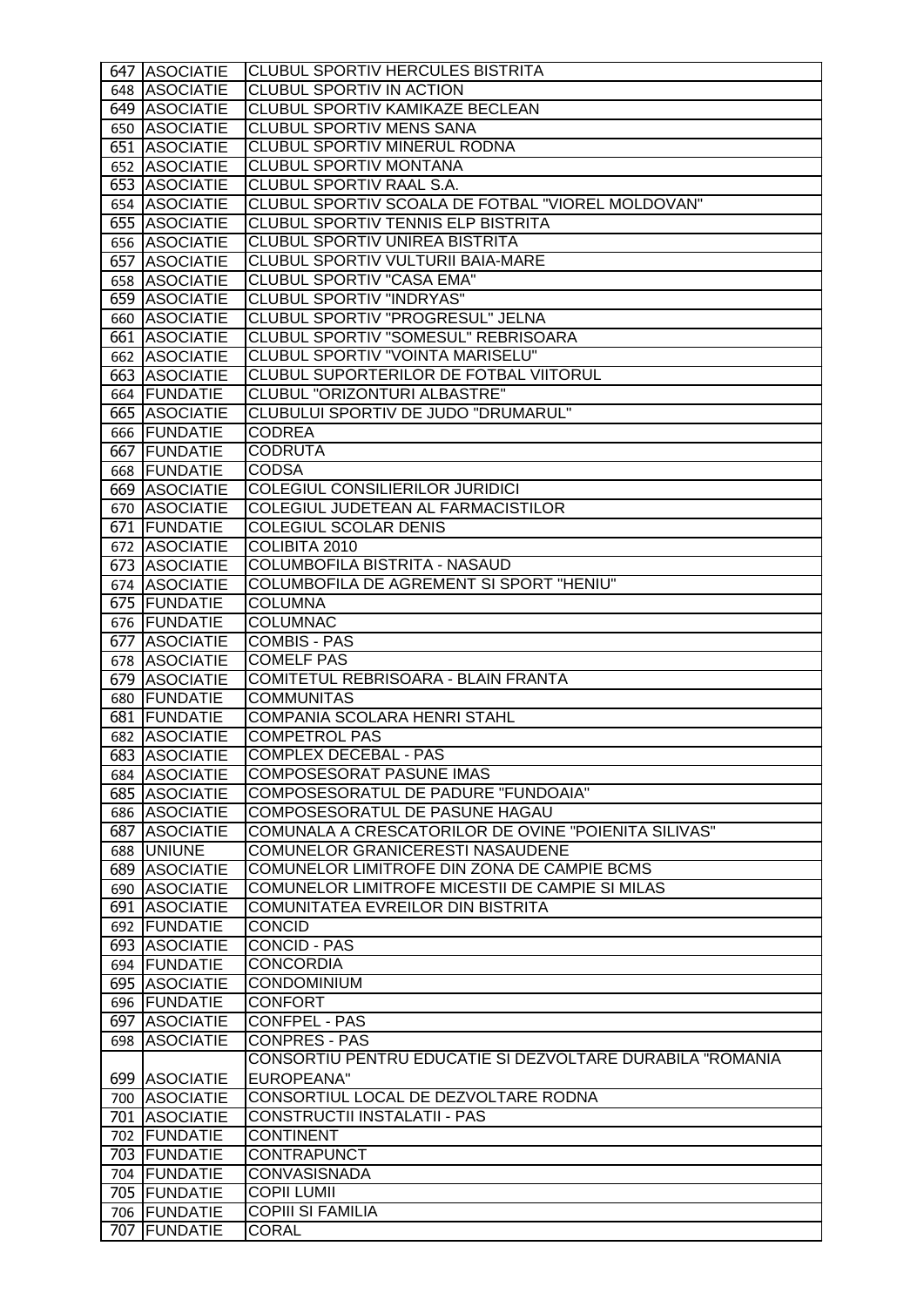| 708 FUNDATIE                   | <b>COREX</b>                                                                       |
|--------------------------------|------------------------------------------------------------------------------------|
| 709 FUNDATIE                   | <b>CORMAITA</b>                                                                    |
| 710   FUNDATIE                 | <b>CORNELIU COPOSU</b>                                                             |
| 711 ASOCIATIE                  | <b>CORNELIUS ART BISTRITA</b>                                                      |
| 712 ASOCIATIE                  | CORPUL EXP. TEHN. DIN ROMANIA                                                      |
| 713 FUNDATIE                   | <b>CRACIUN</b>                                                                     |
| 714 FUNDATIE                   | <b>CRAINICUL BUCURIEI</b>                                                          |
| 715 FUNDATIE                   | <b>CRAROP</b>                                                                      |
| 716 ASOCIATIE                  | <b>CREDINCIOSILOR GRECO CATOLICI</b>                                               |
| 717 FUNDATIE                   | <b>CREDINTA</b>                                                                    |
| 718 FUNDATIE                   | <b>CREDO 2001</b>                                                                  |
| 719 ASOCIATIE                  | <b>CRESCATORILOR DE ALBINE</b>                                                     |
| 720 ASOCIATIE                  | CRESCATORILOR DE ALBINE - SIEU                                                     |
|                                | CRESCATORILOR DE ALBINE DIN ROMANIA - FILIALA JUDETEANA BISTRITA-                  |
| 721 ASOCIATIE                  | <b>NASAUD</b>                                                                      |
| 722 ASOCIATIE                  | CRESCATORILOR DE ANIMALE RUSU BARGAULUI                                            |
| 723 ASOCIATIE                  | CRESCATORILOR DE BOVINE VISUIA-CATUN                                               |
| 724 ASOCIATIE                  | <b>CRESCATORILOR DE BOVINE "NIMAS" VISUIA</b>                                      |
| 725 ASOCIATIE                  | <b>CRESCATORILOR DE OVINE</b>                                                      |
| 726 ASOCIATIE                  | <b>CRESCATORILOR DE OVINE BIO - BUDUS</b>                                          |
| 727 ASOCIATIE                  | CRESCATORILOR DE OVINE DIN COMUNA SANMIHAIUL DE CAMPIE                             |
| 728 ASOCIATIE                  | CRESCATORILOR DE OVINE SI CAPRINE                                                  |
| 729 ASOCIATIE                  | CRESCATORILOR DE OVINE SI CAPRINE - TIHA BIRGAULUI                                 |
| 730 ASOCIATIE                  | CRESCATORILOR DE OVINE SI CAPRINE BUDACU DE SUS                                    |
|                                | CRESCATORILOR DE OVINE SI CAPRINE DIN COMUNA PRUNDU                                |
| 731 ASOCIATIE                  | <b>B</b> -RGAULUI                                                                  |
| 732 ASOCIATIE                  | CRESCATORILOR DE OVINE SI CAPRINE DUMITRITA                                        |
| 733 ASOCIATIE                  | CRESCATORILOR DE OVINE SI CAPRINE " BALA DE DIPSA"                                 |
| 734 ASOCIATIE                  | CRESCATORILOR DE OVINE SI CAPRINE "RAIUL LIVEZENILOR"                              |
| 735 ASOCIATIE                  | CRESCATORILOR DE OVINE "STRACIORUL" DIN BISTRITA-BORGAULUI                         |
| 736 ASOCIATIE                  | CRESCATORILOR DE PASARI SI ANIMALE MICI                                            |
| 737 ASOCIATIE                  | CRESCATORILOR DE TAURINE- BISTRITA BARGAULUI                                       |
| 738 ASOCIATIE                  | CRESCATORILOR DE TAURINE - ARCALIA                                                 |
| 739 ASOCIATIE<br>740 ASOCIATIE | <b>CRESCATORILOR DE TAURINE - ARDAN</b><br><b>CRESCATORILOR DE TAURINE - BARLA</b> |
| 741 ASOCIATIE                  | CRESCATORILOR DE TAURINE - BUDACU DE JOS                                           |
| 742 ASOCIATIE                  | <b>CRESCATORILOR DE TAURINE - BUDUS</b>                                            |
| 743 ASOCIATIE                  | <b>CRESCATORILOR DE TAURINE - CHINTELNIC</b>                                       |
| 744 ASOCIATIE                  | <b>CRESCATORILOR DE TAURINE - DELURENI</b>                                         |
| 745 ASOCIATIE                  | CRESCATORILOR DE TAURINE - GALATII BISTRITEI                                       |
| 746 ASOCIATIE                  | <b>CRESCATORILOR DE TAURINE - HERINA</b>                                           |
| 747 ASOCIATIE                  | CRESCATORILOR DE TAURINE - JELNA                                                   |
| 748 ASOCIATIE                  | CRESCATORILOR DE TAURINE - JOSENII BARGAULUI                                       |
| 749 ASOCIATIE                  | CRESCATORILOR DE TAURINE - MARISELU                                                |
| 750 ASOCIATIE                  | <b>CRESCATORILOR DE TAURINE - MONOR</b>                                            |
| 751 ASOCIATIE                  | CRESCATORILOR DE TAURINE - RUSU BARGAULUI                                          |
| 752 ASOCIATIE                  | CRESCATORILOR DE TAURINE - SARATEL                                                 |
| 753 ASOCIATIE                  | CRESCATORILOR DE TAURINE - SCOABE                                                  |
| 754 ASOCIATIE                  | CRESCATORILOR DE TAURINE - SIEU                                                    |
| 755 ASOCIATIE                  | CRESCATORILOR DE TAURINE - SOPTERIU                                                |
| 756 ASOCIATIE                  | CRESCATORILOR DE TAURINE - TIHA BARGAULUI                                          |
| 757 ASOCIATIE                  | CRESCATORILOR DE TAURINE - TONCIU                                                  |
| 758 ASOCIATIE                  | <b>CRESCATORILOR DE TAURINE - ZORENI</b>                                           |
| 759 ASOCIATIE                  | CRESCATORILOR DE TAURINE BATA                                                      |
| 760 ASOCIATIE                  | CRESCATORILOR DE TAURINE BECLEAN                                                   |
| 761 ASOCIATIE                  | <b>CRESCATORILOR DE TAURINE BEUDIU</b><br>CRESCATORILOR DE TAURINE BICHIGIU        |
| 762 ASOCIATIE<br>763 ASOCIATIE | CRESCATORILOR DE TAURINE BLAJENII DE JOS                                           |
| 764 ASOCIATIE                  | <b>CRESCATORILOR DE TAURINE BOZIES</b>                                             |
| 765 ASOCIATIE                  | CRESCATORILOR DE TAURINE BUDACU DE SUS                                             |
| 766 ASOCIATIE                  | <b>CRESCATORILOR DE TAURINE CHIOCHIS</b>                                           |
| 767 ASOCIATIE                  | <b>CRESCATORILOR DE TAURINE CHIRALES</b>                                           |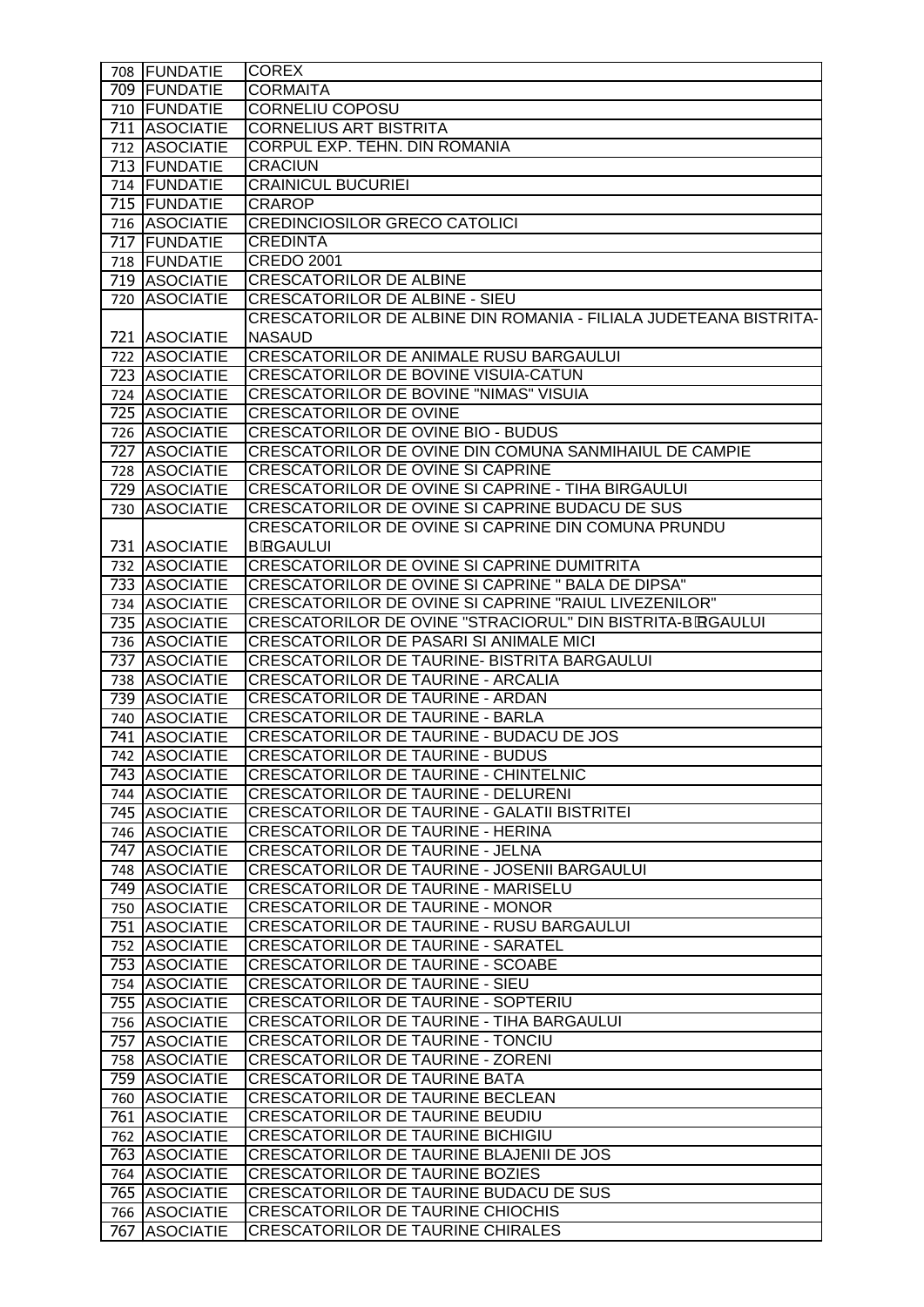| 768 ASOCIATIE                  | <b>CRESCATORILOR DE TAURINE CHIUZA</b>                                                    |
|--------------------------------|-------------------------------------------------------------------------------------------|
| 769 ASOCIATIE                  | <b>CRESCATORILOR DE TAURINE CICEU-GIURGESTI</b>                                           |
| 770 ASOCIATIE                  | <b>CRESCATORILOR DE TAURINE COASTA</b>                                                    |
| 771 ASOCIATIE                  | CRESCATORILOR DE TAURINE COCIU                                                            |
| 772 ASOCIATIE                  | CRESCATORILOR DE TAURINE COMLOD                                                           |
| 773 ASOCIATIE                  | <b>CRESCATORILOR DE TAURINE COSBUC</b>                                                    |
| 774 ASOCIATIE                  | CRESCATORILOR DE TAURINE DIN BRETEA                                                       |
| 775 ASOCIATIE                  | CRESCATORILOR DE TAURINE DIN CHETIU                                                       |
| 776 ASOCIATIE                  | CRESCATORILOR DE TAURINE DIN JUDETUL BISTRITA-NASAUD                                      |
| 777 ASOCIATIE                  | CRESCATORILOR DE TAURINE DIN LOCALITATEA BIDIU                                            |
| 778 ASOCIATIE                  | CRESCATORILOR DE TAURINE DIN LOCALITATEA BREAZA                                           |
| 779 ASOCIATIE                  | CRESCATORILOR DE TAURINE DIN LOCALITATEA CRISTESTII CICEULUI                              |
| 780 ASOCIATIE                  | CRESCATORILOR DE TAURINE DIN LOCALITATEA CUSMA                                            |
| 781 ASOCIATIE                  | CRESCATORILOR DE TAURINE DIN LOCALITATEA MORUT                                            |
| 782 ASOCIATIE                  | CRESCATORILOR DE TAURINE DIN LOCALITATEA SINICOARA                                        |
| 783 ASOCIATIE                  | CRESCATORILOR DE TAURINE DOROLEA                                                          |
| 784 ASOCIATIE                  | CRESCATORILOR DE TAURINE DUMBRAVITA                                                       |
| 785 ASOCIATIE                  | CRESCATORILOR DE TAURINE DUMITRA                                                          |
| 786 ASOCIATIE                  | CRESCATORILOR DE TAURINE DUMITRITA                                                        |
| 787 ASOCIATIE                  | CRESCATORILOR DE TAURINE ENCIU                                                            |
| 788 ASOCIATIE                  | CRESCATORILOR DE TAURINE FELEAC                                                           |
| 789 ASOCIATIE                  | CRESCATORILOR DE TAURINE FINTINELE                                                        |
| 790 ASOCIATIE                  | <b>CRESCATORILOR DE TAURINE GLEDIN</b>                                                    |
| 791 ASOCIATIE                  | <b>CRESCATORILOR DE TAURINE ILISUA</b>                                                    |
| 792 ASOCIATIE                  | CRESCATORILOR DE TAURINE ILVA MARE                                                        |
| 793 ASOCIATIE                  | <b>CRESCATORILOR DE TAURINE LECHINTA</b>                                                  |
| 794 ASOCIATIE                  | CRESCATORILOR DE TAURINE LUNCA                                                            |
| 795 ASOCIATIE                  | CRESCATORILOR DE TAURINE LUNCA ILVEI                                                      |
| 796 ASOCIATIE                  | CRESCATORILOR DE TAURINE MAGURA ILVEI                                                     |
| 797 ASOCIATIE                  | <b>CRESCATORILOR DE TAURINE MALIN</b>                                                     |
| 798 ASOCIATIE                  | CRESCATORILOR DE TAURINE MALUT                                                            |
|                                |                                                                                           |
|                                | <b>CRESCATORILOR DE TAURINE MANIC</b>                                                     |
| 799 ASOCIATIE                  | <b>CRESCATORILOR DE TAURINE MATEI</b>                                                     |
| 800 ASOCIATIE                  | CRESCATORILOR DE TAURINE MICESTII DE CAMPIE - ZURA JUDETUL                                |
| 801 ASOCIATIE                  | BISTRITA-NASAUD                                                                           |
| 802 ASOCIATIE                  | <b>CRESCATORILOR DE TAURINE MIHAIESTI</b>                                                 |
|                                | <b>CRESCATORILOR DE TAURINE MILAS</b>                                                     |
| 803 ASOCIATIE<br>804 ASOCIATIE | <b>CRESCATORILOR DE TAURINE MIRES</b>                                                     |
| 805 ASOCIATIE                  | CRESCATORILOR DE TAURINE MIRES - SILIVASU DE CAMPIE                                       |
| 806 ASOCIATIE                  | <b>CRESCATORILOR DE TAURINE MITITEI</b>                                                   |
| 807 ASOCIATIE                  | <b>CRESCATORILOR DE TAURINE MONARIU</b>                                                   |
| 808 ASOCIATIE                  | <b>CRESCATORILOR DE TAURINE NUSENI</b>                                                    |
| 809 ASOCIATIE                  | CRESCATORILOR DE TAURINE POIANA ILVEI                                                     |
| 810 ASOCIATIE                  | CRESCATORILOR DE TAURINE PRUNDU-BARGAULUI                                                 |
| 811 ASOCIATIE                  | CRESCATORILOR DE TAURINE PURCARETE                                                        |
| 812 ASOCIATIE                  | CRESCATORILOR DE TAURINE REBRISOARA                                                       |
| 813 ASOCIATIE                  | <b>CRESCATORILOR DE TAURINE ROMULI</b>                                                    |
| 814 ASOCIATIE                  | CRESCATORILOR DE TAURINE RUSTIOR                                                          |
| 815 ASOCIATIE                  | CRESCATORILOR DE TAURINE RUSU DE SUS                                                      |
| 816 ASOCIATIE                  | <b>CRESCATORILOR DE TAURINE SALVA</b>                                                     |
| 817 ASOCIATIE                  | CRESCATORILOR DE TAURINE SANTIOANA                                                        |
| 818 ASOCIATIE                  | CRESCATORILOR DE TAURINE SATU NOU - PIETRIS                                               |
| 819 ASOCIATIE                  | CRESCATORILOR DE TAURINE SEBIS                                                            |
| 820 ASOCIATIE                  | CRESCATORILOR DE TAURINE SIEU-ODORHEI                                                     |
| 821 ASOCIATIE                  | CRESCATORILOR DE TAURINE SILIVASU DE CAMPIE                                               |
| 822 ASOCIATIE                  | CRESCATORILOR DE TAURINE SINGEORZU-NOU                                                    |
| 823 ASOCIATIE                  | CRESCATORILOR DE TAURINE SINICOARA                                                        |
| 824 ASOCIATIE                  | <b>CRESCATORILOR DE TAURINE SINTEREAG</b>                                                 |
| 825 ASOCIATIE                  | CRESCATORILOR DE TAURINE SPERMEZEU                                                        |
| 826 ASOCIATIE                  | CRESCATORILOR DE TAURINE STRUGURENI                                                       |
| 827 ASOCIATIE<br>828 ASOCIATIE | <b>CRESCATORILOR DE TAURINE TAURINE - TAURE</b><br><b>CRESCATORILOR DE TAURINE TELCIU</b> |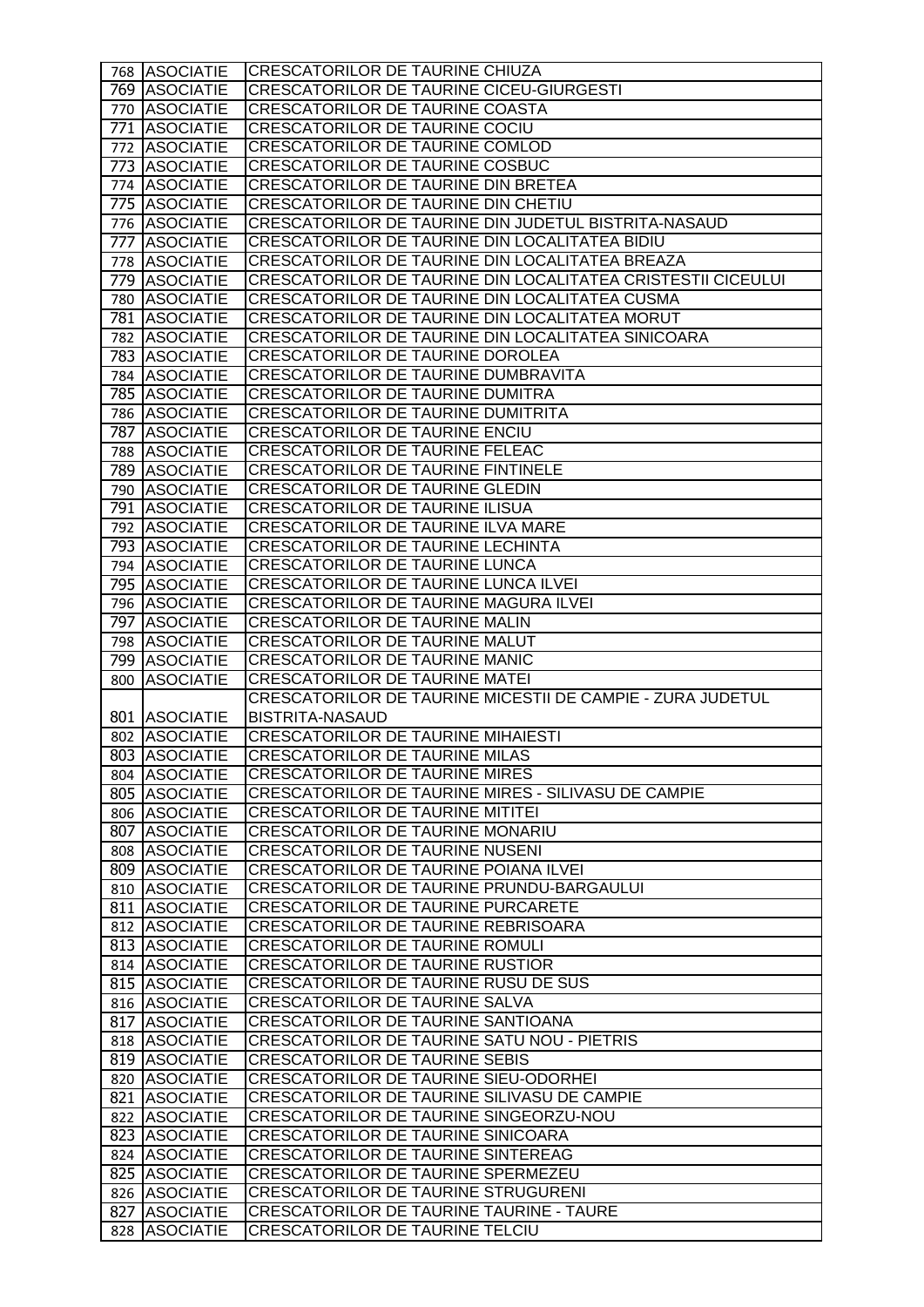| 829 ASOCIATIE                | <b>CRESCATORILOR DE TAURINE TENTEA</b>                        |
|------------------------------|---------------------------------------------------------------|
| 830 ASOCIATIE                | <b>CRESCATORILOR DE TAURINE VIILE TECII</b>                   |
| 831 ASOCIATIE                | <b>CRESCATORILOR DE TAURINE VITA</b>                          |
| 832 ASOCIATIE                | CRESCATORILOR DE TAURINE "DOBRESTI" SILIVASU DE CAMPIE        |
| 833 ASOCIATIE                | <b>CRESCATORILOR DE TAURINE "INFRATIREA"</b>                  |
|                              |                                                               |
| 834 ASOCIATIE                | CRESCATORILOR DE VACI CU LAPTE BALTATE DIN MICESTII DE CAMPIE |
| 835 ASOCIATIE                | CRESCATORILOR DE VACI CU LAPTE BALTATE DIN MICESTII DE CAMPIE |
|                              | CRESCATORILOR DE VACI "BALTATA ROMANEASCA" SANMIHAIUL DE      |
| 836 ASOCIATIE                | <b>CAMPIE</b>                                                 |
| 837 ASOCIATIE                | CRESCATORILOR DE VACI "BALTATA ROMANEASCA" VISUIA             |
| 838 ASOCIATIE                | CRESCATORILOR PARTICULARI DE CAL SEMIGREU DIN ROMANIA         |
| 839 ASOCIATIE                | <b>CRESTINA ADVENT - SABATARIENI</b>                          |
| 840 ASOCIATIE                | <b>CRESTINA APOSTOL BETEZDA</b>                               |
| 841 ASOCIATIE                | <b>CRESTINA ELIM</b>                                          |
| 842 FUNDATIE                 | <b>CRINUL</b>                                                 |
| 843 FUNDATIE                 | <b>CRISANA</b>                                                |
| 844 FUNDATIE                 | CRISTAL 2001                                                  |
| 845 FUNDATIE                 | <b>CRISTI</b>                                                 |
| 846 FUNDATIE                 | <b>CRISTIANA</b>                                              |
| 847 FUNDATIE                 | <b>CRISTIANCA</b>                                             |
| 848 FUNDATIE                 | <b>CRISTINA</b>                                               |
| 849 FUNDATIE                 | <b>CRISTINE</b>                                               |
| 850 FUNDATIE                 | <b>CRISTINEL</b>                                              |
| 851 ASOCIATIE                | <b>CRISTIRO - PAS</b>                                         |
| 852 FUNDATIE                 | <b>CRONOSS</b>                                                |
| 853 FUNDATIE                 | <b>CRYSTAL</b>                                                |
| 854 FUNDATIE                 | <b>CSIBESZ</b>                                                |
| 855 FUNDATIE                 | <b>CULTURAL</b>                                               |
| 856 ASOCIATIE                | CULTURAL ARTISTICA "HARA"                                     |
| 857 ASOCIATIE                | <b>CULTURAL SPORTIVA TELECOM</b>                              |
| 858 FUNDATIE                 | <b>CULTURALA</b>                                              |
| 859 FUNDATIE                 | <b>CULTURALA BISTRITA</b>                                     |
| 860 ASOCIATIE                | CULTURALA BISTRITA MEDIEVALA                                  |
| 861 ASOCIATIE                | <b>CULTURALA DIDASCALIA</b>                                   |
| 862 ASOCIATIE                | <b>CULTURALA IONASCU</b>                                      |
| 863 FUNDATIE                 | CULTURALA VALEA BARGAULUI                                     |
| 864 ASOCIATIE                | <b>CULTURALA "ALUMAR"</b>                                     |
| 865 ASOCIATIE                | <b>CULTURALA "BISTRITEANA"</b>                                |
| 866 ASOCIATIE                | <b>CULTURALA "FLORICA DURA"</b>                               |
| 867 ASOCIATIE                | <b>CULTURALA "GRIGORE BRADEA"</b>                             |
| 868 ASOCIATIE                | <b>CULTURALA "GROUP SEVEN"</b>                                |
| 869 ASOCIATIE                | CULTURALA "MUZICULT" - FILIALA BISTRITA                       |
| 870 ASOCIATIE                | <b>CULTURALA "PREFIX 990"</b>                                 |
| 871 ASOCIATIE                | CULTURALA "ROMANIA DIN INIMA MEA"                             |
| 872 ASOCIATIE                | CULTURALA "SF. PAHOMIE DE LA GREDIN"                          |
| 873 ASOCIATIE                | CULTURALA "STRAJERII CETATII BISTRITA"                        |
| 874 ASOCIATIE                | CULTURALA "TRANSYART"                                         |
| 875 FUNDATIE                 | <b>CURCUBEU</b>                                               |
| 876 ASOCIATIE                | <b>C.S. BOX CLUB ZAPATA BISTRITA</b>                          |
| 877 FUNDATIE                 | <b>DAB</b>                                                    |
| 878 FUNDATIE                 | <b>DACIA ELENA</b>                                            |
| 879 FUNDATIE                 | <b>DACIA RENAULT</b>                                          |
| 880 FUNDATIE                 | <b>DACIANA</b>                                                |
| 881 FUNDATIE                 | <b>DAIANA</b>                                                 |
| 882 FUNDATIE                 | <b>DAIANA NUC</b>                                             |
| 883 FUNDATIE                 | DALIDA 97                                                     |
| 884 FUNDATIE<br>885 FUNDATIE | <b>DAN STEOPAN</b><br><b>DAN TRAIAN</b>                       |
| 886 FUNDATIE                 | <b>DANA</b>                                                   |
| 887 FUNDATIE                 | DANA ALEXANDRU                                                |
|                              |                                                               |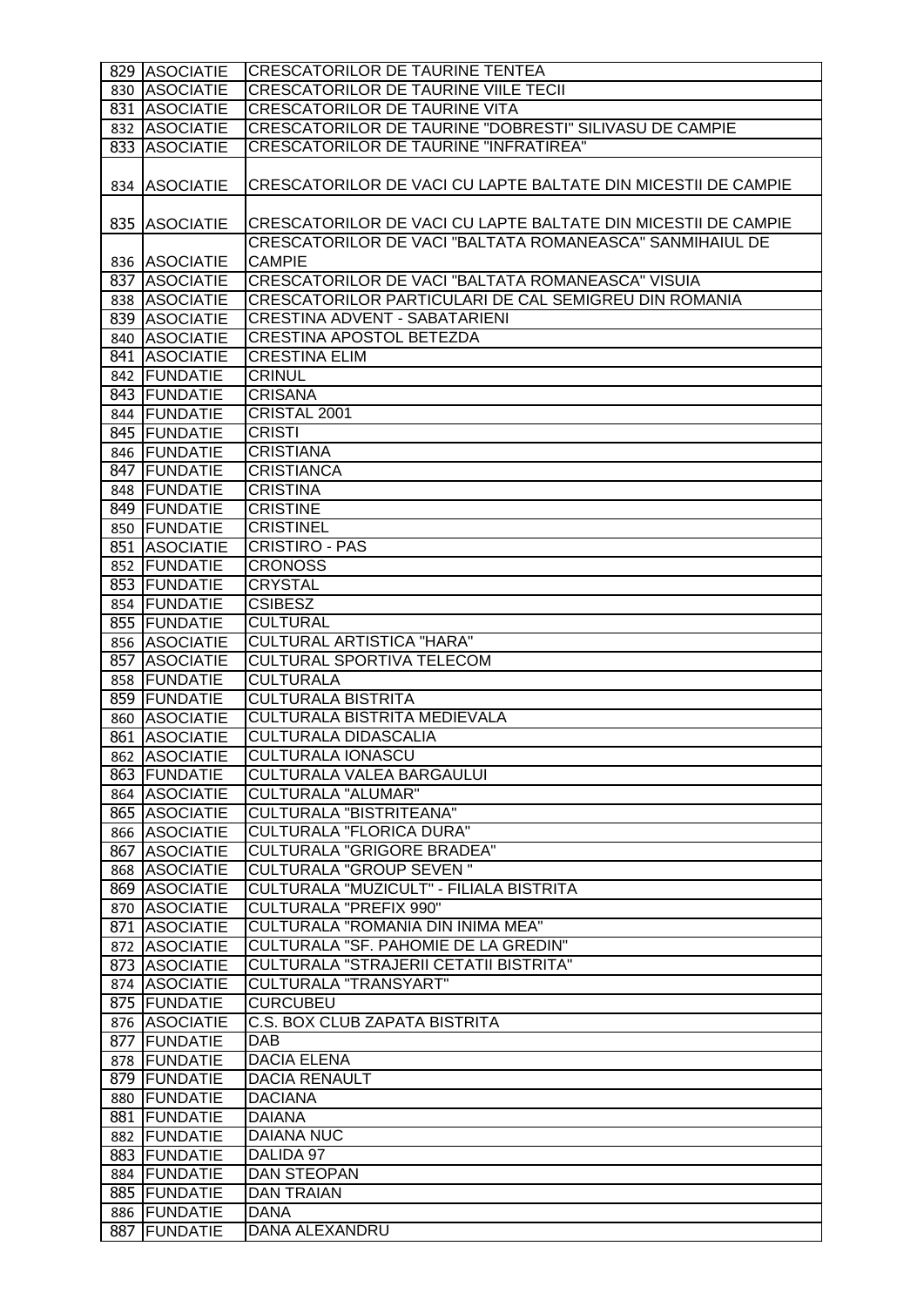| 888 FUNDATIE  | <b>DANA LEONA</b>                                               |
|---------------|-----------------------------------------------------------------|
| 889 FUNDATIE  | <b>DANA MAR</b>                                                 |
| 890 FUNDATIE  | <b>DANA &amp; TAVI</b>                                          |
| 891 FUNDATIE  | <b>DANCI SPORT</b>                                              |
| 892 FUNDATIE  | <b>DANI STEF</b>                                                |
| 893 FUNDATIE  | <b>DANIANA</b>                                                  |
| 894 FUNDATIE  | <b>DANICO</b>                                                   |
| 895 FUNDATIE  | <b>DANIELA</b>                                                  |
| 896 FUNDATIE  | <b>DAPET</b>                                                    |
| 897 FUNDATIE  | <b>DAR</b>                                                      |
| 898 FUNDATIE  | <b>DARABAN</b>                                                  |
| 899 ASOCIATIE | <b>DATURA BISTRITA</b>                                          |
|               | DE CONSILIERE SI COOPERARE INTERNATIONALA "GLOBAL               |
| 900 ASOCIATIE | <b>COOPERATION"</b>                                             |
|               |                                                                 |
|               | DE DEZVOLTARE INTERCOMUNITARA PENTRU GESTIONAREA INTEGRATA      |
| 901 ASOCIATIE | A DESEURILOR MUNICIPALE IN JUDETUL BISTRITA-NASAUD              |
| 902 ASOCIATIE | DE DEZVOLTARE INTERCOMUNITARA "VALEA COSERULUI"                 |
| 903 ASOCIATIE | DE INTRAJUTORARE DORCA                                          |
| 904 ASOCIATIE | DE INTRAJUTORARE POLITIA BISTRITA                               |
| 905 ASOCIATIE | DE INTRAJUTORARE "POMPIERII BISTRITA-NASAUD"                    |
| 906 ASOCIATIE | DE LOCATARI ANL SUBCETATE BLOC 5, 6, 8, 9                       |
| 907 ASOCIATIE | DE PADURE "HAGAU" HERINA                                        |
| 908 ASOCIATIE | DE PARINTI DIN COLEGIUL NATIONAL "ANDREI MURESANU" BISTRITA     |
|               |                                                                 |
| 909 ASOCIATIE | DE PARINTI INFOEL                                               |
| 910 ASOCIATIE | DE PARINTI "CASUTA CU POVESTI"                                  |
| 911 ASOCIATIE | DE PARINTI "GRUPUL VERDE"                                       |
| 912 ASOCIATIE | DE PARINTI "RADU PETRESCU" PRUNDU BORGAULUI                     |
| 913 ASOCIATIE | DE PRIETENIE ARSITA MONNETIER MORNEX FRANTA                     |
| 914 ASOCIATIE | DE PRIETENIE BONNIE SI NANGY                                    |
| 915 ASOCIATIE | DE PRIETENIE MAGURA ILVEI - ROMANIA, SAINT NICOLAAS - BELGIA    |
| 916 ASOCIATIE | DE PRIETENIE ROMANA FRANCEZA                                    |
| 917 ASOCIATIE | DE PRIETENIE ROMANIA (TELCIU) - ELVETIA (MONTEY)                |
|               | DE PRIETENIE ROMANO FRANCEZA CAIANU MIC - SAINT PIERRE D"       |
| 918 ASOCIATIE | <b>ENTREMONT</b>                                                |
| 919 ASOCIATIE | DE PROMOVARE A TURISMULUI "TURIST <sup>N</sup> BISTRITA-NASAUD" |
| 920 ASOCIATIE | DE SCLEROZA MULTIPLA BISTRITA                                   |
|               | DE TURISM MONTAN - FLOARE DE COLT - SCHIMBAT DENUMIREA SI       |
|               | SEDIU - OPERAT MODIFICARILE LA POZ. 8/1992 UNDE ESTE INSCRISA   |
| 921 ASOCIATIE | <b>ASOCIATIA</b>                                                |
| 922 ASOCIATIE | DE VANATOARE - DIANA                                            |
| 923 ASOCIATIE | DE VANATOARE - VULPEA                                           |
| 924 ASOCIATIE | DE VANATOARE SI PESCUIT SPORTIV "DIANA" OROSFAIA                |
| 925 ASOCIATIE | DE VANATOARE "ALPINA"                                           |
| 926 ASOCIATIE | DE VANATOARE "JDERUL"                                           |
| 927 ASOCIATIE | DE VANATOARE "POIANA TOMII"                                     |
| 928 ASOCIATIE | DE VINATOARE ARDEALUL                                           |
| 929 ASOCIATIE | DE YOGA SHAMBU                                                  |
| 930 FUNDATIE  | <b>DEL</b>                                                      |
| 931 FUNDATIE  | <b>DEMNITATEA</b>                                               |
| 932 UNIUNE    | DEMOCRATA A ROMILOR                                             |
| 933 UNIUNE    | DEMOCRATA A TINERILOR MAGHIARI DIN ROMANIA                      |
| 934 FUNDATIE  | <b>DENISA</b>                                                   |
| 935 FUNDATIE  | <b>DENNY</b>                                                    |
| 936 FUNDATIE  | <b>DENTAL PROPHYLAXIS</b>                                       |
| 937 FUNDATIE  | <b>DENTMACRI</b>                                                |
| 938 FUNDATIE  | <b>DENTOS</b>                                                   |
| 939 ASOCIATIE | DEPARTAMENTUL NASAUD AL ASTREI                                  |
| 940 FUNDATIE  | <b>DERU</b>                                                     |
| 941 ASOCIATIE | <b>DIABETICILOR</b>                                             |
|               | <b>DIADAR</b>                                                   |
| 942 FUNDATIE  |                                                                 |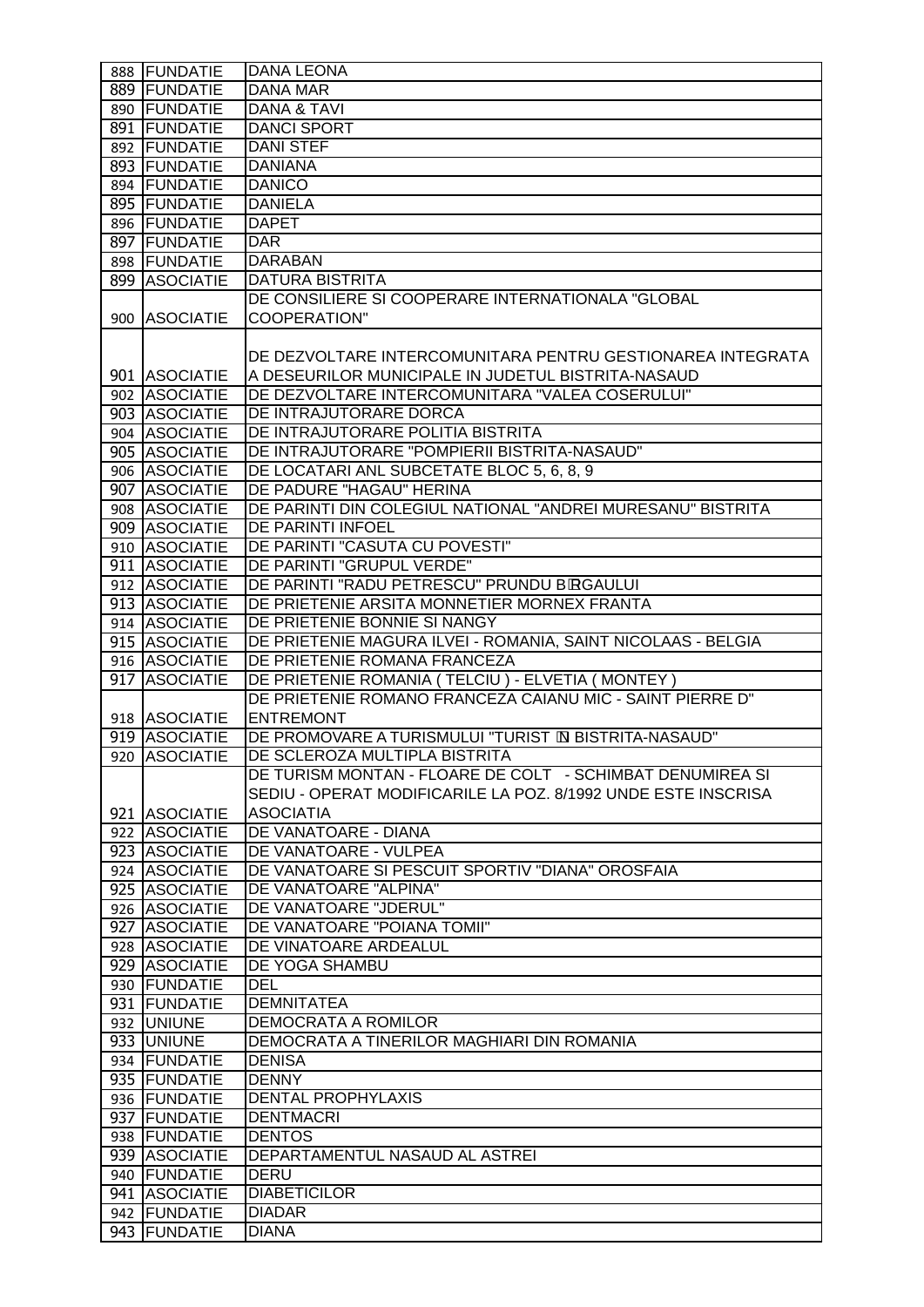|     | 944 FUNDATIE    | <b>DIDIER</b>                                     |
|-----|-----------------|---------------------------------------------------|
|     | 945 FUNDATIE    | <b>DINA</b>                                       |
|     | 946 ASOCIATIE   | <b>DISPONIBILIZATIILOR DIN ZONA MINIERA RODNA</b> |
|     | 947 ASOCIATIE   | <b>DISTRIGAZ NASAUD</b>                           |
|     | 948 FUNDATIE    | <b>DIVERSUM</b>                                   |
|     | 949 FUNDATIE    | <b>DODY</b>                                       |
|     | 950 FUNDATIE    | <b>DOINA</b>                                      |
|     | 951 FUNDATIE    | <b>DOINAZ</b>                                     |
|     | 952 FUNDATIE    | <b>DOLORESS</b>                                   |
|     | 953 FUNDATIE    | <b>DOMINUS</b>                                    |
|     | 954 FUNDATIE    | <b>DOMNITA</b>                                    |
|     | 955 FUNDATIE    | <b>DON BOSCO</b>                                  |
|     | 956 FUNDATIE    | <b>DONATEL</b>                                    |
|     | 957 FUNDATIE    | <b>DORA</b>                                       |
|     | 958 FUNDATIE    | <b>DORCA</b>                                      |
|     | 959 FUNDATIE    | <b>DORELA</b>                                     |
|     | 960 FUNDATIE    | <b>DORINA</b>                                     |
|     | 961 FUNDATIE    | <b>DORIS</b>                                      |
|     | 962 ASOCIATIE   | <b>DORNIC</b>                                     |
|     | 963 FUNDATIE    | <b>DORY</b>                                       |
|     | 964 ASOCIATIE   | <b>DOSUL GARCIULUI</b>                            |
|     | 965 FUNDATIE    | <b>DRACULA</b>                                    |
|     | 966 FUNDATIE    | <b>DRAGAN</b>                                     |
|     | 967 FUNDATIE    | <b>DRAGOTAD</b>                                   |
| 968 | <b>FUNDATIE</b> | <b>DREPTUL LA VIATA</b>                           |
|     | 969 FUNDATIE    | <b>DRIADA</b>                                     |
|     | 970 FUNDATIE    | <b>DRUMETUL</b>                                   |
|     | 971 FUNDATIE    | DR. GEORGE TRIFON                                 |
|     | 972   FUNDATIE  | DR. MIKLOS - IUBITI COPII                         |
|     | 973 ASOCIATIE   | <b>DUMBRAVA CICEULUI</b>                          |
|     | 974 ASOCIATIE   | DUMBRAVA MINUNATA BISTRITA                        |
|     | 975 FUNDATIE    | <b>EAGLE</b>                                      |
|     | 976 FUNDATIE    | <b>EBEL</b>                                       |
|     | 977 FUNDATIE    | <b>EBEN EZER</b>                                  |
|     | 978 FUNDATIE    | <b>ECHIM</b>                                      |
|     | 979 FUNDATIE    | <b>ECO</b>                                        |
|     | 980 FUNDATIE    | <b>ECO 2000</b>                                   |
|     | 981 ASOCIATIE   | <b>ECO FUN PAS</b>                                |
|     | 982 FUNDATIE    | <b>ECO ILIES</b>                                  |
|     | 983 FUNDATIE    | <b>ECO MEDIUM GRUP</b>                            |
|     | 984 FUNDATIE    | <b>ECONATUR</b>                                   |
|     | 985 FUNDATIE    | <b>ECOS BISTRITA</b>                              |
|     | 986 FUNDATIE    | <b>ECOTEH</b>                                     |
|     | 987 FUNDATIE    | <b>EDE</b>                                        |
|     | 988 FUNDATIE    | <b>EDELWEISS</b>                                  |
|     | 989 FUNDATIE    | <b>EDEN</b>                                       |
|     | 990 FUNDATIE    | <b>EDERA</b>                                      |
|     | 991 ASOCIATIE   | <b>EDUCATIVA PRO GAUDEAMUS</b>                    |
|     | 992 ASOCIATIE   | EDUCATIVA "COMENIUS" BISTRITA                     |
|     | 993 ASOCIATIE   | <b>EDUCATIVA "SMART"</b>                          |
|     | 994 FUNDATIE    | <b>EGRETA</b>                                     |
|     | 995 ASOCIATIE   | ELECTROCONSTRUCT - ELCO PAS                       |
|     | 996 FUNDATIE    | <b>ELENA</b>                                      |
|     | 997 FUNDATIE    | <b>ELENADAR</b>                                   |
|     | 998 FUNDATIE    | ELI                                               |
|     | 999 FUNDATIE    | <b>ELIAS</b>                                      |
|     | 1000 FUNDATIE   | <b>ELIEZER</b>                                    |
|     | 1001 FUNDATIE   | <b>ELIS</b>                                       |
|     | 1002 FUNDATIE   | <b>ELISABETA D</b>                                |
|     | 1003 FUNDATIE   | <b>ELISPORT</b>                                   |
|     | 1004 FUNDATIE   | ELLADA 2000                                       |
|     | 1005 FUNDATIE   | <b>ELP</b>                                        |
|     |                 |                                                   |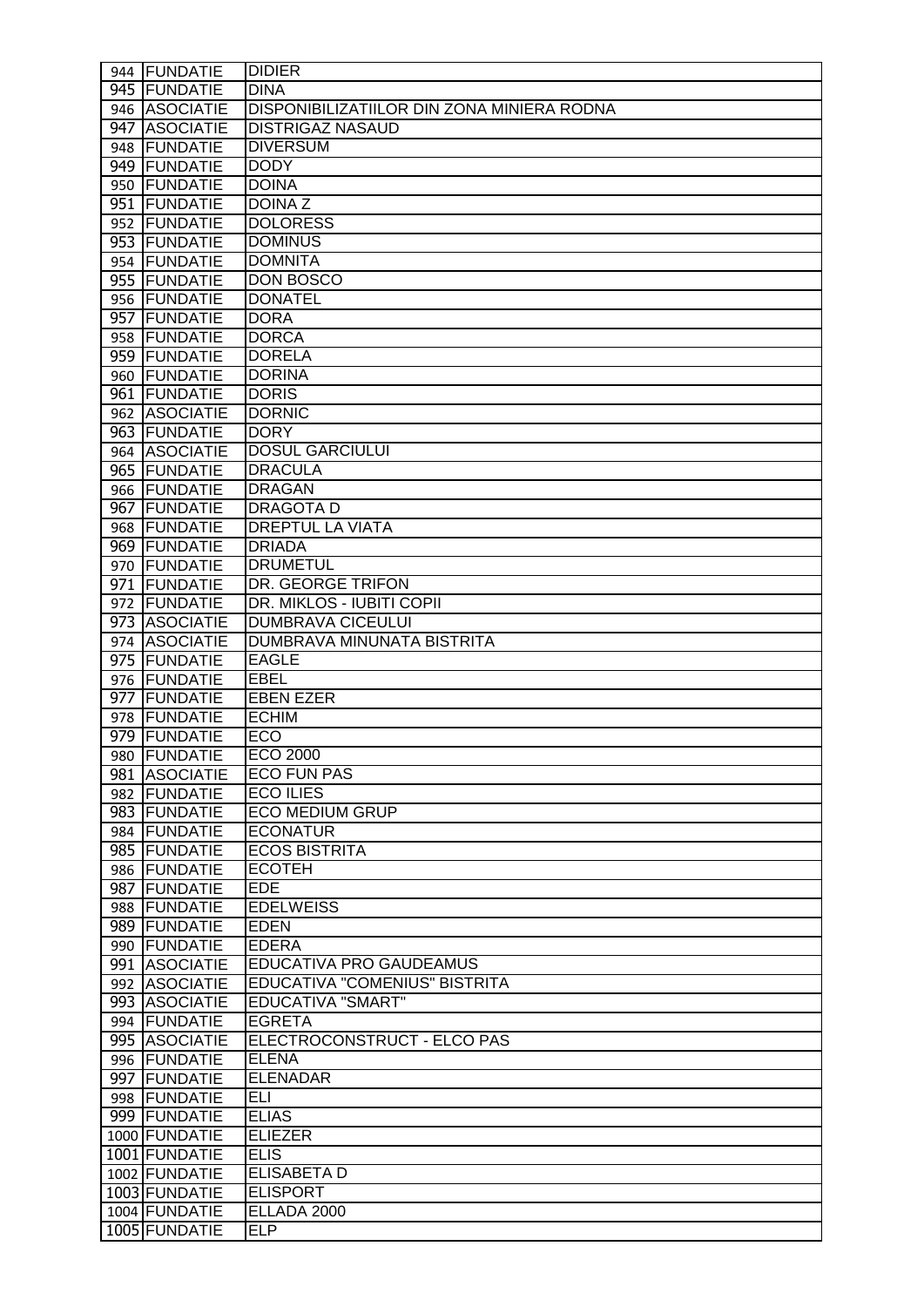| 1006 FUNDATIE  | <b>ELPIS - FILIALA BISTRITA</b>                                   |
|----------------|-------------------------------------------------------------------|
| 1007 FUNDATIE  | <b>ELTA 2000</b>                                                  |
| 1008 FUNDATIE  | <b>ELY</b>                                                        |
| 1009 FUNDATIE  | <b>ELYA</b>                                                       |
| 1010 FUNDATIE  | <b>ELYZA</b>                                                      |
| 1011 FUNDATIE  | <b>EMA UMANITAS</b>                                               |
| 1012 FUNDATIE  | <b>EMANUEL</b>                                                    |
| 1013 ASOCIATIE | <b>EMANUEL EMIBEN</b>                                             |
| 1014 FUNDATIE  | EMI                                                               |
| 1015 FUNDATIE  | <b>EMINESCU</b>                                                   |
| 1016 FUNDATIE  | <b>ENIGEL</b>                                                     |
| 1017 ASOCIATIE | <b>ENYGMA NASAUD</b>                                              |
| 1018 ASOCIATIE | <b>ESOX SPINNING CLUB</b>                                         |
| 1019 FUNDATIE  | <b>ETHNOS</b>                                                     |
|                | <b>EUNICE</b>                                                     |
| 1020 FUNDATIE  |                                                                   |
| 1021 FUNDATIE  | <b>EURO</b>                                                       |
| 1022 ASOCIATIE | <b>EURO TIN BN BISTRITA</b>                                       |
| 1023 FUNDATIE  | <b>EUROPA</b>                                                     |
| 1024 ASOCIATIE | <b>EUROPASERVICE - PAS</b>                                        |
| 1025 ASOCIATIE | EUROPEA ROMANIA                                                   |
| 1026 ASOCIATIE | EUROPEAN EDUCATION RESOURCES                                      |
| 1027 FUNDATIE  | <b>EUSADY</b>                                                     |
| 1028 FUNDATIE  | <b>EVENT</b>                                                      |
| 1029 FUNDATIE  | <b>EWERTH</b>                                                     |
| 1030 FUNDATIE  | EX - DICAL                                                        |
| 1031 FUNDATIE  | <b>EXCEL</b>                                                      |
| 1032 ASOCIATIE | <b>EXPLORATORII NAGUAL</b>                                        |
| 1033 FUNDATIE  | <b>FABIOLA</b>                                                    |
| 1034 FUNDATIE  | <b>FALUB CP</b>                                                   |
| 1035 ASOCIATIE | FAMILIALA NELUCRATIVA PRIETENIA                                   |
| 1036 FUNDATIE  | <b>FANTANA</b>                                                    |
| 1037 ASOCIATIE | <b>FANTOM</b>                                                     |
| 1038 ASOCIATIE | <b>FAPTA PROFAM</b>                                               |
| 1039 FUNDATIE  | <b>FARMAMED</b>                                                   |
| 1040 FUNDATIE  | <b>FAUNA</b>                                                      |
| 1041 FUNDATIE  | <b>FD LARISA</b>                                                  |
|                | FEDERATIA CRESCATORILOR DE PASARI SI ANIMALE MICI "PETRU RARES"   |
| 1042 FEDERATIE | <b>BISTRITA</b>                                                   |
| 1043 FEDERATIE | FEDERATIA CRESCATORILOR DE TAURINE DIN TRANSILVANIA               |
| 1044 FEDERATIE | <b>FEDERATIA FAMNET</b>                                           |
|                |                                                                   |
| 1045 FEDERATIE | FEDERATIA PENTRU DEZVOLTAREA ZONEI RURALE "BARGAU-CALIMANI        |
| 1046 FEDERATIE | FEDERATIA ROMOVIS 10 MAI 2006                                     |
| 1047 FUNDATIE  | <b>FELICIANA</b>                                                  |
| 1048 FUNDATIE  | <b>FELICITA</b>                                                   |
| 1049 FUNDATIE  | <b>FELICITAS</b>                                                  |
| 1050 FUNDATIE  | <b>FELIX</b>                                                      |
| 1051 ASOCIATIE | FERMIERILOR CRESCATORI DE STRUTI                                  |
| 1052 FUNDATIE  | <b>FILADELFIA</b>                                                 |
| 1053 FUNDATIE  | FILADELFIA HELP                                                   |
| 1054 FUNDATIE  | <b>FILANTROPIA</b>                                                |
| 1055 ASOCIATIE | FILANTROPIA ORTODOXA - FILIALA BISTRITA-NASAUD                    |
| 1056 FUNDATIE  | FILANTROPICA HUMANITAS                                            |
| 1057 ASOCIATIE | FILIALA CASA DE CULTURA A SINDICATELOR DIN BISTRITA               |
|                | FILIALA MICESTII DE CAMPIE A ASOCIATIEI CRESCATORILOR DE OVINE SI |
| 1058 ASOCIATIE | CAPRINE DIN JUDETUL BISTRITA-NASAUD                               |
|                | FILIALA TAGSORU A ASOCIATIEI CRESCATORILOR DE OVINE SI CAPRINE    |
| 1059 ASOCIATIE | DIN JUDETUL BISTRITA-NASAUD                                       |
|                | FILIALA TAGU-COPACEL A ASOCIATIEI CRESCATORILOR DE OVINE SI       |
| 1060 ASOCIATIE | CAPRINE DIN JUDETUL BISTRITA-NASAUD                               |
| 1061 FUNDATIE  | FLAVIU - GEORGIANA                                                |
| 1062 FUNDATIE  | <b>FLOARE DE COLT</b>                                             |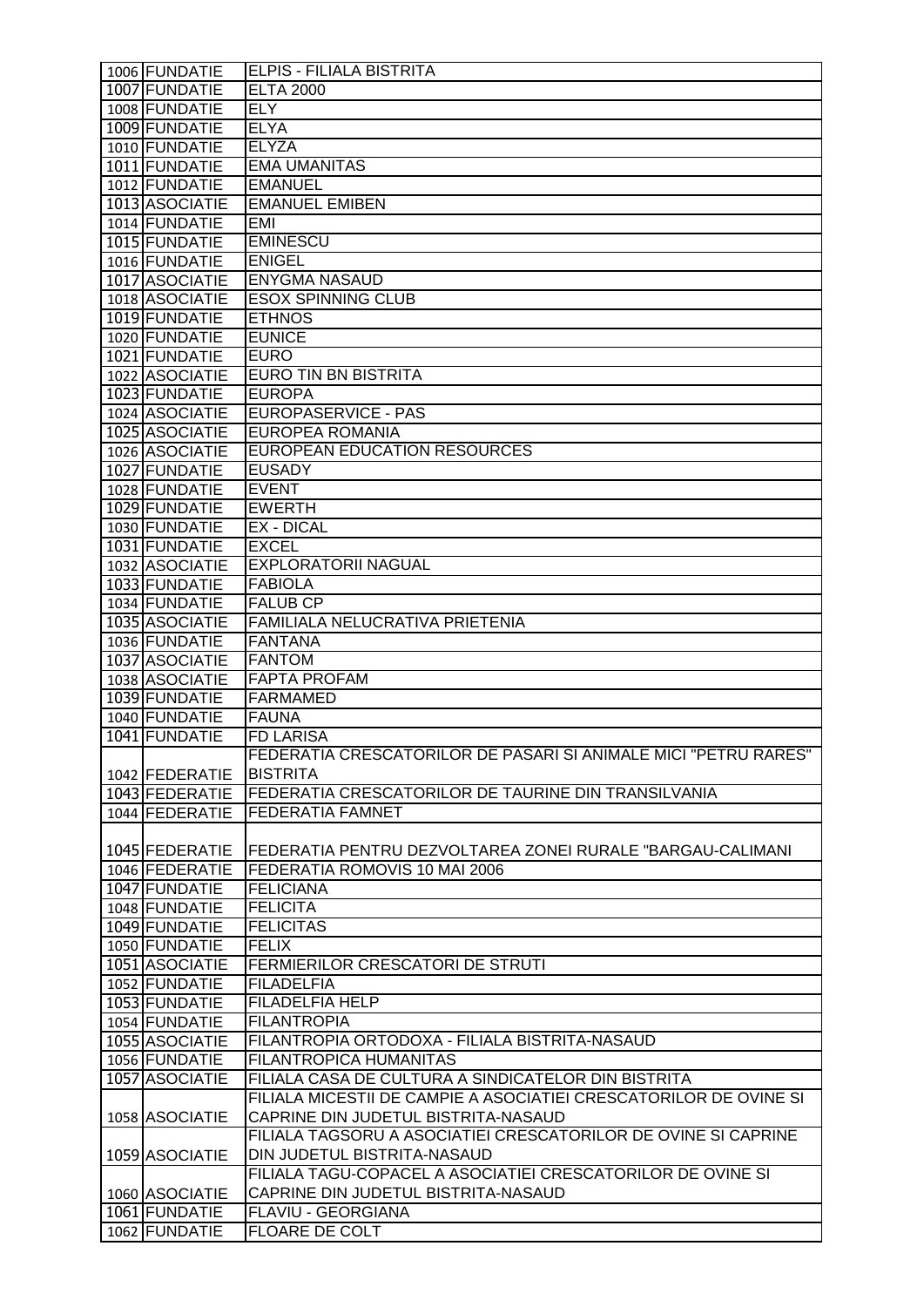| 1063 FUNDATIE                    | <b>FLORA</b>                                                                         |
|----------------------------------|--------------------------------------------------------------------------------------|
| 1064 ASOCIATIE                   | FLORSYSTEM FITNESS INSTITUTE                                                         |
| 1065 FUNDATIE                    | <b>FOIT</b>                                                                          |
| 1066 ASOCIATIE                   | <b>FOLCLORICA BALADA</b>                                                             |
|                                  | FONDUL CENTRAL SCOLARE DE STIPENDII SI BURSE SCOLARE DIN                             |
| 1067 ASOCIATIE                   | FOSTUL DISTRICT AL NASAUDULUI                                                        |
| 1068 ASOCIATIE                   | <b>FORTIS</b>                                                                        |
| 1069 ASOCIATIE                   | FORUMUL DEMOCRAT AL GERMANILOR                                                       |
| 1070 ASOCIATIE                   | FOTBAL CLUB GLORIA BISTRITA                                                          |
| 1071 ASOCIATIE                   | FOTBAL CLUB PROGRESUL NASAUD                                                         |
| 1072 ASOCIATIE                   | <b>FOTBAL CLUB "SOMES GAZ BECLEAN "</b>                                              |
| 1073 ASOCIATIE                   | "FOTBAL CLUB SOMES-GAZ" Beclean                                                      |
| 1074 ASOCIATIE                   | <b>FOTOCLUB AXXA</b>                                                                 |
|                                  | <b>FOTOCLUB "ASENZIE"</b>                                                            |
| 1075 ASOCIATIE                   |                                                                                      |
| 1076 FUNDATIE                    | <b>FRANCISCA</b>                                                                     |
| 1077 FUNDATIE                    | <b>FRATERNITATEA</b>                                                                 |
| 1078 FUNDATIE                    | <b>FRIESLAND</b>                                                                     |
| 1079 FUNDATIE                    | ROMANO-AMERICANA PENTRU SANATATEA COPIILOR BISTRITA                                  |
| 1080 FUNDATIE                    | DE INVATAMINT "PETRU RARES" BISTRITA"                                                |
| 1081 FUNDATIE                    | CULTURAL UMANITARA HENRI COANDA                                                      |
| 1082 FUNDATIE                    | CULTURAL UMANITARA"HENRI COANDA"ORADEA-FILIALA FELDRU                                |
| 1083 FUNDATIE                    | DE ARTA CONTENPORANA MAXIM SANGEORZ BAI                                              |
| 1084 FUNDATIE                    | <b>UNIVERSITARA "BISTRITA"</b>                                                       |
| 1085 FUNDATIE                    | UNIVERSITARA "GEORGE COSBUC"                                                         |
| 1086 FUNDATIE                    | "ANNE"-CASA DE COPII CRAINIMAT                                                       |
| 1087 FUNDATIE                    | FUNDATIA "BETHESDA FLORICICA"                                                        |
| 1088 FUNDATIE                    | <b>FUNDATIA "INOCENTI"</b>                                                           |
| 1089 FUNDATIE                    | <b>GABRIELA</b>                                                                      |
| 1090 FUNDATIE                    | GAD                                                                                  |
| 1091 FUNDATIE                    | <b>GAIE SI FIII</b>                                                                  |
| 1092 FUNDATIE                    | <b>GAL UMANITARA</b>                                                                 |
| 1093 FUNDATIE                    | <b>GALAXIS</b>                                                                       |
| 1094 FUNDATIE                    | <b>GALBANY</b>                                                                       |
| 1095 FUNDATIE                    | <b>GAMALIEL</b>                                                                      |
| 1096 FUNDATIE                    | <b>GAUDEAMUS</b>                                                                     |
| 1097 FUNDATIE                    | <b>GENERAL GRIGORE BALAN</b>                                                         |
| 1098 ASOCIATIE                   | <b>GENERALA A CRESCATORILOR DE TAURINE</b>                                           |
| 1099 FUNDATIE                    | <b>GENESIS ARMANDIA</b>                                                              |
| 1100 ASOCIATIE                   | <b>GENEVA</b>                                                                        |
| 1101 FUNDATIE                    | <b>GEORGE COSBUC</b>                                                                 |
| 1102 FUNDATIE                    | <b>GEORGIANA</b>                                                                     |
| 1103 FUNDATIE                    | <b>GEORZA</b>                                                                        |
| 1104 FUNDATIE                    | <b>GERONIMO</b>                                                                      |
| 1105 FUNDATIE                    | <b>GEST</b>                                                                          |
| 1106 FUNDATIE                    | <b>GHEDEON</b>                                                                       |
| 1107 ASOCIATIE                   |                                                                                      |
| 1108 FUNDATIE                    |                                                                                      |
|                                  | <b>GHEORGHE TARCA</b>                                                                |
|                                  | <b>GHERMAN</b>                                                                       |
| 1109 FUNDATIE                    | <b>GHIL</b>                                                                          |
| 1110 FUNDATIE                    | <b>GINA G</b>                                                                        |
| 1111 FUNDATIE                    | <b>GIORGIO</b>                                                                       |
| 1112 ASOCIATIE                   | <b>GIVAGA</b>                                                                        |
| 1113 FUNDATIE                    | <b>GOLF WEST</b>                                                                     |
| 1114 FUNDATIE                    | <b>GOLGOTA M</b>                                                                     |
| 1115 ASOCIATIE                   | <b>GOSPODARILOR "MAGURA SIEULUI"</b>                                                 |
| 1116 ASOCIATIE                   | <b>GOSPODARILOR "VALEA ROMANULUI"</b>                                                |
| 1117 FUNDATIE                    | <b>GOSPODARUL UCM</b>                                                                |
| 1118 ASOCIATIE                   | <b>GRANICERII TRANSILVANI - CLUB UNESCO</b>                                          |
| 1119 FUNDATIE                    | <b>GREGORIO</b>                                                                      |
| 1120 FUNDATIE                    | <b>GRIGA</b>                                                                         |
| 1121 FUNDATIE                    | <b>GROSS</b>                                                                         |
| 1122 ASOCIATIE<br>1123 ASOCIATIE | GRUPUL DE DEZVOLTARE PERSONALA SI COMUNITARA<br><b>GRUPUL PENTRU UN VIITOR VERDE</b> |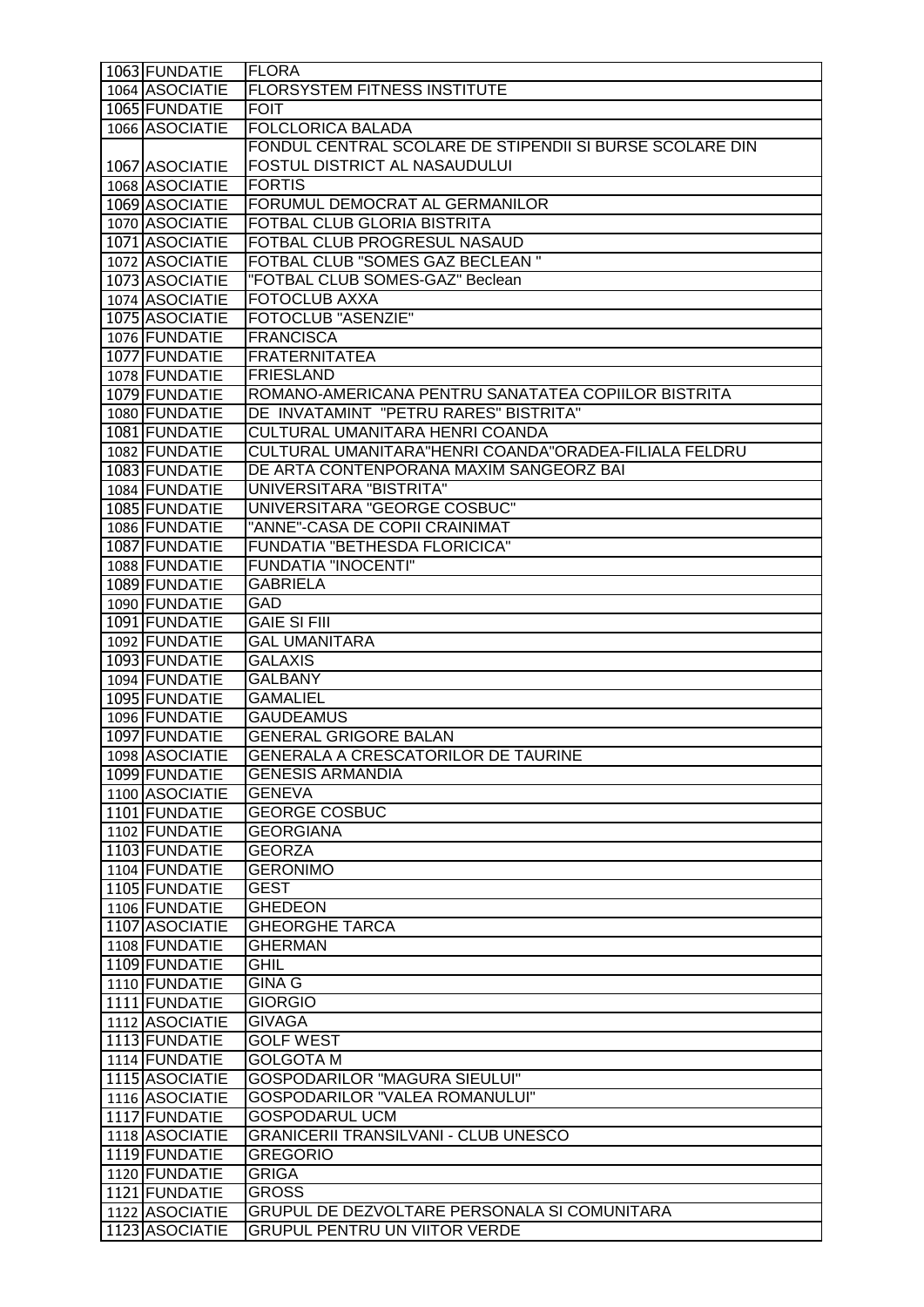| 1124 FUNDATIE  | <b>GUMTI</b>                                                   |
|----------------|----------------------------------------------------------------|
| 1125 FUNDATIE  | <b>GUSTAV</b>                                                  |
| 1126 ASOCIATIE | <b>GYPSYROM</b>                                                |
|                | G.A.L. PENTRU DEZVOLTARE DURABILA IN MICROREGIUNEA BISTRITA-   |
| 1127 ASOCIATIE | <b>SIEU-SOMES "RURALIS"</b>                                    |
| 1128 ASOCIATIE | <b>HANDBAL - CLUB RAAL</b>                                     |
| 1129 ASOCIATIE | HANDBAL CLUB OMEGA BISTRITA                                    |
| 1130 ASOCIATIE | HANDICAPATILOR - CARITATEA                                     |
| 1131 ASOCIATIE | HANDICAPATILOR - SPERANTA                                      |
| 1132 ASOCIATIE | <b>HANDICAPATILOR FIZICI</b>                                   |
| 1133 ASOCIATIE | <b>HANDICAPATILOR PSIHICI</b>                                  |
| 1134 FUNDATIE  | <b>HANELORE</b>                                                |
| 1135 FUNDATIE  | <b>HANGAN M</b>                                                |
| 1136 FUNDATIE  | <b>HANSEATIC HELP</b>                                          |
| 1137 ASOCIATIE | <b>HAPPY - SMILE</b>                                           |
| 1138 ASOCIATIE | <b>HARTA VERDE ROM*NIA</b>                                     |
| 1139 ASOCIATIE | <b>HATTRICK</b>                                                |
| 1140 FUNDATIE  | <b>HEDES</b>                                                   |
| 1141 FUNDATIE  | <b>HELENA</b>                                                  |
| 1142 FUNDATIE  | <b>HELIANA</b>                                                 |
| 1143 FUNDATIE  | <b>HELP</b>                                                    |
| 1144 FUNDATIE  | <b>HELP CAN</b>                                                |
| 1145 FUNDATIE  | <b>HELP ONE</b>                                                |
| 1146 FUNDATIE  | <b>HELYOS T.V.</b>                                             |
| 1147 ASOCIATIE | <b>HENIU PAS</b>                                               |
| 1148 FUNDATIE  | <b>HERCULES</b>                                                |
| 1149 FUNDATIE  | <b>HERMES</b>                                                  |
| 1150 ASOCIATIE | <b>HERMES - PAS</b>                                            |
| 1151 FUNDATIE  | <b>HESSENHAUER</b>                                             |
| 1152 ASOCIATIE | <b>HICART SA - PAS</b>                                         |
| 1153 FUNDATIE  | <b>HILFE</b>                                                   |
| 1154 FUNDATIE  | <b>HILTI</b>                                                   |
| 1155 FUNDATIE  | <b>HIPOCRATE</b>                                               |
| 1156 FUNDATIE  | <b>HOJDIO</b>                                                  |
| 1157 FUNDATIE  | <b>HOPE</b>                                                    |
| 1158 FUNDATIE  | <b>HORGIANA</b>                                                |
| 1159 FUNDATIE  | <b>HORICA</b>                                                  |
| 1160 ASOCIATIE | HOTEL COROANA DE AUR - PAS                                     |
| 1161 FUNDATIE  | <b>HULPOIUL</b>                                                |
| 1162 FUNDATIE  | <b>HUMANITAS 97</b>                                            |
| 1163 FUNDATIE  | <b>HUMANITATEA</b>                                             |
| 1164 FUNDATIE  | HUMELL 1997                                                    |
| 1165 FUNDATIE  | <b>IACOB</b>                                                   |
| 1166 FUNDATIE  | <b>IANA</b>                                                    |
| 1167 FUNDATIE  | <b>IASOMIA</b>                                                 |
| 1168 FUNDATIE  | <b>ICAR</b>                                                    |
| 1169 FUNDATIE  | <b>ICARUS</b>                                                  |
| 1170 ASOCIATIE | <b>ICRA PAS</b>                                                |
| 1171 FUNDATIE  | <b>IEDERA</b>                                                  |
| 1172 FUNDATIE  | <b>IEZERUL</b>                                                 |
| 1173 FUNDATIE  | <b>ILIRIA</b>                                                  |
| 1174 FUNDATIE  | <b>ILOMAR</b>                                                  |
| 1175 ASOCIATIE | <b>IMAGE CONCEPT</b>                                           |
| 1176 FUNDATIE  | <b>IMBY</b>                                                    |
| 1177 ASOCIATIE | <b>IMPACT BISTRITA</b>                                         |
| 1178 FUNDATIE  | <b>IMPERIAL</b>                                                |
| 1179 FUNDATIE  | <b>IMPERIO</b>                                                 |
|                | <b>IMPLETITORILOR DE PAPURA DIN TONCIU - TACSI GYEKENYFONO</b> |
| 1180 ASOCIATIE | <b>EGYESULET</b>                                               |
| 1181 ASOCIATIE | <b>IN ACTION</b>                                               |
| 1182 ASOCIATIE | <b>INCEPUTURI NOI</b>                                          |
| 1183 FUNDATIE  | <b>INDRYAS SPORT</b>                                           |
|                |                                                                |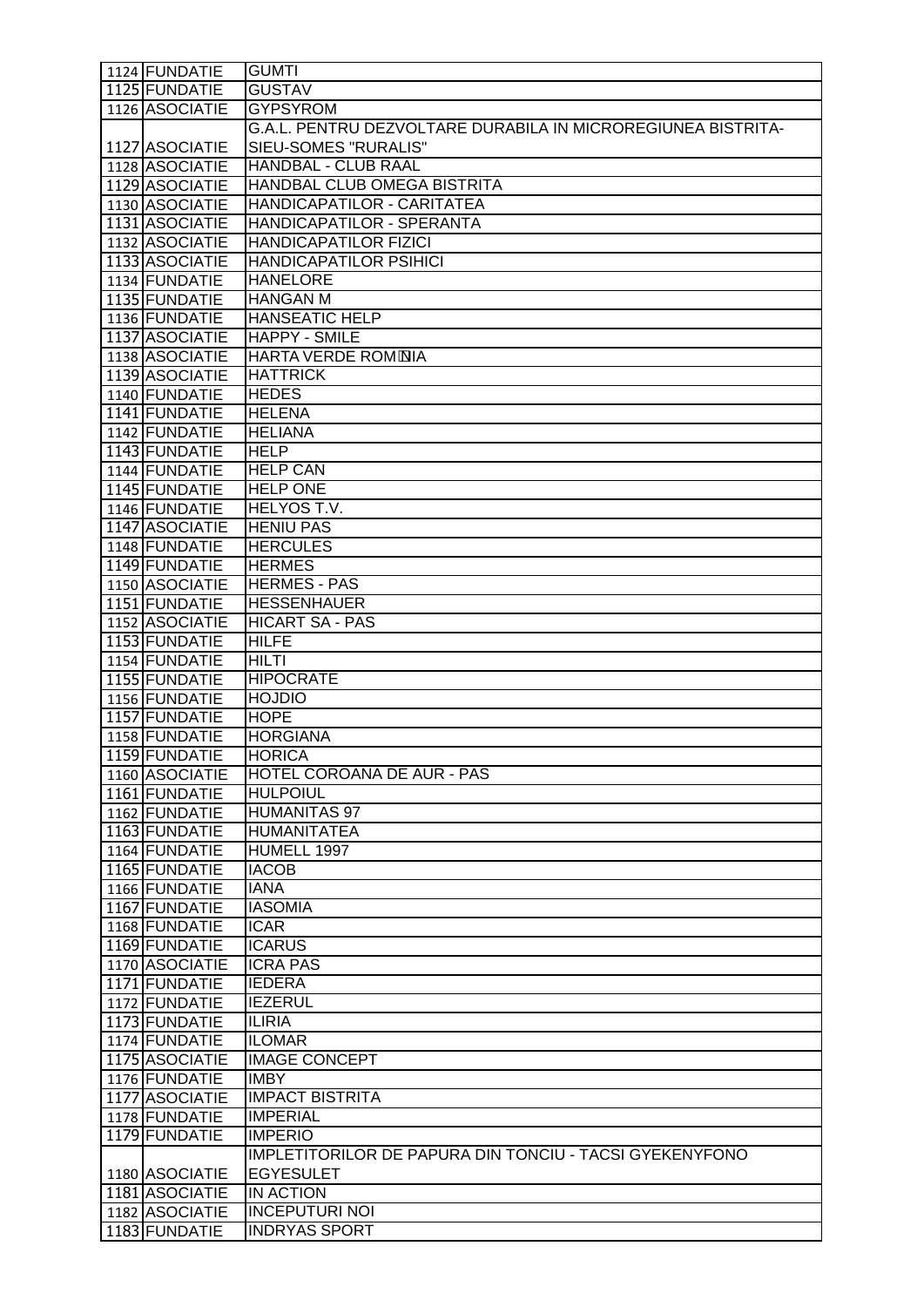| 1184 ASOCIATIE                 | <b>INEUL</b>                                                      |
|--------------------------------|-------------------------------------------------------------------|
| 1185 ASOCIATIE                 | INGINERILOR DIN JUDETUL BISTRITA NASAUD                           |
| 1186 FUNDATIE                  | <b>INOCENTII- FILIALA BISTRITA</b>                                |
| 1187 ASOCIATIE                 | INSTITUTIE FINANCIARA NEBANCARA "PROMET BECLEAN"                  |
| 1188 FUNDATIE                  | <b>INTERACT</b>                                                   |
| 1189 ASOCIATIE                 | INTERCOMUNITARA SILVICA BISTRITA-LIVEZILE                         |
| 1190 ASOCIATIE                 | INTERETNICA DUMITRITA (AID)                                       |
| 1191 ASOCIATIE                 | <b>INTERETNICA TUREAC - A.I.T.</b>                                |
|                                | INTERNATIONALA A POLITISTILOR - SECTIA ROMANA, REGIUNEA (FILIALA) |
| 1192 ASOCIATIE                 | 3 BISTRITA-NASAUD                                                 |
| 1193 FUNDATIE                  | <b>INTERSTAR</b>                                                  |
| 1194 ASOCIATIE                 | <b>INVATATORILOR AMMA</b>                                         |
| 1195 FUNDATIE                  | <b>INVENTICA</b>                                                  |
| 1196 FUNDATIE                  | <b>IOANA</b>                                                      |
| 1197 FUNDATIE                  | <b>IOANA ALEXANDRA</b>                                            |
| 1198 FUNDATIE                  | <b>IOANA DANA</b>                                                 |
| 1199 FUNDATIE                  | <b>IOANA MARIA</b>                                                |
| 1200 FUNDATIE                  | <b>IOLANDA</b>                                                    |
| 1201 FUNDATIE                  | <b>ION</b>                                                        |
| 1202 FUNDATIE                  | ION POP RETEGANUL                                                 |
| 1203 FUNDATIE                  | <b>IONELIDA</b>                                                   |
| 1204 ASOCIATIE                 | <b>IPROEB - PAS</b>                                               |
| 1205 FUNDATIE                  | IRIS                                                              |
| 1206 FUNDATIE                  | <b>ISTROM-2000</b>                                                |
| 1207 FUNDATIE                  | <b>IUBITI SARMANII</b>                                            |
| 1208 FUNDATIE                  | <b>IULIA</b>                                                      |
| 1209 FUNDATIE                  | <b>IULIANA</b>                                                    |
| 1210 FUNDATIE                  | <b>IULIUS</b>                                                     |
|                                | IVANOV PENTRU CRESTEREA COMPETITIVITATII ECONOMICE SI             |
| 1211 ASOCIATIE                 | PROFESIONALISMULUI IN MEDIU PRIVAT                                |
| 1212 FUNDATIE                  | <b>IZRAEEL</b>                                                    |
| 1213 FUNDATIE                  | <b>IZVORUL LUNCA</b>                                              |
| 1214 FUNDATIE                  | <b>IZVORUL SUFLETULUI</b>                                         |
|                                |                                                                   |
| 1215 FUNDATIE                  | <b>JANNE</b>                                                      |
| 1216 FUNDATIE                  | <b>JELLOW</b>                                                     |
| 1217 FUNDATIE                  | <b>JENIOANA</b>                                                   |
| 1218 FUNDATIE                  | <b>JOHANNA</b>                                                    |
| 1219 ASOCIATIE                 | JUDETEANA A CASELOR DE AJUTOR RECIPROC                            |
| 1220 UNIUNE                    | JUDETEANA A PENSIONARILOR                                         |
| 1221 UNIUNE                    | JUDETEANA A SINDICATELOR LIBERE DIN INVATAMANT                    |
| 1222 ASOCIATIE                 | JUDETEANA A TINERILOR LIBERI                                      |
|                                |                                                                   |
| 1223 ASOCIATIE                 | JUDETEANA A VANATORILOR SI PESCARILOR SPORTIVI BISTRITA-NASAUD    |
| 1224 ASOCIATIE                 | JUDETEANA BISTRITA-NASAUD A PENSIONARILOR                         |
| 1225 ASOCIATIE                 | <b>JUDETEANA DE ARTE MARTIALE</b>                                 |
| 1226 ASOCIATIE                 | JUDETEANA DE ATLETISM                                             |
| 1227 ASOCIATIE                 | JUDETEANA DE FOTBAL BISTRITA-NASAUD                               |
| 1228 ASOCIATIE                 | JUDETEANA DE HALTERE BISTRITA-NASAUD                              |
| 1229 ASOCIATIE                 | JUDETEANA DE JUDO BISTRITA-NASAUD                                 |
| 1230 ASOCIATIE                 | JUDETEANA DE DANS SPORTIV BISTRITA-NASAUD                         |
| 1231 ASOCIATIE                 | JUDETEANA DE GIMNASTICA BISTRITA-NASAUD                           |
| 1232 ASOCIATIE                 | JUDETEANA DE HANDBAL                                              |
| 1233 FUNDATIE                  | <b>JULIA</b>                                                      |
| 1234 UNIUNE                    | JUNIMEA VATRA ROMANEASCA                                          |
| 1235 FUNDATIE                  | <b>JUNIMEEA</b>                                                   |
| 1236 FUNDATIE                  | <b>JUROC</b>                                                      |
| 1237 ASOCIATIE                 | <b>KARATE CLUB BISTRITA</b>                                       |
| 1238 FUNDATIE                  | KARINA S.O.S.                                                     |
| 1239 ASOCIATIE                 | <b>KARTIT</b>                                                     |
| 1240 ASOCIATIE                 | <b>KARUNA</b>                                                     |
| 1241 FUNDATIE<br>1242 FUNDATIE | <b>KIYOMIZU</b><br><b>KOLLER SUCIU</b>                            |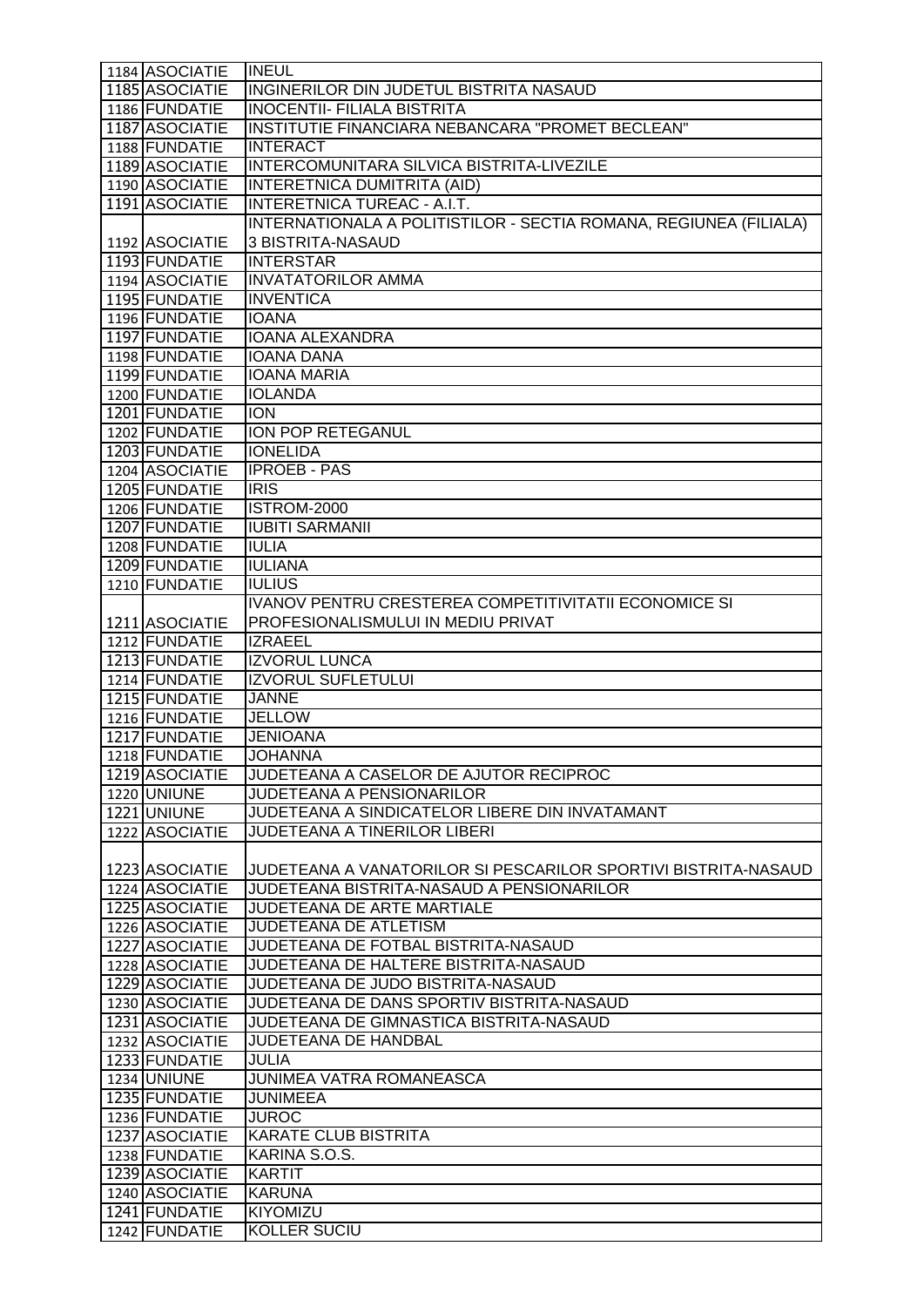| 1243 FUNDATIE  | <b>KOSTNER HILFT</b>                                        |
|----------------|-------------------------------------------------------------|
| 1244 FUNDATIE  | <b>KOVACS</b>                                               |
| 1245 ASOCIATIE | <b>LA HILL</b>                                              |
| 1246 FUNDATIE  | <b>LADY DI</b>                                              |
| 1247 FUNDATIE  | <b>LARISA</b>                                               |
| 1248 FUNDATIE  | <b>LARISA SPORT</b>                                         |
| 1249 FUNDATIE  | <b>LECHINTANA</b>                                           |
| 1250 FUNDATIE  | LEIA                                                        |
| 1251 ASOCIATIE | <b>LEIMMA</b>                                               |
| 1252 FUNDATIE  | <b>LEMI</b>                                                 |
| 1253 FUNDATIE  | <b>LEO POP</b>                                              |
| 1254 FUNDATIE  | <b>LEOMAR</b>                                               |
| 1255 FUNDATIE  | <b>LEONA</b>                                                |
| 1256 FUNDATIE  | <b>LETITIA</b>                                              |
| 1257 FUNDATIE  | <b>LEVI</b>                                                 |
| 1258 FUNDATIE  | <b>LEX</b>                                                  |
| 1259 ASOCIATIE | LEXRO                                                       |
| 1260 ASOCIATIE | <b>LIBER - TEAM</b>                                         |
| 1261 FUNDATIE  | <b>LIBERTA</b>                                              |
| 1262 FUNDATIE  | <b>LICHTLEIN</b>                                            |
| 1263 FUNDATIE  | <b>LID</b>                                                  |
| 1264 ASOCIATIE | LIGA LIBERA A POMPIERILOR CIVILI                            |
| 1265 ASOCIATIE | LIGA TINERILOR CRESTINI ORTODOCSI NASAUD                    |
| 1266 ASOCIATIE | LIGA TINERILOR CRESTINI ORTODOCSI ROMANI - FILIALA BISTRITA |
| 1267 FUNDATIE  | <b>LIGIA</b>                                                |
| 1268 FUNDATIE  | <b>LILI STAR</b>                                            |
| 1269 FUNDATIE  | <b>LIMAR</b>                                                |
| 1270 ASOCIATIE | <b>LIMENAS</b>                                              |
| 1271 FUNDATIE  | <b>LIMTUL</b>                                               |
| 1272 ASOCIATIE | <b>LINIA DREAPTA</b>                                        |
| 1273 FUNDATIE  | <b>LISOR</b>                                                |
| 1274 ASOCIATIE | <b>LITTLE STAR</b>                                          |
| 1275 FUNDATIE  | <b>LIVEZILE</b>                                             |
| 1276 FUNDATIE  | LIVIA SI EUSEBIU SALVAN                                     |
| 1277 FUNDATIE  | <b>LIVIANA</b>                                              |
| 1278 FUNDATIE  | <b>LIVIUS</b>                                               |
| 1279 ASOCIATIE | LOCALA A PENSIONARILOR                                      |
| 1280 ASOCIATIE | <b>LOGICA ORGANON</b>                                       |
| 1281 FUNDATIE  | <b>LONGIVER</b>                                             |
| 1282 FUNDATIE  | <b>LOREDANA</b>                                             |
| 1283 FUNDATIE  | <b>LORELEI</b>                                              |
| 1284 FUNDATIE  | <b>LORELEI NORA</b>                                         |
| 1285 FUNDATIE  | <b>LORENA</b>                                               |
| 1286 FUNDATIE  | <b>LORETA</b>                                               |
| 1287 FUNDATIE  | <b>LOREX</b>                                                |
| 1288 FUNDATIE  | LOTTUS                                                      |
| 1289 FUNDATIE  | <b>LOTUS</b>                                                |
| 1290 FUNDATIE  | <b>LOVE BASKET</b>                                          |
| 1291 FUNDATIE  | <b>LUANA</b>                                                |
| 1292 FUNDATIE  | <b>LUCEAFARUL</b>                                           |
| 1293 FUNDATIE  | <b>LUCIAN BLAGA</b>                                         |
| 1294 FUNDATIE  | <b>LUCIANA</b>                                              |
| 1295 ASOCIATIE | LUCIOPERCA CLUB PERCAR MODERN                               |
| 1296 FUNDATIE  | <b>LUK</b>                                                  |
| 1297 FUNDATIE  | <b>LUMINA CRESTINA</b>                                      |
| 1298 FUNDATIE  | <b>LUMINITA</b>                                             |
| 1299 FUNDATIE  | LUMINITA M.V.                                               |
| 1300 ASOCIATIE | LUNCA ILVEI - BONNE - NONGYCU FRANTA                        |
| 1301 FUNDATIE  | <b>LUPUL NEGRU</b>                                          |
| 1302 ASOCIATIE | <b>LUSCA</b>                                                |
| 1303 FUNDATIE  | <b>LUSIVIDO</b>                                             |
| 1304 FUNDATIE  | <b>LYMAX</b>                                                |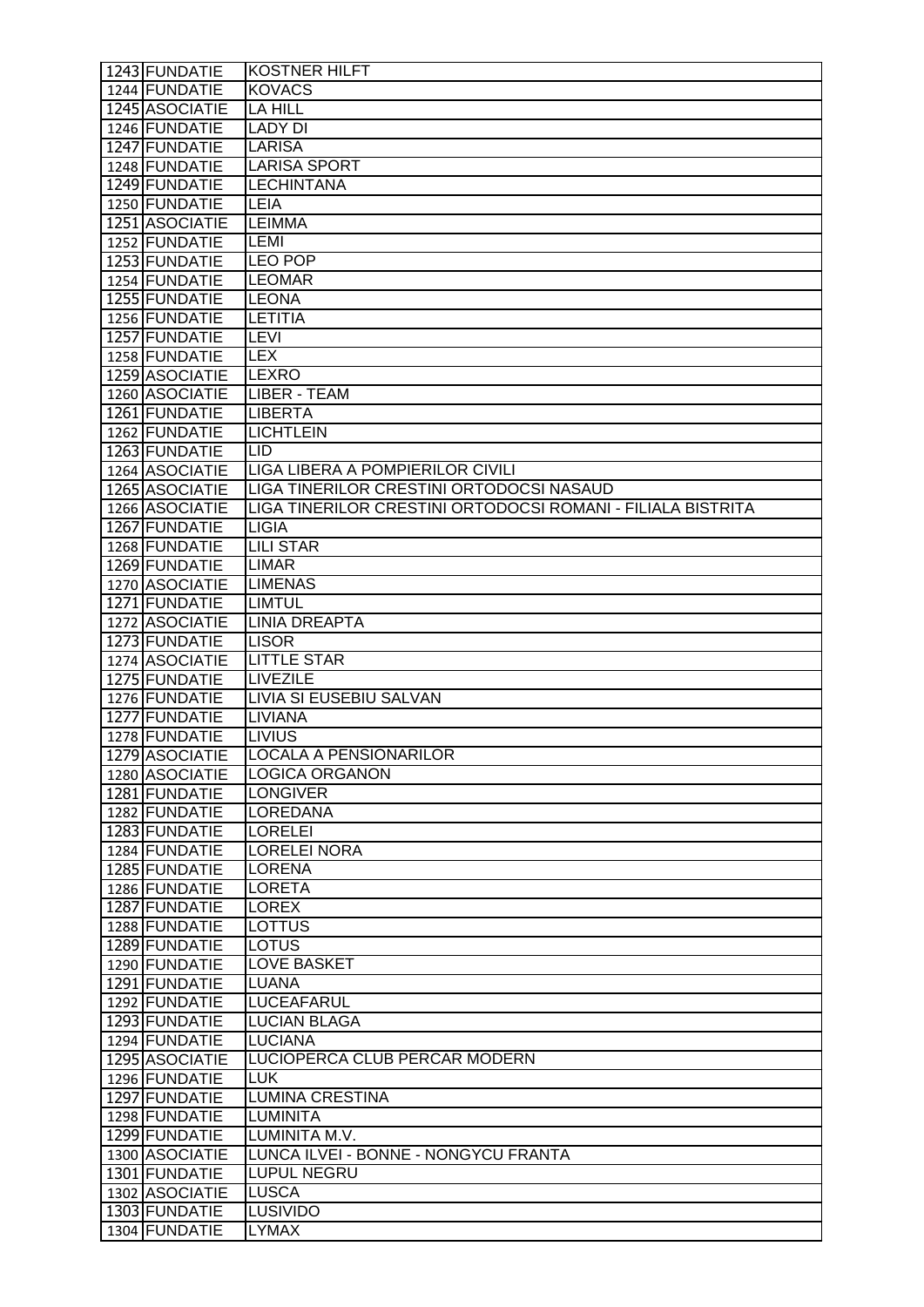| 1305 FUNDATIE  | <b>MACARENA</b>                                 |
|----------------|-------------------------------------------------|
| 1306 FUNDATIE  | <b>MACON</b>                                    |
| 1307 FUNDATIE  | <b>MACREA</b>                                   |
| 1308 FUNDATIE  | <b>MADA</b>                                     |
| 1309 FUNDATIE  | <b>MADENA</b>                                   |
| 1310 FUNDATIE  | <b>MAGNA MATER</b>                              |
| 1311 FUNDATIE  | <b>MAGNUM</b>                                   |
| 1312 FUNDATIE  | <b>MAGOIU</b>                                   |
| 1313 FUNDATIE  | <b>MAICA TEREZA</b>                             |
| 1314 FUNDATIE  | <b>MAIER</b>                                    |
| 1315 FUNDATIE  | <b>MALTEX</b>                                   |
| 1316 FUNDATIE  | <b>MANUEL</b>                                   |
| 1317 FUNDATIE  | <b>MANUELA</b>                                  |
| 1318 FUNDATIE  | <b>MAPAMOND</b>                                 |
| 1319 FUNDATIE  | <b>MARA</b>                                     |
| 1320 FUNDATIE  | <b>MARANATA</b>                                 |
| 1321 FUNDATIE  | <b>MARC</b>                                     |
| 1322 FUNDATIE  | <b>MARCADO</b>                                  |
| 1323 FUNDATIE  | <b>MARCAM</b>                                   |
| 1324 FUNDATIE  | <b>MARCOS</b>                                   |
| 1325 FUNDATIE  | <b>MARGARITAR</b>                               |
| 1326 FUNDATIE  | <b>MARGODIA</b>                                 |
| 1327 FUNDATIE  | <b>MARI SAN</b>                                 |
| 1328 FUNDATIE  | <b>MARIA</b>                                    |
| 1329 FUNDATIE  | <b>MARIA EMILIA</b>                             |
| 1330 FUNDATIE  | <b>MARIADA</b>                                  |
| 1331 ASOCIATIE | MARIANA A CADRELOR DIDACTICE                    |
| 1332 FUNDATIE  | <b>MARICA</b>                                   |
| 1333 FUNDATIE  | <b>MARILEN</b>                                  |
| 1334 FUNDATIE  | <b>MARINA</b>                                   |
| 1335 FUNDATIE  | <b>MARINITA</b>                                 |
| 1336 FUNDATIE  | <b>MARIOANA</b>                                 |
| 1337 FUNDATIE  | <b>MARIOT</b>                                   |
| 1338 FUNDATIE  | <b>MARIREG</b>                                  |
| 1339 FUNDATIE  | <b>MARTHA</b>                                   |
| 1340 FUNDATIE  | <b>MATERNA</b>                                  |
| 1341 FUNDATIE  | <b>MATSIM</b>                                   |
| 1342 FUNDATIE  | <b>MAX</b>                                      |
| 1343 ASOCIATIE | <b>MECANICA PAS</b>                             |
| 1344 ASOCIATIE | <b>MECANIZATORUL</b>                            |
| 1345 ASOCIATIE | <b>MECANIZATORUL PAS</b>                        |
| 1346 ASOCIATIE | <b>MECON TRANS PAS</b>                          |
| 1347 FUNDATIE  | <b>MEDAFRAM</b>                                 |
| 1348 ASOCIATIE | <b>MEDFAR</b>                                   |
| 1349 ASOCIATIE | <b>MEDIA &amp; IMAGE</b>                        |
| 1350 FUNDATIE  | <b>MEDIATOR</b>                                 |
| 1351 ASOCIATIE | MEDIATORILOR PROFESIONISTI BISTRITA-NASAUD      |
| 1352 ASOCIATIE | MEDICILOR DE MEDICINA GENERALA                  |
| 1353 ASOCIATIE | MEDICILOR STOMATOLOGI CU LIBERA PRACTICA        |
| 1354 ASOCIATIE | <b>MEFIL - PAS</b>                              |
| 1355 FUNDATIE  | <b>MEGA</b>                                     |
| 1356 FUNDATIE  | <b>MEL BIANCO</b>                               |
| 1357 FUNDATIE  | MELA - ROX                                      |
| 1358 FUNDATIE  | <b>MELANIA</b>                                  |
| 1359 FUNDATIE  | <b>MELESUL</b>                                  |
| 1360 ASOCIATIE | <b>MENSSANA</b>                                 |
| 1361 FUNDATIE  | <b>MESACIP</b>                                  |
| 1362 ASOCIATIE | <b>MESERIASILOR LIBERI DIN BISTRITA</b>         |
|                |                                                 |
| 1363 ASOCIATIE | MESTERILOR POPULARI DIN JUDETUL BISTRITA-NASAUD |
| 1364 FUNDATIE  | <b>METEORA</b>                                  |
| 1365 FUNDATIE  | <b>MIA ANCUTA</b>                               |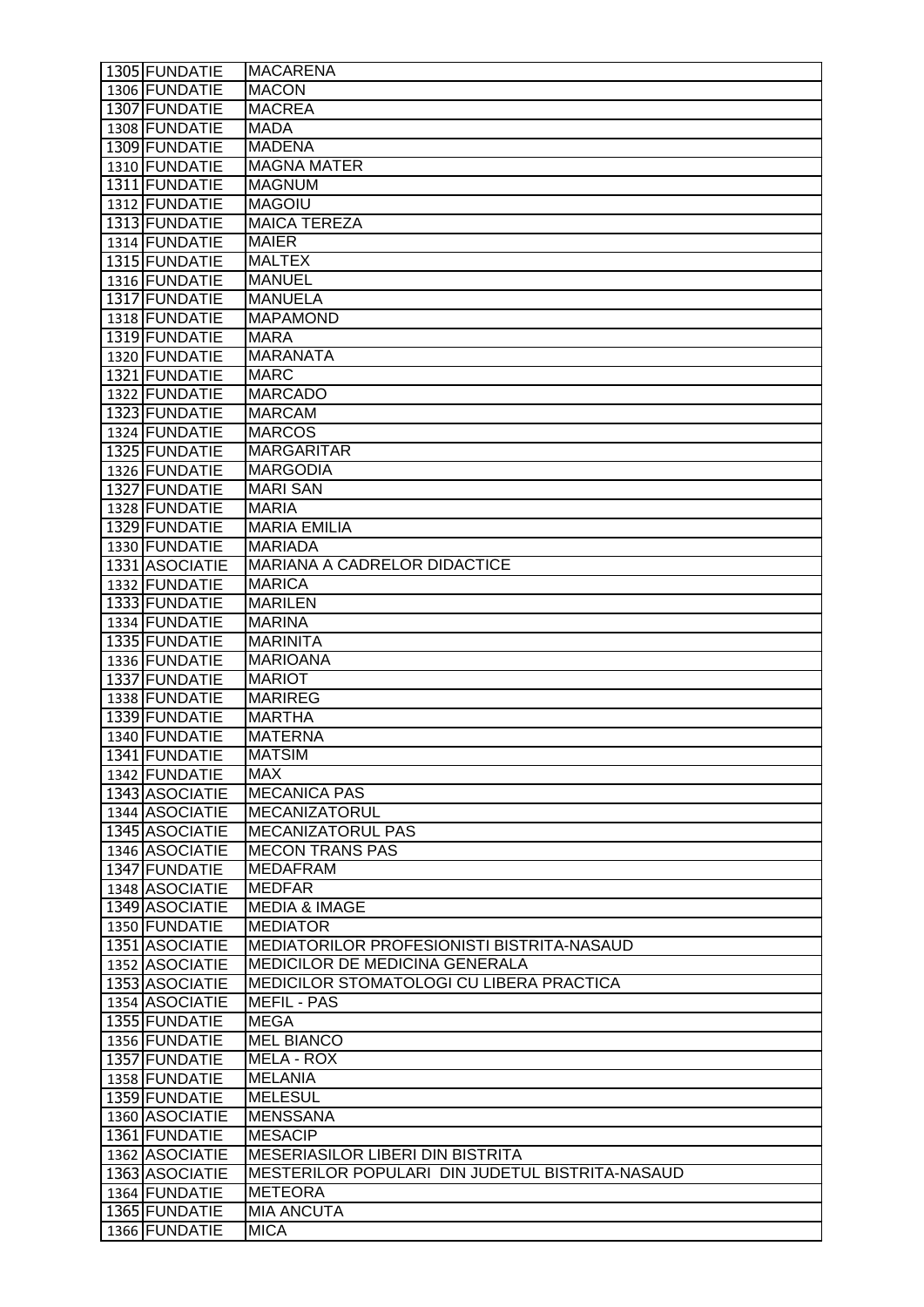| 1367 FUNDATIE  | <b>MICHAELA</b>                                           |
|----------------|-----------------------------------------------------------|
| 1368 ASOCIATIE | MICILOR INTREPRINZATORI PIATA CALEA MOLDOVEI BISTRITA     |
| 1369 FUNDATIE  | <b>MIHAELA</b>                                            |
| 1370 FUNDATIE  | <b>MILU</b>                                               |
| 1371 FUNDATIE  | <b>MINERVA</b>                                            |
| 1372 FUNDATIE  | <b>MIORITA</b>                                            |
| 1373 FUNDATIE  | <b>MIRACOL</b>                                            |
| 1374 FUNDATIE  | <b>MIRCEA</b>                                             |
| 1375 FUNDATIE  | <b>MIRCEA MS</b>                                          |
| 1376 ASOCIATIE | <b>MIREBON</b>                                            |
| 1377 FUNDATIE  | <b>MIRELA</b>                                             |
| 1378 FUNDATIE  | <b>MIRON</b>                                              |
| 1379 FUNDATIE  | <b>MIRU</b>                                               |
| 1380 FUNDATIE  | <b>MISIUNEA RASPUNDE CHEMARII</b>                         |
| 1381 FUNDATIE  | <b>MLADITA</b>                                            |
| 1382 FUNDATIE  | <b>MNERVA</b>                                             |
| 1383 ASOCIATIE | <b>MOBIS - PRIVATIZARE PAS</b>                            |
| 1384 ASOCIATIE | ASOCIATIA "CLUBUL SPORTIV HANDSPORT"                      |
| 1385 ASOCIATIE | <b>ASOCIATIA "APA" BISTRITA</b>                           |
| 1386 FUNDATIE  | <b>MONA</b>                                               |
| 1387 FUNDATIE  | <b>MONDIAL LUX</b>                                        |
| 1388 ASOCIATIE | <b>MONDRAGORA</b>                                         |
| 1389 FUNDATIE  | <b>MONICA</b>                                             |
| 1390 FUNDATIE  | <b>MONOREANCA</b>                                         |
| 1391 FUNDATIE  | <b>MONTANA</b>                                            |
| 1392 FUNDATIE  | <b>MONTANA SHALOM</b>                                     |
| 1393 FUNDATIE  | <b>MONY DAN</b>                                           |
| 1394 ASOCIATIE | <b>MOPAL PAS</b>                                          |
| 1395 ASOCIATIE | <b>MOPAN PAS</b>                                          |
| 1396 FUNDATIE  | <b>MUGUREL XXI</b>                                        |
| 1397 FUNDATIE  | <b>MUNCII</b>                                             |
| 1398 FEDERATIE | MUNICIPIILOR DIN ROMANIA                                  |
| 1399 FUNDATIE  | <b>MUNTENIA</b>                                           |
| 1400 FUNDATIE  | <b>MURA</b>                                               |
| 1401 FUNDATIE  | <b>MURESAN G.I. BISTRITA</b>                              |
| 1402 FUNDATIE  | <b>NANA</b>                                               |
| 1403 FUNDATIE  | NAPOCENSIS CLUJ-NAPOCA - FILIALA BISTRITA                 |
| 1404 FUNDATIE  | NARBONNE 11100                                            |
| 1405 FUNDATIE  | <b>NARCISA</b>                                            |
| 1406 FUNDATIE  | <b>NARCYS</b>                                             |
| 1407 FUNDATIE  | <b>NASAUDEANCA</b>                                        |
| 1408 FUNDATIE  | <b>NATIONAL</b>                                           |
|                | MINISTERUL ADMINISTRATIEI SI INTERNELOR - FILIALA "ANDREI |
| 1409 ASOCIATIE | MURESANU" BISTRITA-NASAUD                                 |
| 1410 ASOCIATIE | NATIONALA A CERCETATORILOR STIINTIFICI DIN MUZEE          |
| 1411 ASOCIATIE | NATIONALA A INDUSTRIEI MATERIALELOR COMPOZITE "ROCIA"     |
| 1412 ASOCIATIE | NATIONALA A PRACTICIENILOR IN REORGANIZARE SI LICHIDARE   |
| 1413 ASOCIATIE | NATIONALA A TEHNICIENILOR DENTARI - FILIALA BISTRITA      |
| 1414 ASOCIATIE | <b>NCAA</b>                                               |
| 1415 FUNDATIE  | <b>NECHITI</b>                                            |
| 1416 FUNDATIE  | NEL - DIM                                                 |
| 1417 FUNDATIE  | <b>NEMIA</b>                                              |
| 1418 ASOCIATIE | NEPATRIMONIALA SFINTU DUMITRU                             |
| 1419 ASOCIATIE | <b>NETEX</b>                                              |
| 1420 ASOCIATIE | <b>NETEX - SA PAS</b>                                     |
| 1421 ASOCIATIE | NEVAZATORILOR DIN ROMANIA - FILIALA BISTRITA              |
| 1422 FUNDATIE  | NICOLAE DANA                                              |
| 1423 FUNDATIE  | <b>NICOLAUS</b>                                           |
| 1424 FUNDATIE  | <b>NICOLETA</b>                                           |
| 1425 FUNDATIE  | <b>NICOLETA TENIS CLUB</b>                                |
| 1426 FUNDATIE  | <b>NICULA VAM</b>                                         |
| 1427 FUNDATIE  | <b>NIK OLY</b>                                            |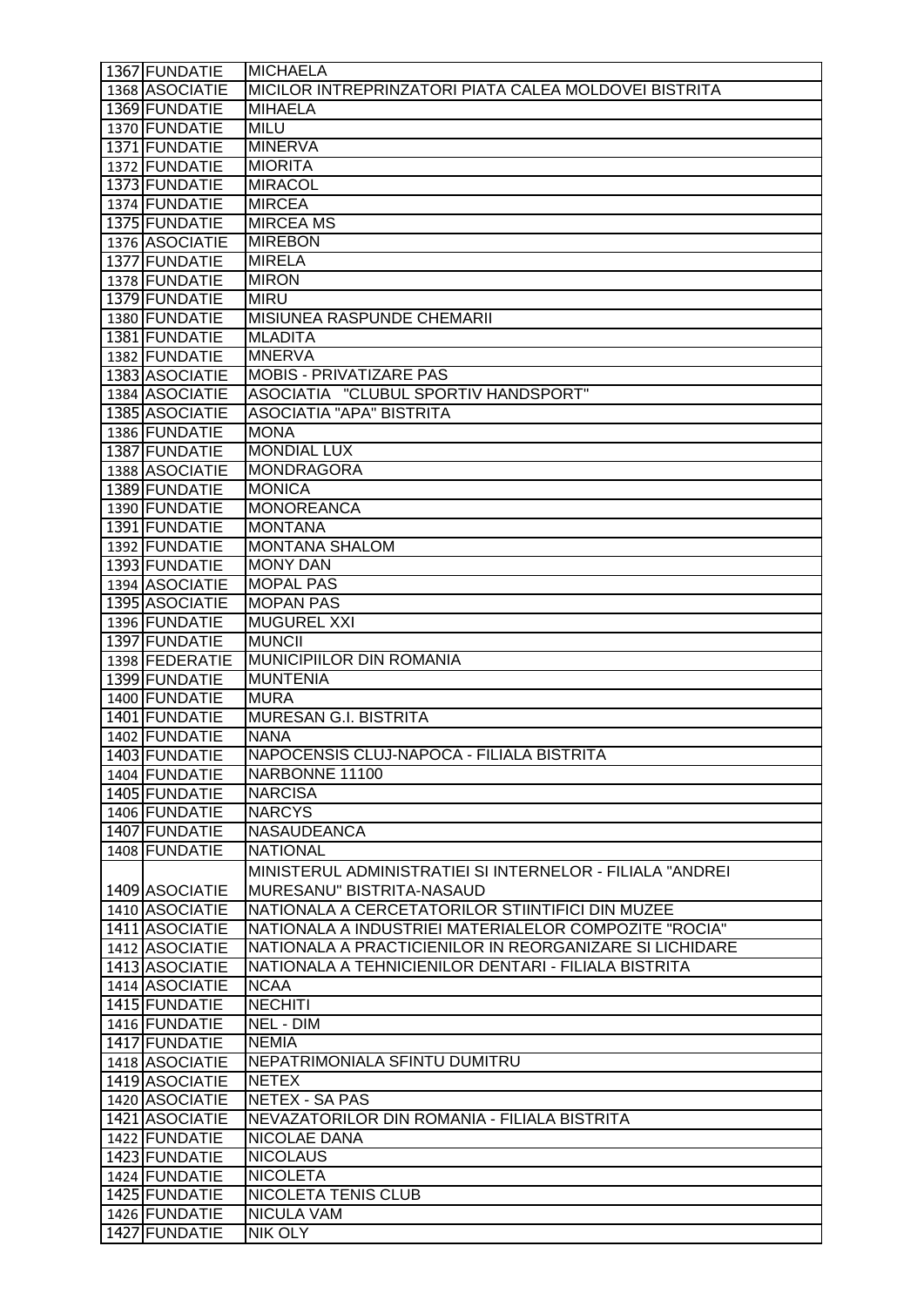| 1428 FUNDATIE  | <b>NISTOR</b>                                                      |
|----------------|--------------------------------------------------------------------|
| 1429 FUNDATIE  | <b>NORVEEA</b>                                                     |
| 1430 FUNDATIE  | <b>NOSA</b>                                                        |
| 1431 ASOCIATIE | <b>NOSNER LAND</b>                                                 |
| 1432 FUNDATIE  | Filiala Bistrita a FUNDATIEI CULTURAL UMANITARE "HENRI COANDA"     |
| 1433 ASOCIATIE | ASOCIATIA CLUB SPORTIV HANDBAL 2009 BISTRITA                       |
| 1434 ASOCIATIE | <b>CALIMAN CLUB COLIBITA</b>                                       |
| 1435 ASOCIATIE | ASOCIATIA CRESCATORILOR DE TAURINE DIN LOCALITATEA TAGU            |
| 1436 ASOCIATIE | Asociatia Club Sportiv "INTER" MONARIU                             |
| 1437 FUNDATIE  | <b>NOVA</b>                                                        |
| 1438 ASOCIATIE | N.B.A.                                                             |
| 1439 FUNDATIE  | <b>OAMENI PENTRU OAMENI</b>                                        |
| 1440 ASOCIATIE | OAMENILOR DE AFACERI TRANSILVANIA-BANAT                            |
| 1441 FUNDATIE  | <b>OANA</b>                                                        |
| 1442 FUNDATIE  | <b>OANEA</b>                                                       |
| 1443 FUNDATIE  | <b>OARA</b>                                                        |
| 1444 FUNDATIE  | <b>OBAS</b>                                                        |
| 1445 FUNDATIE  | <b>OCCIDENT</b>                                                    |
| 1446 FUNDATIE  | <b>OCCIDENT FAMILY</b>                                             |
|                | OCOLUL SILVIC "DEALUL NEGRU" - FILIALA A ASOCIATIEI PROPRIETARILOR |
|                |                                                                    |
| 1447 ASOCIATIE | DE PADURE "DEALUL NEGRU" (POZ.46/02)                               |
|                | OCOLUL SILVIC "VALEA SIEULUI" FILIALA A ASOCIATIEI PROPRIETARILOR  |
| 1448 ASOCIATIE | DE PADURE "VALEA SIEULUI" (POZ. 50/2002)                           |
| 1449 FUNDATIE  | <b>OCTAVIA</b>                                                     |
| 1450 FUNDATIE  | <b>OCTOGON</b>                                                     |
| 1451 ASOCIATIE | <b>ODATA CA NICIODATA</b>                                          |
| 1452 ASOCIATIE | OFFROAD CLUB BISTRITA                                              |
| 1453 FUNDATIE  | <b>OLGA</b>                                                        |
| 1454 FUNDATIE  | <b>OLIMP</b>                                                       |
| 1455 FUNDATIE  | <b>OLIMPEX</b>                                                     |
| 1456 FUNDATIE  | <b>OMEGA</b>                                                       |
| 1457 FUNDATIE  | OMEGA STAR V.G.V.                                                  |
| 1458 ASOCIATIE | <b>OMNIBUTA - IERBOASA</b>                                         |
| 1459 FUNDATIE  | <b>ONISOR</b>                                                      |
| 1460 FUNDATIE  | <b>ONIX</b>                                                        |
| 1461 FUNDATIE  | <b>ONIX ALEX</b>                                                   |
| 1462 FUNDATIE  | <b>OPAL</b>                                                        |
| 1463 FUNDATIE  | <b>ORBANA</b>                                                      |
|                | ORGANIZATIA JUDETEANA BISTRITA-NASAUD GENERAL GRIGORE BALAN A      |
| 1464 ASOCIATIE | CADRELOR MILITARE IN REZERVA SI IN RETRAGERE                       |
| 1465 ASOCIATIE | ORGANIZATIA PRIETENII PADURII                                      |
| 1466 FUNDATIE  | ORGANIZATIA PT.APARAREA DREPTURILOR OMULUI                         |
| 1467 ASOCIATIE | ORGANIZATIA DE TINERET "CETIN" BISTRITA                            |
|                | ORGANIZATIA PENTRU APARAREA DREPTURILOR OMULUI DIN ROMANIA -       |
| 1468 ASOCIATIE | <b>FILIALA BISTRITA</b>                                            |
|                |                                                                    |
| 1469 ASOCIATIE | ORGANIZATIA TINERETULUI GERMAN DIN TRANSILVANIA-FILIALA BISTRITA   |
| 1470 ASOCIATIE | ORGANIZTIA PATRIMONIALA UGIR 1903 - FILIALA JUD. BN                |
| 1471 ASOCIATIE | ORGANIZ. VANATOREASCA - TRANSILVANIA                               |
| 1472 FUNDATIE  |                                                                    |
| 1473 FUNDATIE  | <b>ORHIDEEA</b>                                                    |
|                | <b>ORIGEN</b>                                                      |
| 1474 FUNDATIE  | <b>ORIZONT</b>                                                     |
| 1475 FUNDATIE  | <b>ORIZONTUL</b>                                                   |
| 1476 FUNDATIE  | <b>OTILIA</b>                                                      |
| 1477 FUNDATIE  | <b>OTIVASIA UMAN</b>                                               |
| 1478 FUNDATIE  | <b>OVIDENIS</b>                                                    |
| 1479 FUNDATIE  | <b>OVIDIU INVEST</b>                                               |
| 1480 FUNDATIE  | <b>OVIRODIS</b>                                                    |
| 1481 ASOCIATIE | <b>OXIGENUL PAS</b>                                                |
| 1482 FUNDATIE  | O.V.A.                                                             |
| 1483 FUNDATIE  | <b>PALOMA</b>                                                      |
| 1484 FUNDATIE  | PANDAISAN                                                          |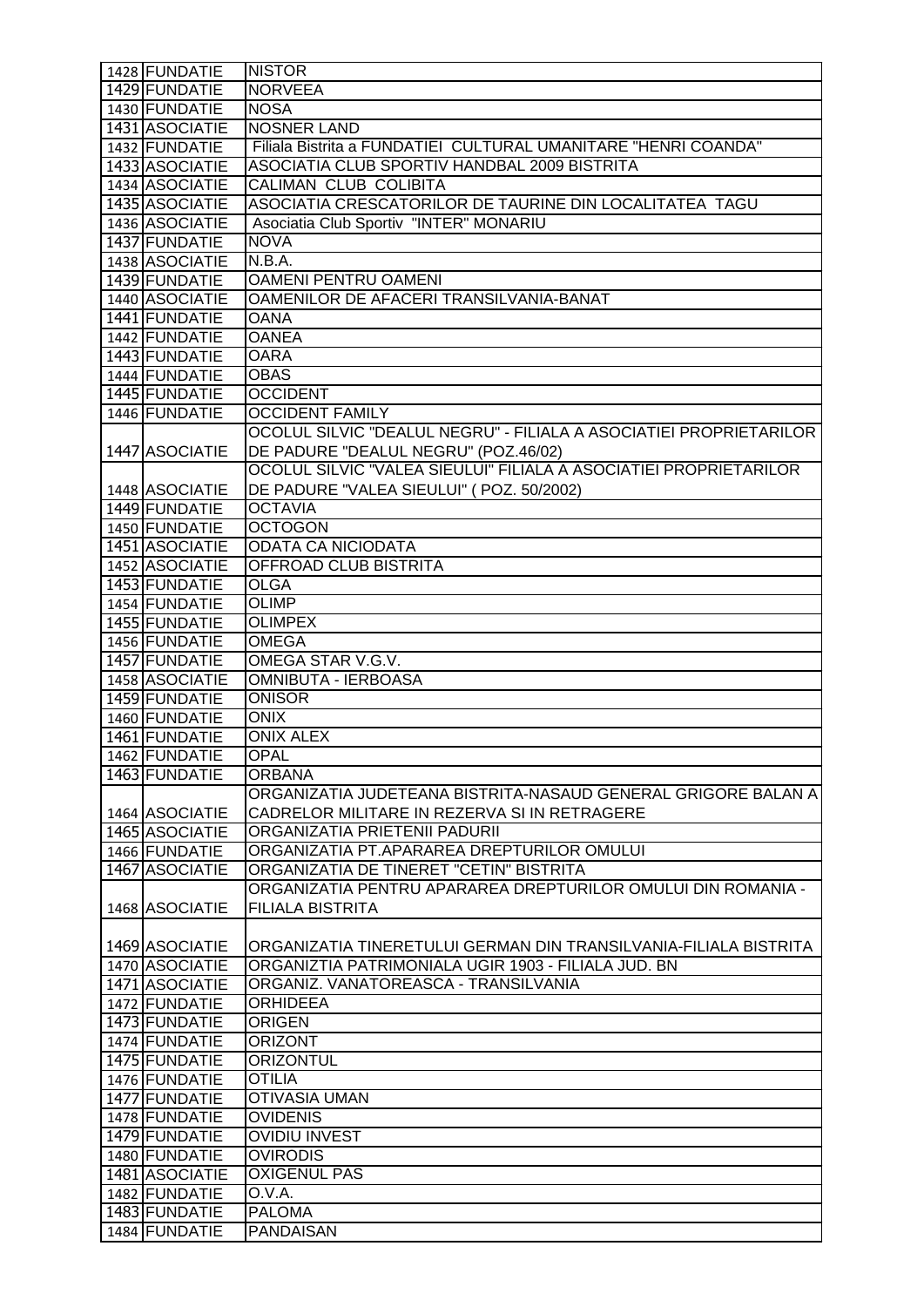| 1485 ASOCIATIE | PANUSURI 2000                                                 |
|----------------|---------------------------------------------------------------|
| 1486 ASOCIATIE | PARINTILOR DE LA GRUPUL SCOLAR "GRIGORE MOISIL BISTRITA"      |
| 1487 ASOCIATIE | PARINTILOR DIN COLEGIUL NATIONAL "LIVIU REBREANU"             |
| 1488 ASOCIATIE | PARINTILOR PENTRU SPORT                                       |
| 1489 ASOCIATIE | PARINTILOR "AVRAM IANCU" BISTRITA                             |
| 1490 ASOCIATIE | PARINTILOR "LUCIAN BLAGA" BISTRITA                            |
| 1491 ASOCIATIE | PARINTILOR "STEFAN CEL MARE" BISTRITA                         |
| 1492 ASOCIATIE | PARTENERIAT EUROACTIV BISTRITA                                |
| 1493 ASOCIATIE | PARTENERIAT PENTRU DEZVOLTARE DURABILA BISTRITA               |
| 1494 ASOCIATIE | PARTENERUL TAU                                                |
| 1495 FUNDATIE  | <b>PARVA</b>                                                  |
| 1496 FUNDATIE  | <b>PAS</b>                                                    |
| 1497 ASOCIATIE | PAS - SC. AGROTRANSPORT                                       |
| 1498 ASOCIATIE | PAS COROANA BISTRITA                                          |
| 1499 ASOCIATIE | <b>PAS MATCON</b>                                             |
| 1500 ASOCIATIE | <b>PAS RAPID</b>                                              |
| 1501 FUNDATIE  | PASTORUL SI OAIA PIERDUTA                                     |
| 1502 FUNDATIE  | <b>PATIENTIA</b>                                              |
| 1503 FUNDATIE  | <b>PATRICIA</b>                                               |
| 1504 FUNDATIE  | <b>PATRICIU</b>                                               |
| 1505 ASOCIATIE | PATRONATUL MEDICILOR DE FAMILIE BISTRITA-NASAUD               |
|                |                                                               |
| 1506 ASOCIATIE | PATRONATUL MEDICILOR VETERINARI DIN JUDETUL BISTRITA-NASAUD   |
| 1507 ASOCIATIE | PATRONATULUI DIN COMERT                                       |
| 1508 ASOCIATIE | PATRONATULUI DIN JUD. BN                                      |
| 1509 ASOCIATIE | PATRONATULUI DIN TURISM BISTRITA-NASAUD                       |
| 1510 ASOCIATIE | PATRONATULUI SCOLILOR DE SOFERI BISTRITA-NASAUD               |
| 1511 ASOCIATIE | PATRONILOR DE FARMACII BISTRITA-NASAUD                        |
| 1512 FUNDATIE  | <b>PAUL</b>                                                   |
| 1513 FUNDATIE  | <b>PAULA</b>                                                  |
| 1514 FUNDATIE  | <b>PAVEL</b>                                                  |
|                |                                                               |
| 1515 ASOCIATIE | <b>PESTISORUL DE AUR</b>                                      |
| 1516 FUNDATIE  | <b>PELVI</b>                                                  |
| 1517 FUNDATIE  | <b>PENDULA</b>                                                |
| 1518 ASOCIATIE | PENSIONARILOR SILVICI DIN JUDETUL BISTRITA-NASAUD             |
| 1519 ASOCIATIE | PENTICOSTALA DE MISIUNE EVANGHELIZARE SI AJUTORARE            |
|                | PENTRU APARAREA DREPTURILOR PERSOANELOR CU DIABET             |
| 1520 ASOCIATIE | "SPERANTA"                                                    |
| 1521 ASOCIATIE | PENTRU DEZVOLTARE COMUNITARA BUDACU DE JOS                    |
| 1522 ASOCIATIE | PENTRU DREPTURILE TAXIMETRISTILOR INDEPENDENTI BISTRITA       |
|                | PENTRU INTEGRAREA SOCIO-PROFESIONALA A PERSOANELOR CU         |
| 1523 ASOCIATIE | <b>DIZABILITATI</b>                                           |
|                | PENTRU PROTEJARE SI AJUTORARE A HANDICAPATILOR CARDIACI       |
| 1524 ASOCIATIE | OPERATI DIN ROMANIA                                           |
|                |                                                               |
| 1525 ASOCIATIE | PENTRU SERVICII SOCIALE, CONSILIERE, ORIENTARE SI VOLUNTARIAT |
| 1526 ASOCIATIE | PENTRU STIMULAREA INITIATIVELOR CIVICE                        |
| 1527 FUNDATIE  | <b>PEPINO</b>                                                 |
| 1528 FUNDATIE  | <b>PERLA</b>                                                  |
| 1529 FUNDATIE  | PERPETUM 2000                                                 |
| 1530 ASOCIATIE | PERSOANELOR CU HANDICAP "SFANTA ELENA" BISTRITA               |
| 1531 FUNDATIE  | PET SAN                                                       |
| 1532 FUNDATIE  | <b>PHOENIX STAR</b>                                           |
| 1533 FUNDATIE  | <b>PHONIX</b>                                                 |
| 1534 FUNDATIE  | <b>PHONIX L</b>                                               |
| 1535 FUNDATIE  | <b>PIATRA BALLAIQUES</b>                                      |
| 1536 FUNDATIE  | PILU                                                          |
| 1537 FUNDATIE  | PLAIURILE BARGAULUI                                           |
| 1538 FUNDATIE  | <b>PLAZZA DTA</b>                                             |
| 1539 FUNDATIE  | <b>POP</b>                                                    |
| 1540 ASOCIATIE | <b>POSSIBILITAS</b>                                           |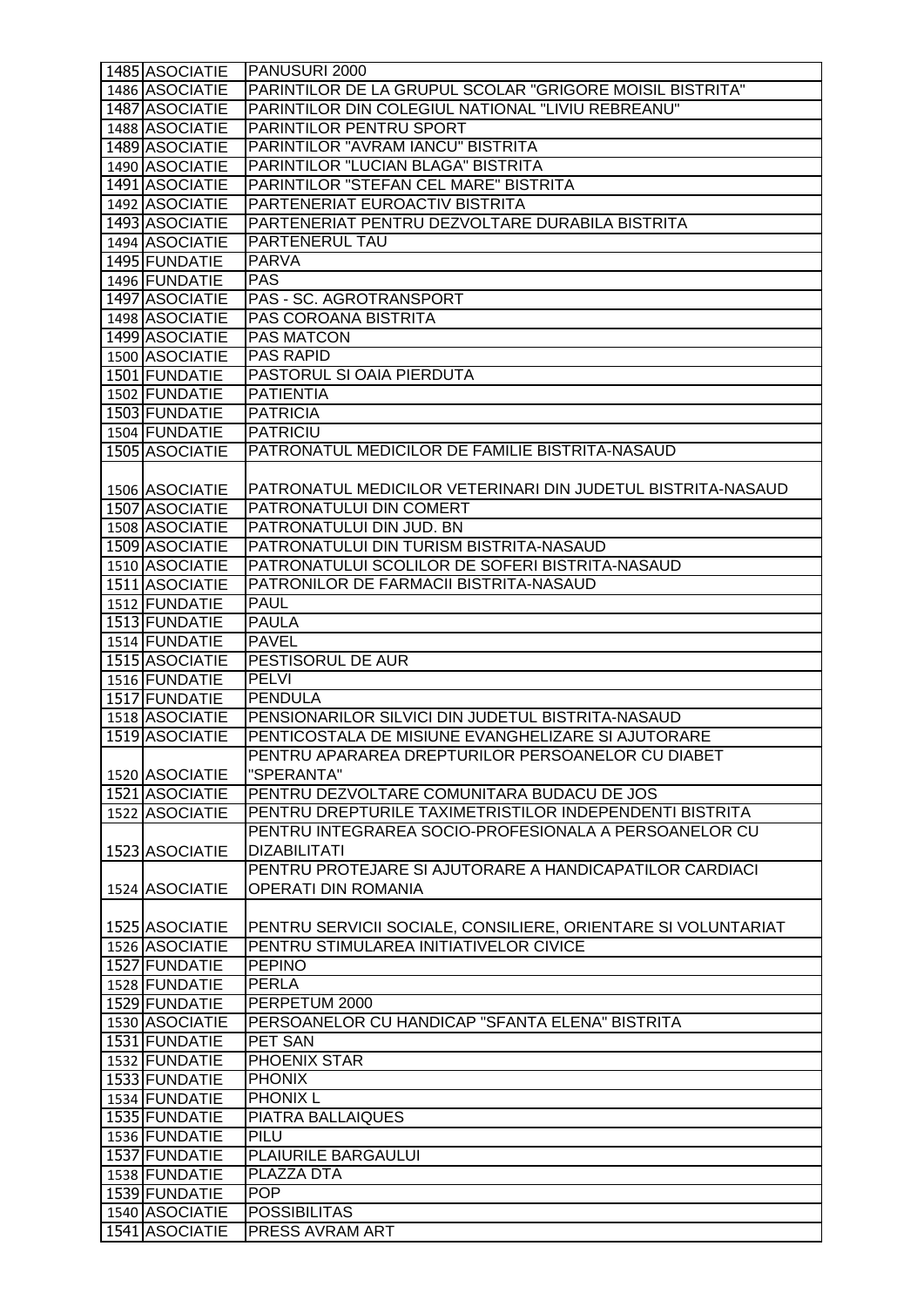| 1542 ASOCIATIE                   | PRESTATORILOR DE SERVICII " HORECA "                                                                            |
|----------------------------------|-----------------------------------------------------------------------------------------------------------------|
| 1543 ASOCIATIE                   | PRIETENI FARA CUVINTE                                                                                           |
| 1544 FUNDATIE                    | <b>PRIETENIA</b>                                                                                                |
| 1545 FUNDATIE                    | PRIETENII CALCULATOARELOR                                                                                       |
| 1546 FUNDATIE                    | PRIETENII CARPATILOR                                                                                            |
| 1547 ASOCIATIE                   | <b>PRIETENII ELEVILOR NR. 1</b>                                                                                 |
| 1548 FUNDATIE                    | <b>PRISCILLA</b>                                                                                                |
| 1549 ASOCIATIE                   | <b>PRO - EUROPA</b>                                                                                             |
|                                  | PRO APARAREA DREPTURILOR OMULUI                                                                                 |
| 1550 ASOCIATIE                   | <b>PRO ESTETICA BISTRITA</b>                                                                                    |
| 1551 ASOCIATIE                   |                                                                                                                 |
| 1552 ASOCIATIE                   | PRO HEREDITATEM                                                                                                 |
| 1553 FUNDATIE                    | <b>PRO HUMANITAS</b>                                                                                            |
| 1554 FUNDATIE                    | PRO MEMORIA                                                                                                     |
| 1555 FUNDATIE                    | PRO MUZICA                                                                                                      |
| 1556 FUNDATIE                    | <b>PRO NATURA</b>                                                                                               |
| 1557 FUNDATIE                    | <b>PRO PAEM</b>                                                                                                 |
| 1558 FUNDATIE                    | <b>PRO ROBERT</b>                                                                                               |
| 1559 ASOCIATIE                   | <b>PRO SOLIDARITATEA</b>                                                                                        |
| 1560 FUNDATIE                    | PRO SPERANTA                                                                                                    |
| 1561 FUNDATIE                    | PRO SPORT                                                                                                       |
| 1562 FUNDATIE                    | <b>PRO S.O.S.</b>                                                                                               |
| 1563 ASOCIATIE                   | PRO ZSELYK-JEICA                                                                                                |
| 1564 ASOCIATIE                   | <b>PROACTIV BISTRITA</b>                                                                                        |
| 1565 ASOCIATIE                   | <b>PROCOMUNITATEA</b>                                                                                           |
| 1566 ASOCIATIE                   | PRODESTINE 2011                                                                                                 |
| 1567 ASOCIATIE                   | PRODUCATORILOR AGRICOLI DIN JUDETUL BISTRITA NASAUD                                                             |
|                                  |                                                                                                                 |
| 1568 ASOCIATIE                   | PRODUCATORILOR SI EXPORTATORILOR DE OVINE TARA NASAUDULUI                                                       |
| 1569 FUNDATIE                    | <b>PROELECTRON</b>                                                                                              |
| 1570 FUNDATIE                    | <b>PROFARDAR</b>                                                                                                |
| 1571 ASOCIATIE                   | PROFESIONAL FIGHT GYM                                                                                           |
| 1572 ASOCIATIE                   | PROFESIONAL HUNTING TRANSILVANIA                                                                                |
| 1573 ASOCIATIE                   | PROFESIONALA A CONSILIERILOR JURIDICI                                                                           |
| 1574 ASOCIATIE                   | PROFESIONALA A PRODUCATORILOR DE CABLURI DIN ROMONIA                                                            |
| 1575 ASOCIATIE                   |                                                                                                                 |
|                                  | PROFESIONALA DE SPRIJIN A POLITISTILOR COMUNITARI                                                               |
| 1576 ASOCIATIE                   | PROFESIONALA HUNTING TRANSILVANIA                                                                               |
| 1577 ASOCIATIE                   | PROFESIONALA "CONSULT JURE"                                                                                     |
| 1578 ASOCIATIE                   | PROFESORILOR DE BIOLOGIE BISTRITA-NASAUD                                                                        |
| 1579 ASOCIATIE                   | PROFESORILOR DE GEORGRAFIE BISTRITA-NASAUD                                                                      |
| 1580 ASOCIATIE                   | PROFESORILOR DE ISTORIE DIN ROM <sup>NIA</sup> - FILIALA BISTRIÇA-NASAUD                                        |
| 1581 ASOCIATIE                   | PROG. ACT. SALARIATI - FRATIA PAS                                                                               |
| 1582 FUNDATIE                    | <b>PROHELP</b>                                                                                                  |
| 1583 FUNDATIE                    | <b>PROINSTAL</b>                                                                                                |
| 1584 FUNDATIE                    | <b>PROMAGDA</b>                                                                                                 |
| 1585 FUNDATIE                    | <b>PROMEDIU</b>                                                                                                 |
| 1586 ASOCIATIE                   | PROMOVAREA PEDAGOGIEI WALDORF                                                                                   |
| 1587 ASOCIATIE                   | PROPRIETARI DE PADURE URMENIS                                                                                   |
|                                  |                                                                                                                 |
| 1588 ASOCIATIE                   | PROPRIETARILOR DE PADURE " MAGURELE-MARISELU" BISTRITA-NASAUD                                                   |
| 1589 ASOCIATIE                   | PROPRIETARILOR DE PADURE "BARGAU-CALIMANI"                                                                      |
| 1590 ASOCIATIE                   | PROPRIETARILOR DE PADURE "BISTRICIOARA" BISTRITA-BARGAULUI                                                      |
| 1591 ASOCIATIE                   | PROPRIETARILOR DE PADURE "CALIMANI GIUMALAU"                                                                    |
| 1592 ASOCIATIE                   | PROPRIETARILOR DE PADURE "NETENI" BISTRITA-NASAUD                                                               |
| 1593 ASOCIATIE                   | PROPRIETARILOR DE PADURE "OCNITA"                                                                               |
| 1594 ASOCIATIE                   | PROPRIETARILOR DE PADURE "VALEA SIEULUI"                                                                        |
| 1595 ASOCIATIE                   | PROPRIETARILOR DE PADURI DIN COMUNA BISTRITA BARGAULUI                                                          |
|                                  |                                                                                                                 |
|                                  |                                                                                                                 |
| 1596 ASOCIATIE                   |                                                                                                                 |
|                                  | PROPRIETARILOR DE PADURI GRANICERESTI - MURESENII BARGAULUI                                                     |
| 1597 ASOCIATIE                   | PROPRIETARILOR DE PADURI GRANICERESTI BISTRITA BARGAULUI                                                        |
| 1598 ASOCIATIE<br>1599 ASOCIATIE | PROPRIETARILOR DE PADURI GRANICERESTI JOSENII BARGAULUI<br>PROPRIETARILOR DE PADURI GRANICERESTI RUSU BARGAULUI |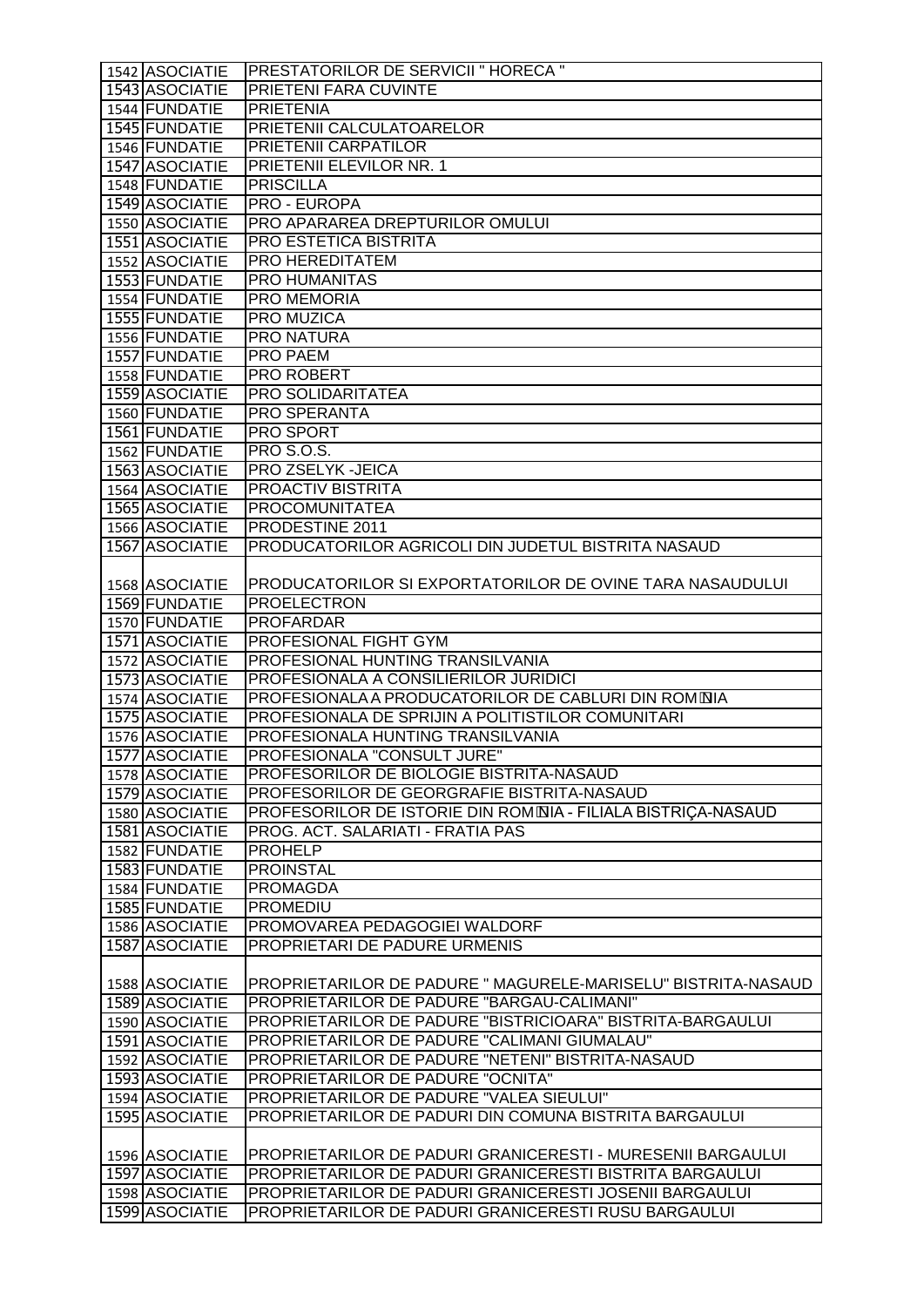|                | PROPRIETARILOR DE PADURI SI PASUNI GRANICERESTI PRUNDU          |
|----------------|-----------------------------------------------------------------|
| 1600 ASOCIATIE | <b>BARGAULUI</b>                                                |
| 1601 ASOCIATIE | PROPRIETARILOR DE TERENURI DIN FONDUL DE VANATOARE CUSMA        |
| 1602 ASOCIATIE | PROPRIETARILOR DE TERENURI VERMES                               |
| 1603 ASOCIATIE | PROPRIETARILOR DE TERENURI "SOIMUL"                             |
| 1604 ASOCIATIE | PROPRIETARILOR FONDURILOR CINEGETICE - "VALEA BARGAULUI"        |
| 1605 ASOCIATIE | PRORPETARILOR DE PADURE "DEALUL NEGRU"                          |
| 1606 ASOCIATIE | PROSOCIAL BISTRITA                                              |
| 1607 FUNDATIE  | <b>PROSPERA</b>                                                 |
| 1608 FUNDATIE  | <b>PROSPERITATEA</b>                                            |
| 1609 ASOCIATIE | <b>PROSPORT</b>                                                 |
| 1610 FUNDATIE  | <b>PROTECTOR G</b>                                              |
| 1611 FUNDATIE  | <b>PROTEZOO</b>                                                 |
| 1612 ASOCIATIE | PTR. PROTECTIA CONSUMATORILOR                                   |
| 1613 FUNDATIE  | <b>PYRMONT</b>                                                  |
| 1614 FUNDATIE  | P.A.S                                                           |
| 1615 FEDERATIE | QUANTUM                                                         |
| 1616 FUNDATIE  | <b>RADISA</b>                                                   |
| 1617 FUNDATIE  | <b>RADIX FLOR GRAPINI</b>                                       |
| 1618 FUNDATIE  | RAI                                                             |
| 1619 FUNDATIE  | <b>RAIMEDICA</b>                                                |
| 1620 FUNDATIE  | <b>RALL BISTRITA</b>                                            |
| 1621 FUNDATIE  | <b>RALUCA</b>                                                   |
| 1622 FUNDATIE  | <b>RALUCA HELP</b>                                              |
| 1623 FEDERATIE | RANCEA-RO                                                       |
| 1624 FUNDATIE  | <b>RANDUNICA</b>                                                |
| 1625 FUNDATIE  | <b>RAPAN</b>                                                    |
| 1626 ASOCIATIE | <b>RASIL PROD - RAGLA</b>                                       |
|                | RAZA DE SOARE - CENTRU DE RECUPERARE SI EDUCARE A               |
| 1627 ASOCIATIE | PERSOANELOR CU DIZABILITATI                                     |
| 1628 FUNDATIE  | REACH OUT FOR CRIST DEJ                                         |
| 1629 FUNDATIE  | <b>REBECA</b>                                                   |
| 1630 FUNDATIE  | <b>REBECA</b>                                                   |
| 1631 FUNDATIE  | <b>REBECA</b>                                                   |
| 1632 FUNDATIE  | <b>REBRA</b>                                                    |
| 1633 FUNDATIE  | <b>REBRI LACTO</b>                                              |
| 1634 ASOCIATIE | <b>REBTECH</b>                                                  |
| 1635 FUNDATIE  | RECORD                                                          |
|                | REGIUNEA BISTRITA-NASAUD A ASOCIATIEI INTERNATIONALE DE POLITIE |
| 1636 ASOCIATIE | <b>SECTIA ROMANA</b>                                            |
| 1637 FUNDATIE  | <b>REGNA</b>                                                    |
| 1638 ASOCIATIE | <b>REGNA FOREST - PAS</b>                                       |
| 1639 ASOCIATIE | RELIGIOASA EDUCATIVA A TIGANILOR DIN BISTRITA                   |
| 1640 FUNDATIE  | <b>RENE RADU POLICRAT</b>                                       |
|                |                                                                 |
| 1641 FUNDATIE  | <b>RENOLA</b>                                                   |
| 1642 ASOCIATIE | <b>RESURSE TINERET</b>                                          |
| 1643 FUNDATIE  | <b>RETA FLOR</b>                                                |
| 1644 FUNDATIE  | <b>RETINA</b>                                                   |
| 1645 FUNDATIE  | <b>REX PDBS</b>                                                 |
| 1646 FUNDATIE  | RHEINLAND TRANSILVANIA                                          |
| 1647 FUNDATIE  | <b>RHODA</b>                                                    |
| 1648 FUNDATIE  | <b>RINIVITA</b>                                                 |
| 1649 FUNDATIE  | RISTAU BACHIS                                                   |
| 1650 ASOCIATIE | <b>ROBICONS - PAS</b>                                           |
| 1651 FUNDATIE  | <b>RODI &amp; VIO</b>                                           |
| 1652 FUNDATIE  | <b>RODICA</b>                                                   |
| 1653 ASOCIATIE | <b>RODORIA</b>                                                  |
| 1654 FUNDATIE  | <b>ROLICOM</b>                                                  |
| 1655 ASOCIATIE | ROLLER CLUB ROM <sup>o</sup> N (R.C.R.)                         |
| 1656 FUNDATIE  | <b>ROLUX</b>                                                    |
| 1657 FUNDATIE  | <b>ROM BRADET</b>                                               |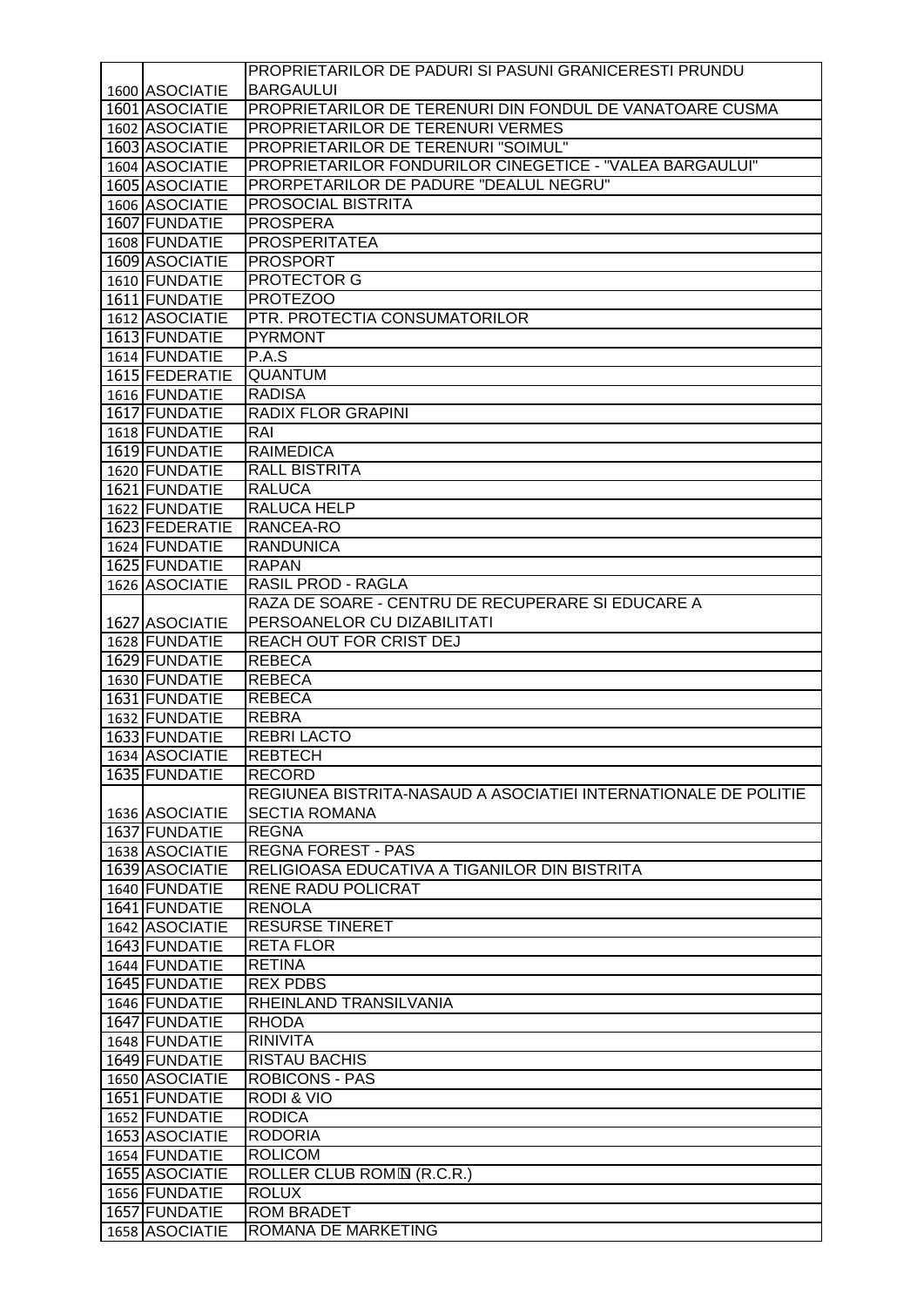| 1659 FUNDATIE                    | <b>ROMAP</b>                                                         |
|----------------------------------|----------------------------------------------------------------------|
| 1660 ASOCIATIE                   | <b>ROMBAT - PAS</b>                                                  |
| 1661 FUNDATIE                    | <b>ROMEO</b>                                                         |
| 1662 FUNDATIE                    | <b>ROMHELP</b>                                                       |
| 1663 ASOCIATIE                   | ROMILOR ATELIER BECLEAN                                              |
| 1664 FUNDATIE                    | <b>ROMIS</b>                                                         |
| 1665 FUNDATIE                    | <b>ROMULI</b>                                                        |
| 1666 ASOCIATIE                   | <b>ROTARY - CLUB</b>                                                 |
| 1667 ASOCIATIE                   | ROTARY CLUB BISTRITA NOSA                                            |
| 1668 FUNDATIE                    | <b>ROXAMAR</b>                                                       |
| 1669 FUNDATIE                    | <b>ROXAMOR</b>                                                       |
| 1670 FUNDATIE                    | <b>ROXANA</b>                                                        |
| 1671 FUNDATIE                    | <b>ROZMARIN</b>                                                      |
| 1672 FUNDATIE                    | <b>RUNCAN</b>                                                        |
| 1673 FUNDATIE                    | <b>RUS</b>                                                           |
| 1674 FUNDATIE                    | <b>SABINA</b>                                                        |
| 1675 FUNDATIE                    | <b>SABRINA</b>                                                       |
| 1676 FUNDATIE                    | <b>SADOLIS</b>                                                       |
| 1677 ASOCIATIE                   | <b>SAH CLUB BISTRITA</b>                                             |
| 1678 ASOCIATIE                   | SALARIATILOR DIN IMBUNATATIRI FUNCIARE                               |
| 1679 ASOCIATIE                   | SALARIATILOR DIN SC. IND. LAPTELUI SA                                |
| 1680 ASOCIATIE                   | SALARIATILOR I.C.P.E. BISTRITA                                       |
| 1681 ASOCIATIE                   | SALARIATILOR PENTRU LUCRARI DE DRUMURI SI PODURI SA                  |
| 1682 ASOCIATIE                   | SALARIATILOR SC. PROMET SA                                           |
| 1683 ASOCIATIE                   | SALARIATILOR ATELIERULUI AUTONOM DE PROIECTARE                       |
| 1684 FUNDATIE                    | <b>SALEZIANA</b>                                                     |
| 1685 FUNDATIE                    | <b>SALUT</b>                                                         |
| 1686 FUNDATIE                    | <b>SALVENTA</b>                                                      |
| 1687 FUNDATIE                    | SAMARITEANUL                                                         |
| 1688 ASOCIATIE                   | <b>SAN ECO</b>                                                       |
| 1689 ASOCIATIE                   | <b>SAN FLORIN GYM</b>                                                |
| 1690 FUNDATIE                    | <b>SANDA</b>                                                         |
| 1691 FUNDATIE                    | <b>SANDRA</b>                                                        |
| 1692 ASOCIATIE                   | <b>SANGUINE VERITAS</b>                                              |
| 1693 ASOCIATIE                   | <b>SANKT ANTONIUS</b>                                                |
| 1694 FUNDATIE                    | <b>SANPETRU</b>                                                      |
| 1695 ASOCIATIE                   | <b>SANSA</b>                                                         |
| 1696 ASOCIATIE                   | <b>SANSA LA DEMNITATE</b>                                            |
| 1697 FUNDATIE                    | <b>SANTA IULIANA</b>                                                 |
| 1698 FUNDATIE                    | <b>SANTA MARIA</b>                                                   |
| 1699 FUNDATIE                    | <b>SANTA VICTORIA</b>                                                |
| 1700 FUNDATIE                    | <b>SARGON</b>                                                        |
| 1701 FUNDATIE                    | <b>SARMIS</b>                                                        |
| 1702 FUNDATIE                    | <b>SAVE A LIFE</b>                                                   |
| 1703 FUNDATIE                    | <b>SAVNIC C</b>                                                      |
| 1704 FUNDATIE                    | <b>FUNDATIA "PROGRESS"</b>                                           |
| 1705 FUNDATIE                    | <b>SCHNEIDER</b>                                                     |
| 1706 FUNDATIE                    | SCOLII ROMANE DE AFACERI A CAMEREI DE COMERT SI INDUSTRIE            |
| 1707 ASOCIATIE<br>1708 ASOCIATIE | <b>SC. AGROMEC SA</b><br>SEBITENIS CLUB                              |
|                                  |                                                                      |
| 1709 FUNDATIE<br>1710 ASOCIATIE  | <b>SEBY MAR</b><br>SECRETARILOR COMUNELOR, ORASELOR, SI MUNICIPIILOR |
| 1711 FUNDATIE                    | <b>SELENA</b>                                                        |
| 1712 ASOCIATIE                   | SERVAGROMEC - SA PAS                                                 |
| 1713 FUNDATIE                    | <b>SFANTA ELENA</b>                                                  |
| 1714 FUNDATIE                    | <b>SFANTA FILOFTEIA</b>                                              |
| 1715 FUNDATIE                    | <b>SFANTA MARIA</b>                                                  |
| 1716 FUNDATIE                    | <b>SFANTA MARIA</b>                                                  |
| 1717 ASOCIATIE                   | SFANTA PARASKEVA ORTHODOX CHARITY                                    |
| 1718 FUNDATIE                    | <b>SFANTA TEREZIA</b>                                                |
| 1719 FUNDATIE                    | <b>SFANTU NICOLAE</b>                                                |
| 1720 FUNDATIE                    | <b>SFANTUL ANDREI</b>                                                |
|                                  |                                                                      |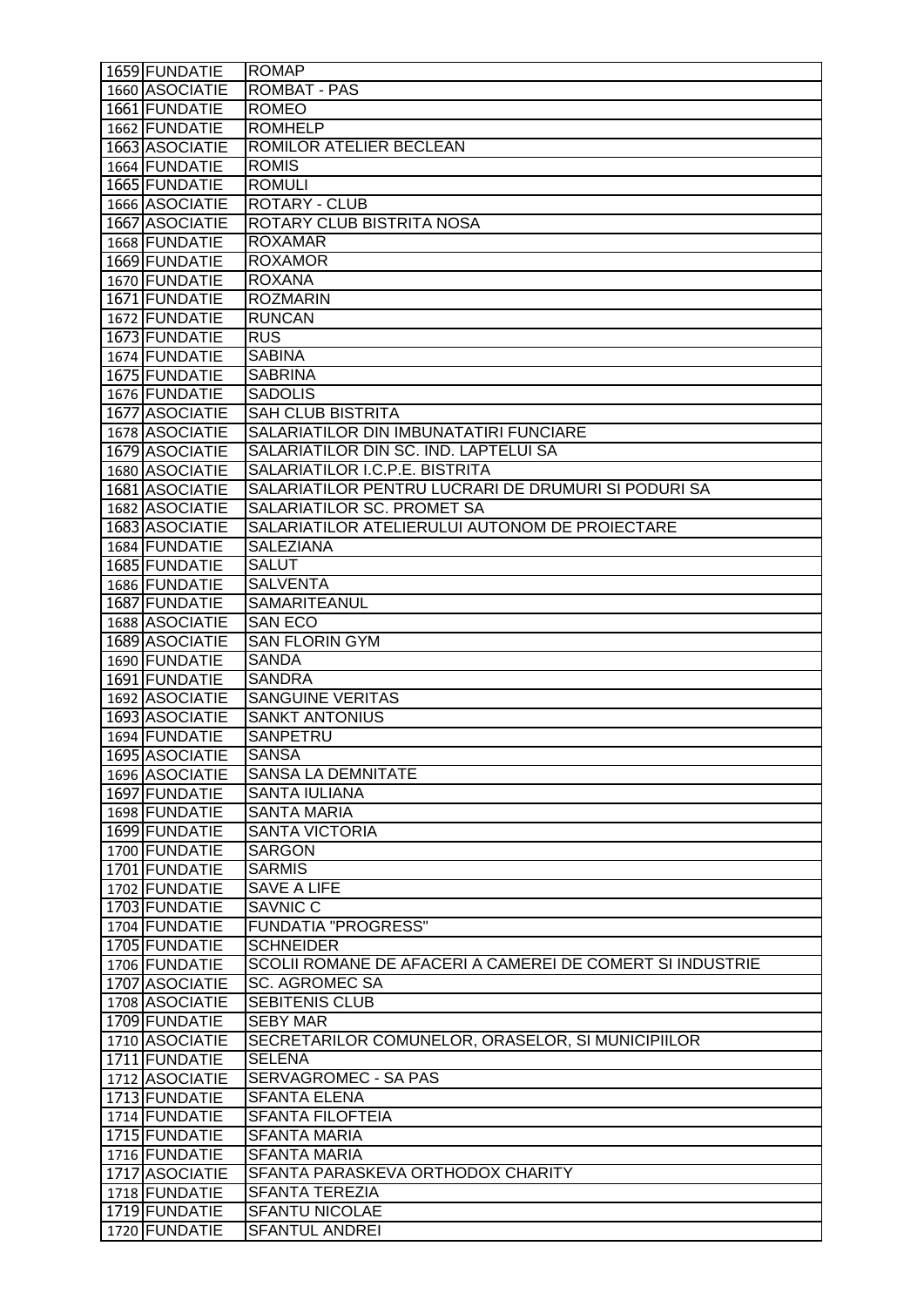| 1721 ASOCIATIE                  | SFANTUL ARHANGHEL MIHAIL VINDECATORUL                            |
|---------------------------------|------------------------------------------------------------------|
| 1722 ASOCIATIE                  | SFANTUL ARHANGHEL MIHAIL VINDECATORUL                            |
| 1723 FUNDATIE                   | <b>SFANTUL IOSIF</b>                                             |
| 1724 ASOCIATIE                  | SFANTUL MARE MUCENIC GHEORGHE                                    |
| 1725 FUNDATIE                   | <b>SFANTUL STEFAN</b>                                            |
| 1726 FUNDATIE                   | <b>SF. ANA</b>                                                   |
| 1727 FUNDATIE                   | <b>SF. ANDREI</b>                                                |
| 1728 FUNDATIE                   | SF. APOSTOL                                                      |
| 1729 FUNDATIE                   | SF. APOSTOL ANDREI - PETRU                                       |
| 1730 FUNDATIE                   | <b>SF. ELENA</b>                                                 |
| 1731 FUNDATIE                   | <b>SF. MARIA</b>                                                 |
| 1732 FUNDATIE                   | <b>SF. MUCENITA FILOTEIA</b>                                     |
| 1733 FUNDATIE                   | <b>SF. NICOLAE</b>                                               |
| 1734 FUNDATIE                   | <b>SF. STEFAN</b>                                                |
| 1735 FUNDATIE                   | <b>SF. TREIME</b>                                                |
|                                 | <b>SF. VALENTIN</b>                                              |
| 1736 FUNDATIE<br>1737 ASOCIATIE | SI EU CONTEZ                                                     |
|                                 | <b>SIEBENBURGEN</b>                                              |
| 1738 FUNDATIE                   |                                                                  |
| 1739 FUNDATIE                   | <b>SIEBENBURGER</b>                                              |
| 1740 ASOCIATIE                  | <b>SIEUANA</b>                                                   |
| 1741 FUNDATIE                   | <b>SIG</b>                                                       |
| 1742 FUNDATIE                   | <b>SIGMA</b>                                                     |
| 1743 FUNDATIE                   | <b>SILDA</b>                                                     |
| 1744 FUNDATIE                   | <b>SILVANA</b>                                                   |
| 1745 FUNDATIE                   | SIMBEC AS                                                        |
| 1746 FUNDATIE                   | <b>SIMBENI</b>                                                   |
| 1747 FUNDATIE                   | <b>SIMFLOR AID</b>                                               |
| 1748 FUNDATIE                   | <b>SINAI</b>                                                     |
| 1749 ASOCIATIE                  | <b>SINDICATELOR LIBERE</b>                                       |
| 1750 FUNDATIE                   | SINE QUA NON                                                     |
| 1751 FUNDATIE                   | SINGEORZAN                                                       |
| 1752 FUNDATIE                   | <b>SINGER</b>                                                    |
| 1753 ASOCIATIE                  | SINMATEX - SA PAS                                                |
| 1754 FUNDATIE                   | <b>SION</b>                                                      |
| 1755 FUNDATIE                   | <b>SIRIUS</b>                                                    |
| 1756 FUNDATIE                   | <b>SIVA</b>                                                      |
| 1757 ASOCIATIE                  | <b>SMART START</b>                                               |
| 1758 ASOCIATIE                  | SOCIAL DEMOCRATA A ROMILOR ARDELENI                              |
| 1759 ASOCIATIE                  | SOCIETATEA CINEGETICA - SOMESUL                                  |
| 1760 ASOCIATIE                  | SOCIETATEA CINEGETICA "PLAIURILE BISTRITEI"                      |
| 1761 ASOCIATIE                  | SOCIETATEA CULTURALA MATEI                                       |
| 1762 FUNDATIE                   | SOCIETATEA DE CONCERTE                                           |
|                                 | SOCIETATEA DE STIINTE MATEMATICE DIN ROMANIA - FILIALA BISTRITA- |
| 1763 ASOCIATIE                  | <b>NASAUD</b>                                                    |
| 1764 FUNDATIE                   | SOCIETATEA FILANTROPICA - IULIA                                  |
| 1765 ASOCIATIE                  | SOCIETATEA NATIONALA DE CRUCE ROSIE - FILIALA BISTRITA           |
| 1766 ASOCIATIE                  | SOCIETATEA ROMANA DE COROZIUNE SI PROTECTIE ANTICOROZIVA         |
| 1767 ASOCIATIE                  | SOCIET. DE VANATOARE - MONTANA                                   |
| 1768 ASOCIATIE                  | SOCIO CULTURALA VESTIGIUM                                        |
| 1769 ASOCIATIE                  | SOC. CULTURAL TURISTICA - GINTA LATINA                           |
|                                 |                                                                  |
| 1770 ASOCIATIE                  | SOC. CULTURALA DE PRIETENIE " SANG. BAI - LAUSANNE - ZIMBOURG "  |
| 1771 FUNDATIE                   | SOC. FILANTROPICA - UMBLATI IN LUMINA                            |
| 1772 FUNDATIE                   | <b>SOFT COMPUTER</b>                                             |
| 1773 FUNDATIE                   | <b>SOIMUL</b>                                                    |
| 1774 FUNDATIE                   | <b>SOLIDAR</b>                                                   |
| 1775 FUNDATIE                   | <b>SOLIDARITATE</b>                                              |
| 1776 ASOCIATIE                  | SOLIDARITATE PENTRU SPORT SI PERFORMANTA BISTRITA                |
| 1777 FUNDATIE                   | <b>SOMESANA</b>                                                  |
| 1778 FUNDATIE                   | <b>SOMESUL</b>                                                   |
| 1779 FUNDATIE                   | SOMI                                                             |
| 1780 ASOCIATIE                  | <b>SOMPLAST - PAS</b>                                            |
|                                 |                                                                  |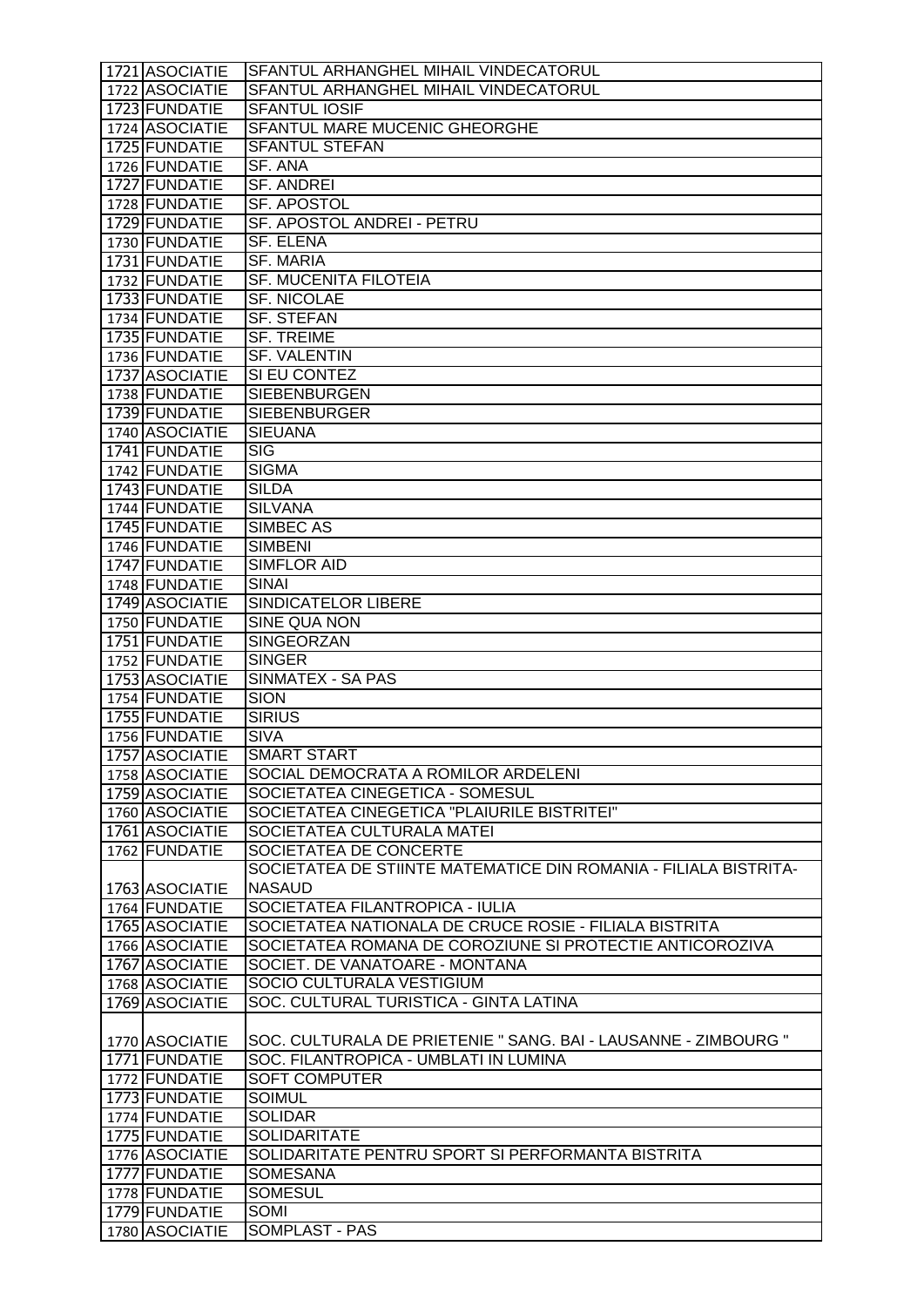| 1781 FUNDATIE                    | <b>SONIA</b>                                                 |
|----------------------------------|--------------------------------------------------------------|
| 1782 FUNDATIE                    | <b>SORAMA</b>                                                |
| 1783 FUNDATIE                    | <b>SPARTACUS</b>                                             |
| 1784 ASOCIATIE                   | <b>SPATIUL PRIETENIEI</b>                                    |
| 1785 FUNDATIE                    | <b>SPERANTA</b>                                              |
| 1786 FUNDATIE                    | SPERANTA - BISTRITA                                          |
| 1787 FUNDATIE                    | SPERANTA - NASAUD                                            |
| 1788 FUNDATIE                    | SPERANTA 2000                                                |
| 1789 FUNDATIE                    | <b>SPERANTA COS</b>                                          |
| 1790 FUNDATIE                    | <b>SPERANTA GE - RO</b>                                      |
| 1791 FUNDATIE                    | SPERANTA K A -1989                                           |
| 1792 FUNDATIE                    | <b>SPERANTA MYM</b>                                          |
| 1793 ASOCIATIE                   | SPERANTA REINVIATA                                           |
| 1794 FUNDATIE                    | SPERANTA SF. ANDREI                                          |
| 1795 FUNDATIE                    | <b>SPERANTA T</b>                                            |
| 1796 FUNDATIE<br>1797 FUNDATIE   | <b>SPERANTA TREI</b>                                         |
| 1798 FUNDATIE                    | <b>SPERANTA X</b><br><b>SPIRITUL</b>                         |
| 1799 ASOCIATIE                   | SPORT CLUB DAVID BISTRITA                                    |
| 1800 ASOCIATIE                   | SPORT CLUB VOLEI BISTRITA                                    |
| 1801 ASOCIATIE                   | SPORT CLUBUL ALPIN DE TURISM - SCHI RODO                     |
| 1802 ASOCIATIE                   | <b>SPORT EXTREM</b>                                          |
| 1803 FUNDATIE                    | <b>SPORT HAUS</b>                                            |
| 1804 ASOCIATIE                   | <b>SPORT PROIECT</b>                                         |
| 1805 ASOCIATIE                   | <b>SPORT SERV</b>                                            |
| 1806 FUNDATIE                    | <b>SPORTING</b>                                              |
| 1807 ASOCIATIE                   | SPORTIV "VOIAJORUL" BISTRITA-NASAUD                          |
| 1808 ASOCIATIE                   | SPORTIVA - FOTBAL CLUB STARINVEST                            |
| 1809 ASOCIATIE                   | SPORTIVA - HARTIA                                            |
| 1810 ASOCIATIE                   | SPORTIVA - SPICUL                                            |
| 1811 ASOCIATIE                   | SPORTIVA BHP RACING                                          |
| 1812 ASOCIATIE                   | SPORTIVA CLUBUL XRT                                          |
| 1813 ASOCIATIE                   | SPORTIVA DE JUDO DRUMARUL                                    |
| 1814 ASOCIATIE<br>1815 ASOCIATIE | <b>SPORTIVA ENERGETICA</b><br>SPORTIVA JUVENTUS V.S. 95 B-TA |
| 1816 ASOCIATIE                   | <b>SPORTIVA PETRO TENIS</b>                                  |
| 1817 ASOCIATIE                   | <b>SPORTIVA PROJECT</b>                                      |
| 1818 ASOCIATIE                   | SPORTIVA SPERANTA SIPI                                       |
| 1819 ASOCIATIE                   | <b>SPORTIVA TENNIS PROF</b>                                  |
| 1820 ASOCIATIE                   | SPORTIVA VRG - VIISOARA                                      |
| 1821 ASOCIATIE                   | <b>SPORTIVA " BIGFAST CLUB "</b>                             |
| 1822 ASOCIATIE                   | SPORTIVA " CLUB SPORTIV MIDAROM "                            |
| 1823 ASOCIATIE                   | SPORTIVA " CLUBUL FLORIS "                                   |
| 1824 ASOCIATIE                   | SPORTIVA " RIPOSTA " CLUBUL DE SCRIMA                        |
| 1825 ASOCIATIE                   | SPORTIVA "CASTELANO"                                         |
| 1826 ASOCIATIE                   | SPORTIVA "ROMANIA PE BICICLETA"                              |
| 1827 ASOCIATIE                   | SPORTIVA "SAHUL PENTRU TOTI"                                 |
| 1828 ASOCIATIE                   | SPORTIVA "TOPSPIN TENNIS"                                    |
| 1829 ASOCIATIE                   | SPORTIVA "VOINTA" LIVEZILE                                   |
| 1830 ASOCIATIE                   | SPRIJIN SOCIAL SI PROFESIONAL NORD-VEST                      |
| 1831 FUNDATIE                    | <b>SPRINT</b>                                                |
| 1832 FUNDATIE                    | <b>STADION BISTRITA</b>                                      |
| 1833 FUNDATIE<br>1834 FUNDATIE   | <b>STANDARD</b><br><b>STAR 2000</b>                          |
| 1835 FUNDATIE                    | <b>STARK</b>                                                 |
| 1836 FUNDATIE                    | <b>START</b>                                                 |
| 1837 ASOCIATIE                   | <b>STARTIN BISTRITA</b>                                      |
| 1838 FUNDATIE                    | <b>STEFAN CEL MARE</b>                                       |
| 1839 FUNDATIE                    | <b>STEFANIA</b>                                              |
| 1840 ASOCIATIE                   | <b>STEININGER WINE CLUB</b>                                  |
| 1841 FUNDATIE                    | <b>STEJARUL</b>                                              |
| 1842 FUNDATIE                    | <b>STERN</b>                                                 |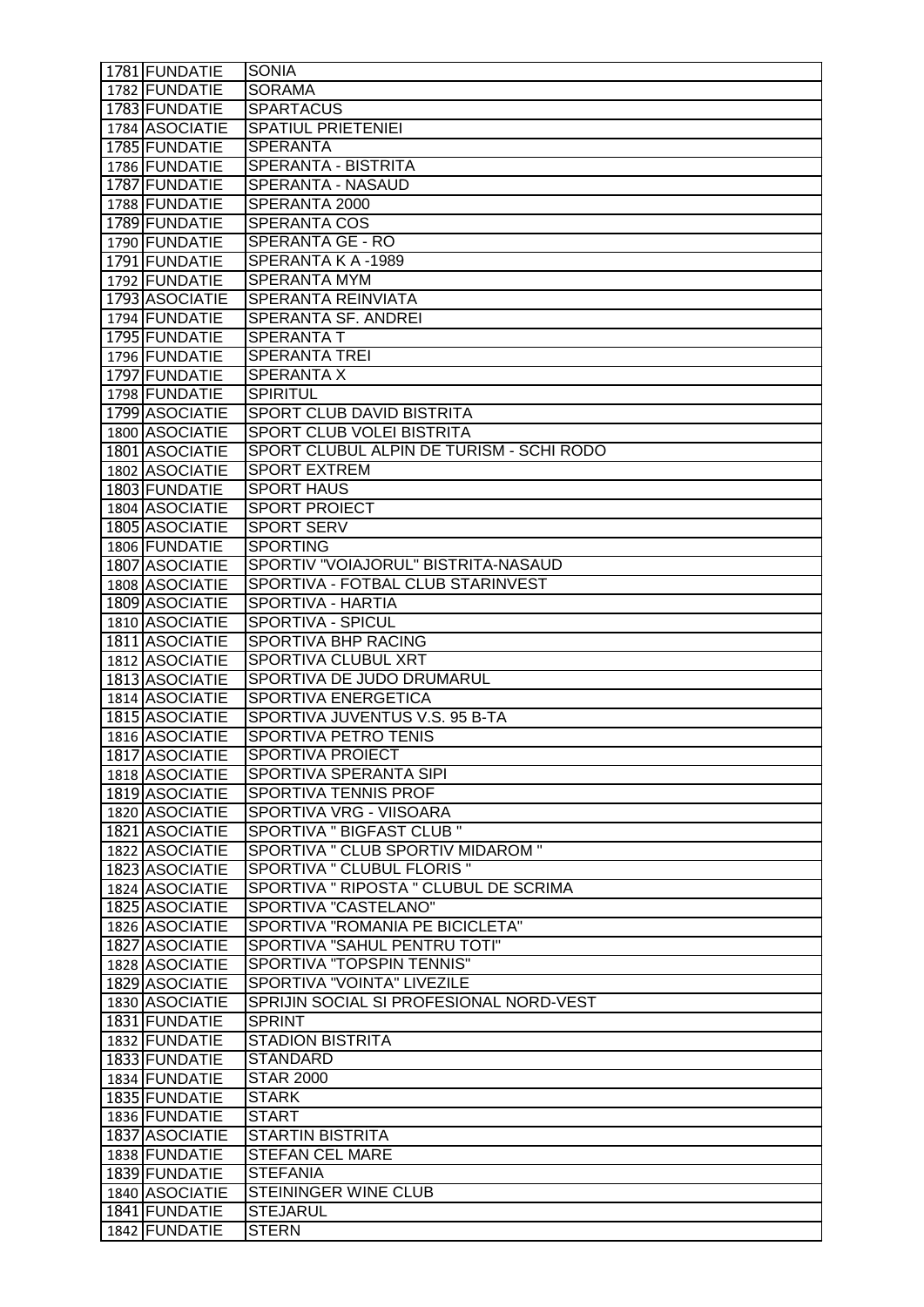| 1843 FUNDATIE  | <b>STRAJERII</b>                                       |
|----------------|--------------------------------------------------------|
| 1844 FUNDATIE  | <b>STRICT F</b>                                        |
|                | STUDENTILOR EXTENSIEI UNIVERSITARE BISTRITA DIN CADRUL |
| 1845 ASOCIATIE | UNIVERSITATII "BABES BOLYAI (U.B.B.A.S.E.U.B.)         |
| 1846 FUNDATIE  | <b>ST. VICENZA</b>                                     |
| 1847 FUNDATIE  | <b>SUCEVITA</b>                                        |
| 1848 FUNDATIE  | <b>SUCIU GH.</b>                                       |
| 1849 FUNDATIE  | <b>SUPER LASER</b>                                     |
| 1850 ASOCIATIE | SUPRTERILOR DE FOTBAL VIITORUL                         |
| 1851 ASOCIATIE | <b>SURAS DE INGER</b>                                  |
| 1852 FUNDATIE  | <b>SUVIA</b>                                           |
| 1853 FUNDATIE  | <b>TABITA</b>                                          |
| 1854 FUNDATIE  | <b>TABITA 96</b>                                       |
| 1855 FUNDATIE  | <b>TANARUL INFORMATICIAN</b>                           |
| 1856 FUNDATIE  | <b>TANASE TUDORAN</b>                                  |
| 1857 FUNDATIE  | <b>TARA</b>                                            |
| 1858 ASOCIATIE | <b>TARANILOR LIBERI</b>                                |
| 1859 ASOCIATIE | <b>TASULEASA SOCIAL</b>                                |
| 1860 FUNDATIE  | <b>TAVI</b>                                            |
| 1861 FUNDATIE  | <b>TEATRALA</b>                                        |
| 1862 ASOCIATIE | <b>TEATRUMASK</b>                                      |
| 1863 FUNDATIE  | <b>TEBANA</b>                                          |
| 1864 FUNDATIE  | <b>TELE COMSERV</b>                                    |
| 1865 FUNDATIE  | <b>TEMERARII</b>                                       |
| 1866 FUNDATIE  | <b>TEOCARIS</b>                                        |
| 1867 FUNDATIE  | <b>TEOCRIST</b>                                        |
| 1868 FUNDATIE  | <b>TEODORA</b>                                         |
| 1869 FUNDATIE  | <b>TEOMARIA</b>                                        |
| 1870 FUNDATIE  | <b>TERA HELP</b>                                       |
| 1871 ASOCIATIE | <b>TERITORIALA "BICOP"</b>                             |
| 1872 ASOCIATIE | THE HOPE OF SURVIVORS                                  |
| 1873 FUNDATIE  | <b>THEA</b>                                            |
| 1874 FUNDATIE  | THEA M                                                 |
| 1875 FUNDATIE  | <b>THETYS</b>                                          |
| 1876 FUNDATIE  | <b>TIBLESUL</b>                                        |
| 1877 FUNDATIE  | <b>TINERETEA</b>                                       |
| 1878 ASOCIATIE | <b>TINERETULUI LIBER BECLEAN</b>                       |
| 1879 ASOCIATIE | TINERI PENTRU COMUNITATE BISTRITA                      |
| 1880 ASOCIATIE | <b>TINERILOR GRECO-CATOLICI BISTRITA</b>               |
| 1881 FUNDATIE  | <b>TINISANA</b>                                        |
| 1882 FUNDATIE  | <b>TINOL</b>                                           |
| 1883 FUNDATIE  | <b>TINTEANU</b>                                        |
| 1884 FUNDATIE  | <b>TIRANISU</b>                                        |
| 1885 FUNDATIE  | <b>TITANUS</b>                                         |
| 1886 FUNDATIE  | <b>TITIANA</b>                                         |
| 1887 ASOCIATIE | TOMDAC - PTR. AVIOANE CU PROPULSIE MUSCULARA           |
| 1888 FUNDATIE  | <b>TOP GUN</b>                                         |
| 1889 FUNDATIE  | <b>TOP HILFE</b>                                       |
| 1890 FUNDATIE  | TOSIN 97                                               |
| 1891 ASOCIATIE | TRANDAFIRUL - 2006                                     |
| 1892 FUNDATIE  | <b>TRANS IOAN</b>                                      |
| 1893 ASOCIATIE | <b>TRANSALPINA</b>                                     |
| 1894 ASOCIATIE | <b>TRANSARMADIA PAS</b>                                |
| 1895 FUNDATIE  | TRANSILVANA DRACULA                                    |
| 1896 FUNDATIE  | <b>TRANSILVANIA</b>                                    |
| 1897 FUNDATIE  | <b>TRANSILVANIA TURISM</b>                             |
| 1898 ASOCIATIE | <b>TRANSPORT MARFA PAS</b>                             |
| 1899 ASOCIATIE | <b>TRANSYLVANIAN RUGS MUSEUM BISTRITA</b>              |
|                | TRATAMENT, OCROTIRE SI RESPONSABILITATE PENTRU ANIMALE |
| 1900 ASOCIATIE | (T.O.R.A.)                                             |
| 1901 FUNDATIE  | <b>TRINITY</b>                                         |
| 1902 FUNDATIE  | <b>TRIUMF</b>                                          |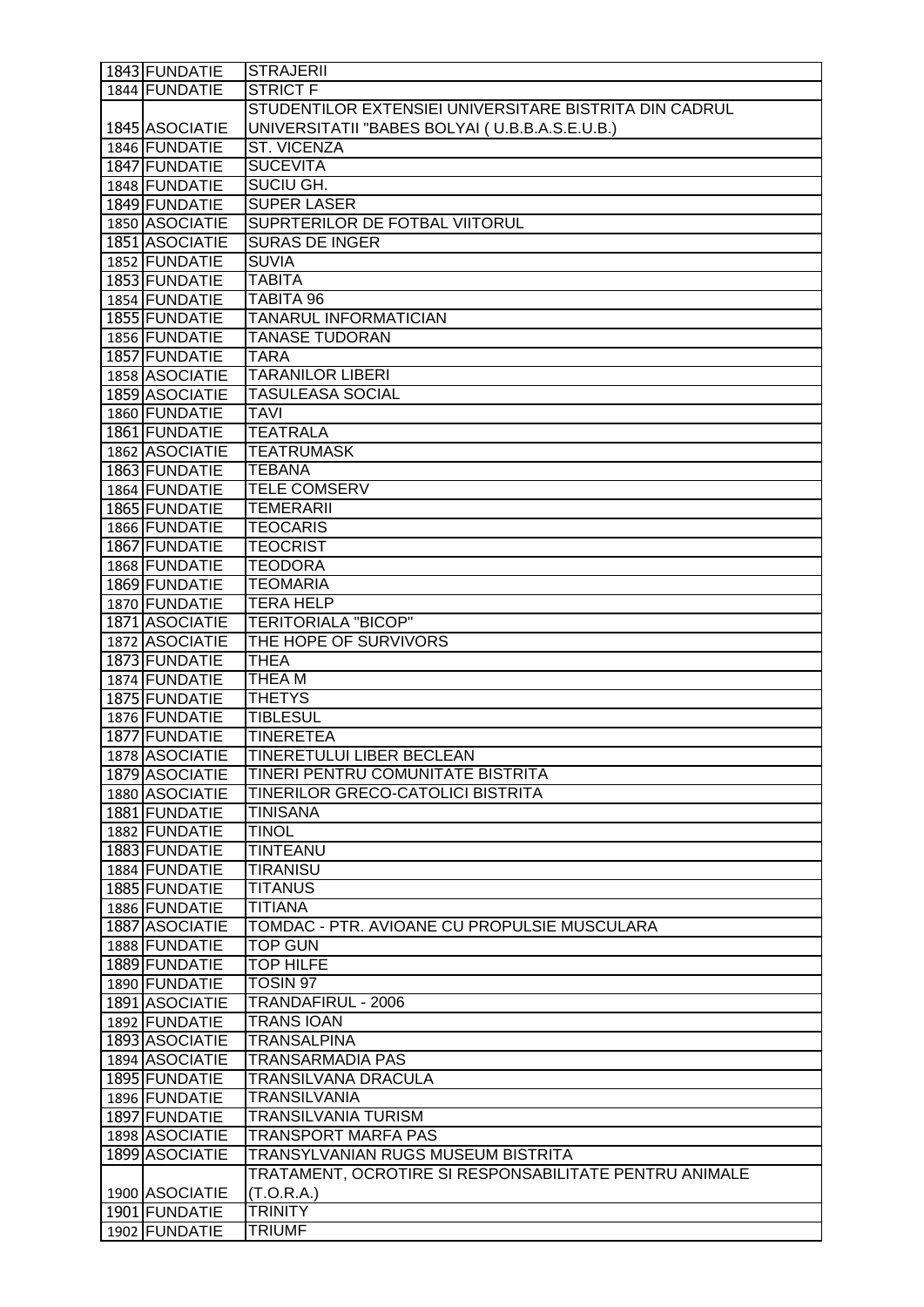| 1904 FUNDATIE<br><b>TUDOR</b><br>1905 ASOCIATIE<br><b>TUDOR JARDA BISTRITA</b><br><b>TURISM EPISTOLAR</b><br>1906 ASOCIATIE<br>1907 ASOCIATIE<br>TURISM MONTANA GUNTER MALZER<br><b>TURISM PRO</b><br>1908 FUNDATIE<br><b>TVINTO</b><br>1909 FUNDATIE<br>1910 ASOCIATIE<br>UJSL - CNSLR FRATIA - B-TA<br><b>UMANISTILOR BISTRITENI</b><br>1911 ASOCIATIE<br>1912 FUNDATIE<br><b>UMANITARA</b><br>1913 FUNDATIE<br><b>UMANUS</b><br>UMWELTINITIATIVE - TRANSILVANIA<br>1914 FUNDATIE<br>1915 FUNDATIE<br><b>UNIDORA</b><br>1916 ASOCIATIE<br>UNIREA PAS - AGROMEC<br><b>UNIREA PAS B-TA</b><br>1917 ASOCIATIE<br>1918 FUNDATIE<br>UNIREA UMANITARA<br>1919 ASOCIATIE<br><b>UNITAS</b><br>UNIUNEA ARTISILOR PLASTICI BISTRITA<br>1920 ASOCIATIE<br>1921 UNIUNE<br>UNIUNEA JUDETEANA A COOPERATIEI DE CONSUM BISTRITA-NASAUD<br>1922 UNIUNE<br>UNIUNEA JUDETEANA BISTRITA-NASAUD A SINDICATELOR LIBERE<br>1923 ASOCIATIE<br>UNIUNEA JUD. A SIND. DEMOCRATICE<br>1924 ASOCIATIE<br>UNIUNEA LIBERAL DEMOCRATA A RROMILOR<br><b>NASAUD</b><br>1925 ASOCIATIE<br>UNIVERS UMANITARA<br>1926 FUNDATIE<br>1927 ASOCIATIE<br>UNIVERSITATEA "ANDREI MURESANU" BISTRITA<br>UNIVERSITATEA "PETRU RARES" BISTRITA - FILIALA BISTRITA<br>1928 FUNDATIE<br>1929 FUNDATIE<br><b>URAGANUL</b><br>1930 ASOCIATIE<br>URBANA PRIVATIZARE - PAS | UNIUNEA NATIONALA A MEDIATORILOR DIN ROMANIA - FILIALA BISTRITA- |
|--------------------------------------------------------------------------------------------------------------------------------------------------------------------------------------------------------------------------------------------------------------------------------------------------------------------------------------------------------------------------------------------------------------------------------------------------------------------------------------------------------------------------------------------------------------------------------------------------------------------------------------------------------------------------------------------------------------------------------------------------------------------------------------------------------------------------------------------------------------------------------------------------------------------------------------------------------------------------------------------------------------------------------------------------------------------------------------------------------------------------------------------------------------------------------------------------------------------------------------------------------------------------------------------------------------------------|------------------------------------------------------------------|
|                                                                                                                                                                                                                                                                                                                                                                                                                                                                                                                                                                                                                                                                                                                                                                                                                                                                                                                                                                                                                                                                                                                                                                                                                                                                                                                          |                                                                  |
|                                                                                                                                                                                                                                                                                                                                                                                                                                                                                                                                                                                                                                                                                                                                                                                                                                                                                                                                                                                                                                                                                                                                                                                                                                                                                                                          |                                                                  |
|                                                                                                                                                                                                                                                                                                                                                                                                                                                                                                                                                                                                                                                                                                                                                                                                                                                                                                                                                                                                                                                                                                                                                                                                                                                                                                                          |                                                                  |
|                                                                                                                                                                                                                                                                                                                                                                                                                                                                                                                                                                                                                                                                                                                                                                                                                                                                                                                                                                                                                                                                                                                                                                                                                                                                                                                          |                                                                  |
|                                                                                                                                                                                                                                                                                                                                                                                                                                                                                                                                                                                                                                                                                                                                                                                                                                                                                                                                                                                                                                                                                                                                                                                                                                                                                                                          |                                                                  |
|                                                                                                                                                                                                                                                                                                                                                                                                                                                                                                                                                                                                                                                                                                                                                                                                                                                                                                                                                                                                                                                                                                                                                                                                                                                                                                                          |                                                                  |
|                                                                                                                                                                                                                                                                                                                                                                                                                                                                                                                                                                                                                                                                                                                                                                                                                                                                                                                                                                                                                                                                                                                                                                                                                                                                                                                          |                                                                  |
|                                                                                                                                                                                                                                                                                                                                                                                                                                                                                                                                                                                                                                                                                                                                                                                                                                                                                                                                                                                                                                                                                                                                                                                                                                                                                                                          |                                                                  |
|                                                                                                                                                                                                                                                                                                                                                                                                                                                                                                                                                                                                                                                                                                                                                                                                                                                                                                                                                                                                                                                                                                                                                                                                                                                                                                                          |                                                                  |
|                                                                                                                                                                                                                                                                                                                                                                                                                                                                                                                                                                                                                                                                                                                                                                                                                                                                                                                                                                                                                                                                                                                                                                                                                                                                                                                          |                                                                  |
|                                                                                                                                                                                                                                                                                                                                                                                                                                                                                                                                                                                                                                                                                                                                                                                                                                                                                                                                                                                                                                                                                                                                                                                                                                                                                                                          |                                                                  |
|                                                                                                                                                                                                                                                                                                                                                                                                                                                                                                                                                                                                                                                                                                                                                                                                                                                                                                                                                                                                                                                                                                                                                                                                                                                                                                                          |                                                                  |
|                                                                                                                                                                                                                                                                                                                                                                                                                                                                                                                                                                                                                                                                                                                                                                                                                                                                                                                                                                                                                                                                                                                                                                                                                                                                                                                          |                                                                  |
|                                                                                                                                                                                                                                                                                                                                                                                                                                                                                                                                                                                                                                                                                                                                                                                                                                                                                                                                                                                                                                                                                                                                                                                                                                                                                                                          |                                                                  |
|                                                                                                                                                                                                                                                                                                                                                                                                                                                                                                                                                                                                                                                                                                                                                                                                                                                                                                                                                                                                                                                                                                                                                                                                                                                                                                                          |                                                                  |
|                                                                                                                                                                                                                                                                                                                                                                                                                                                                                                                                                                                                                                                                                                                                                                                                                                                                                                                                                                                                                                                                                                                                                                                                                                                                                                                          |                                                                  |
|                                                                                                                                                                                                                                                                                                                                                                                                                                                                                                                                                                                                                                                                                                                                                                                                                                                                                                                                                                                                                                                                                                                                                                                                                                                                                                                          |                                                                  |
|                                                                                                                                                                                                                                                                                                                                                                                                                                                                                                                                                                                                                                                                                                                                                                                                                                                                                                                                                                                                                                                                                                                                                                                                                                                                                                                          |                                                                  |
|                                                                                                                                                                                                                                                                                                                                                                                                                                                                                                                                                                                                                                                                                                                                                                                                                                                                                                                                                                                                                                                                                                                                                                                                                                                                                                                          |                                                                  |
|                                                                                                                                                                                                                                                                                                                                                                                                                                                                                                                                                                                                                                                                                                                                                                                                                                                                                                                                                                                                                                                                                                                                                                                                                                                                                                                          |                                                                  |
|                                                                                                                                                                                                                                                                                                                                                                                                                                                                                                                                                                                                                                                                                                                                                                                                                                                                                                                                                                                                                                                                                                                                                                                                                                                                                                                          |                                                                  |
|                                                                                                                                                                                                                                                                                                                                                                                                                                                                                                                                                                                                                                                                                                                                                                                                                                                                                                                                                                                                                                                                                                                                                                                                                                                                                                                          |                                                                  |
|                                                                                                                                                                                                                                                                                                                                                                                                                                                                                                                                                                                                                                                                                                                                                                                                                                                                                                                                                                                                                                                                                                                                                                                                                                                                                                                          |                                                                  |
|                                                                                                                                                                                                                                                                                                                                                                                                                                                                                                                                                                                                                                                                                                                                                                                                                                                                                                                                                                                                                                                                                                                                                                                                                                                                                                                          |                                                                  |
|                                                                                                                                                                                                                                                                                                                                                                                                                                                                                                                                                                                                                                                                                                                                                                                                                                                                                                                                                                                                                                                                                                                                                                                                                                                                                                                          |                                                                  |
|                                                                                                                                                                                                                                                                                                                                                                                                                                                                                                                                                                                                                                                                                                                                                                                                                                                                                                                                                                                                                                                                                                                                                                                                                                                                                                                          |                                                                  |
|                                                                                                                                                                                                                                                                                                                                                                                                                                                                                                                                                                                                                                                                                                                                                                                                                                                                                                                                                                                                                                                                                                                                                                                                                                                                                                                          |                                                                  |
|                                                                                                                                                                                                                                                                                                                                                                                                                                                                                                                                                                                                                                                                                                                                                                                                                                                                                                                                                                                                                                                                                                                                                                                                                                                                                                                          |                                                                  |
|                                                                                                                                                                                                                                                                                                                                                                                                                                                                                                                                                                                                                                                                                                                                                                                                                                                                                                                                                                                                                                                                                                                                                                                                                                                                                                                          |                                                                  |
|                                                                                                                                                                                                                                                                                                                                                                                                                                                                                                                                                                                                                                                                                                                                                                                                                                                                                                                                                                                                                                                                                                                                                                                                                                                                                                                          |                                                                  |
| 1931 ASOCIATIE                                                                                                                                                                                                                                                                                                                                                                                                                                                                                                                                                                                                                                                                                                                                                                                                                                                                                                                                                                                                                                                                                                                                                                                                                                                                                                           |                                                                  |
| 1932 FUNDATIE                                                                                                                                                                                                                                                                                                                                                                                                                                                                                                                                                                                                                                                                                                                                                                                                                                                                                                                                                                                                                                                                                                                                                                                                                                                                                                            | <b>URMA BISTRITA</b>                                             |
| 1933 ASOCIATIE                                                                                                                                                                                                                                                                                                                                                                                                                                                                                                                                                                                                                                                                                                                                                                                                                                                                                                                                                                                                                                                                                                                                                                                                                                                                                                           | VADU                                                             |
| 1934 FUNDATIE                                                                                                                                                                                                                                                                                                                                                                                                                                                                                                                                                                                                                                                                                                                                                                                                                                                                                                                                                                                                                                                                                                                                                                                                                                                                                                            | <b>VAIDA VOEVOD</b>                                              |
| 1935 ASOCIATIE                                                                                                                                                                                                                                                                                                                                                                                                                                                                                                                                                                                                                                                                                                                                                                                                                                                                                                                                                                                                                                                                                                                                                                                                                                                                                                           | <b>VALAHIA</b>                                                   |
| 1936 ASOCIATIE                                                                                                                                                                                                                                                                                                                                                                                                                                                                                                                                                                                                                                                                                                                                                                                                                                                                                                                                                                                                                                                                                                                                                                                                                                                                                                           | <b>VALEA ALUNISULUI</b>                                          |
| 1937 FUNDATIE                                                                                                                                                                                                                                                                                                                                                                                                                                                                                                                                                                                                                                                                                                                                                                                                                                                                                                                                                                                                                                                                                                                                                                                                                                                                                                            | <b>VALEA RUSULUI</b>                                             |
| 1938 ASOCIATIE                                                                                                                                                                                                                                                                                                                                                                                                                                                                                                                                                                                                                                                                                                                                                                                                                                                                                                                                                                                                                                                                                                                                                                                                                                                                                                           | VALY - SAM                                                       |
| 1939 ASOCIATIE                                                                                                                                                                                                                                                                                                                                                                                                                                                                                                                                                                                                                                                                                                                                                                                                                                                                                                                                                                                                                                                                                                                                                                                                                                                                                                           | <b>VANATORII CARPATILOR</b>                                      |
|                                                                                                                                                                                                                                                                                                                                                                                                                                                                                                                                                                                                                                                                                                                                                                                                                                                                                                                                                                                                                                                                                                                                                                                                                                                                                                                          | <b>VANATORILOR "COLT ALB"</b>                                    |
| 1940 FUNDATIE                                                                                                                                                                                                                                                                                                                                                                                                                                                                                                                                                                                                                                                                                                                                                                                                                                                                                                                                                                                                                                                                                                                                                                                                                                                                                                            | <b>VANCAR</b>                                                    |
| 1941 FUNDATIE<br><b>VASI</b>                                                                                                                                                                                                                                                                                                                                                                                                                                                                                                                                                                                                                                                                                                                                                                                                                                                                                                                                                                                                                                                                                                                                                                                                                                                                                             |                                                                  |
| <b>VASMERY</b><br>1942 FUNDATIE                                                                                                                                                                                                                                                                                                                                                                                                                                                                                                                                                                                                                                                                                                                                                                                                                                                                                                                                                                                                                                                                                                                                                                                                                                                                                          |                                                                  |
| 1943 FUNDATIE<br><b>VATRA</b>                                                                                                                                                                                                                                                                                                                                                                                                                                                                                                                                                                                                                                                                                                                                                                                                                                                                                                                                                                                                                                                                                                                                                                                                                                                                                            |                                                                  |
| 1944 UNIUNE<br><b>VATRA ROMANEASCA</b>                                                                                                                                                                                                                                                                                                                                                                                                                                                                                                                                                                                                                                                                                                                                                                                                                                                                                                                                                                                                                                                                                                                                                                                                                                                                                   |                                                                  |
| 1945 FUNDATIE<br>VEL                                                                                                                                                                                                                                                                                                                                                                                                                                                                                                                                                                                                                                                                                                                                                                                                                                                                                                                                                                                                                                                                                                                                                                                                                                                                                                     |                                                                  |
| <b>VEN LIANA</b><br>1946 FUNDATIE                                                                                                                                                                                                                                                                                                                                                                                                                                                                                                                                                                                                                                                                                                                                                                                                                                                                                                                                                                                                                                                                                                                                                                                                                                                                                        |                                                                  |
| 1947 FUNDATIE<br><b>VENUS</b>                                                                                                                                                                                                                                                                                                                                                                                                                                                                                                                                                                                                                                                                                                                                                                                                                                                                                                                                                                                                                                                                                                                                                                                                                                                                                            |                                                                  |
| <b>VERA</b><br>1948 FUNDATIE                                                                                                                                                                                                                                                                                                                                                                                                                                                                                                                                                                                                                                                                                                                                                                                                                                                                                                                                                                                                                                                                                                                                                                                                                                                                                             |                                                                  |
| 1949 ASOCIATIE<br><b>VERA CARITAS</b>                                                                                                                                                                                                                                                                                                                                                                                                                                                                                                                                                                                                                                                                                                                                                                                                                                                                                                                                                                                                                                                                                                                                                                                                                                                                                    |                                                                  |
| 1950 FUNDATIE<br><b>VERITAS</b>                                                                                                                                                                                                                                                                                                                                                                                                                                                                                                                                                                                                                                                                                                                                                                                                                                                                                                                                                                                                                                                                                                                                                                                                                                                                                          |                                                                  |
| <b>VERONICA</b><br>1951 FUNDATIE                                                                                                                                                                                                                                                                                                                                                                                                                                                                                                                                                                                                                                                                                                                                                                                                                                                                                                                                                                                                                                                                                                                                                                                                                                                                                         |                                                                  |
| <b>VET MEDICA</b><br>1952 FUNDATIE                                                                                                                                                                                                                                                                                                                                                                                                                                                                                                                                                                                                                                                                                                                                                                                                                                                                                                                                                                                                                                                                                                                                                                                                                                                                                       |                                                                  |
| 1953 FUNDATIE<br><b>VICKY SAND</b>                                                                                                                                                                                                                                                                                                                                                                                                                                                                                                                                                                                                                                                                                                                                                                                                                                                                                                                                                                                                                                                                                                                                                                                                                                                                                       |                                                                  |
| <b>VICLAIULIA UMAN</b><br>1954 FUNDATIE                                                                                                                                                                                                                                                                                                                                                                                                                                                                                                                                                                                                                                                                                                                                                                                                                                                                                                                                                                                                                                                                                                                                                                                                                                                                                  |                                                                  |
| 1955 FUNDATIE<br><b>VICTOR BABES II</b>                                                                                                                                                                                                                                                                                                                                                                                                                                                                                                                                                                                                                                                                                                                                                                                                                                                                                                                                                                                                                                                                                                                                                                                                                                                                                  |                                                                  |
|                                                                                                                                                                                                                                                                                                                                                                                                                                                                                                                                                                                                                                                                                                                                                                                                                                                                                                                                                                                                                                                                                                                                                                                                                                                                                                                          |                                                                  |
| <b>VICTORIA</b><br>1956 FUNDATIE<br><b>VIITORUL</b>                                                                                                                                                                                                                                                                                                                                                                                                                                                                                                                                                                                                                                                                                                                                                                                                                                                                                                                                                                                                                                                                                                                                                                                                                                                                      |                                                                  |
| 1957 FUNDATIE<br><b>VIO</b>                                                                                                                                                                                                                                                                                                                                                                                                                                                                                                                                                                                                                                                                                                                                                                                                                                                                                                                                                                                                                                                                                                                                                                                                                                                                                              |                                                                  |
| 1958 FUNDATIE<br><b>VIODAVA</b>                                                                                                                                                                                                                                                                                                                                                                                                                                                                                                                                                                                                                                                                                                                                                                                                                                                                                                                                                                                                                                                                                                                                                                                                                                                                                          |                                                                  |
| 1959 FUNDATIE                                                                                                                                                                                                                                                                                                                                                                                                                                                                                                                                                                                                                                                                                                                                                                                                                                                                                                                                                                                                                                                                                                                                                                                                                                                                                                            |                                                                  |
| <b>VIORICA</b><br>1960 FUNDATIE<br><b>VIRGILIUS</b><br>1961 FUNDATIE                                                                                                                                                                                                                                                                                                                                                                                                                                                                                                                                                                                                                                                                                                                                                                                                                                                                                                                                                                                                                                                                                                                                                                                                                                                     |                                                                  |
|                                                                                                                                                                                                                                                                                                                                                                                                                                                                                                                                                                                                                                                                                                                                                                                                                                                                                                                                                                                                                                                                                                                                                                                                                                                                                                                          |                                                                  |
|                                                                                                                                                                                                                                                                                                                                                                                                                                                                                                                                                                                                                                                                                                                                                                                                                                                                                                                                                                                                                                                                                                                                                                                                                                                                                                                          |                                                                  |
|                                                                                                                                                                                                                                                                                                                                                                                                                                                                                                                                                                                                                                                                                                                                                                                                                                                                                                                                                                                                                                                                                                                                                                                                                                                                                                                          |                                                                  |
|                                                                                                                                                                                                                                                                                                                                                                                                                                                                                                                                                                                                                                                                                                                                                                                                                                                                                                                                                                                                                                                                                                                                                                                                                                                                                                                          |                                                                  |
|                                                                                                                                                                                                                                                                                                                                                                                                                                                                                                                                                                                                                                                                                                                                                                                                                                                                                                                                                                                                                                                                                                                                                                                                                                                                                                                          |                                                                  |
|                                                                                                                                                                                                                                                                                                                                                                                                                                                                                                                                                                                                                                                                                                                                                                                                                                                                                                                                                                                                                                                                                                                                                                                                                                                                                                                          |                                                                  |
|                                                                                                                                                                                                                                                                                                                                                                                                                                                                                                                                                                                                                                                                                                                                                                                                                                                                                                                                                                                                                                                                                                                                                                                                                                                                                                                          |                                                                  |
|                                                                                                                                                                                                                                                                                                                                                                                                                                                                                                                                                                                                                                                                                                                                                                                                                                                                                                                                                                                                                                                                                                                                                                                                                                                                                                                          |                                                                  |
|                                                                                                                                                                                                                                                                                                                                                                                                                                                                                                                                                                                                                                                                                                                                                                                                                                                                                                                                                                                                                                                                                                                                                                                                                                                                                                                          |                                                                  |
|                                                                                                                                                                                                                                                                                                                                                                                                                                                                                                                                                                                                                                                                                                                                                                                                                                                                                                                                                                                                                                                                                                                                                                                                                                                                                                                          |                                                                  |
|                                                                                                                                                                                                                                                                                                                                                                                                                                                                                                                                                                                                                                                                                                                                                                                                                                                                                                                                                                                                                                                                                                                                                                                                                                                                                                                          |                                                                  |
|                                                                                                                                                                                                                                                                                                                                                                                                                                                                                                                                                                                                                                                                                                                                                                                                                                                                                                                                                                                                                                                                                                                                                                                                                                                                                                                          |                                                                  |
|                                                                                                                                                                                                                                                                                                                                                                                                                                                                                                                                                                                                                                                                                                                                                                                                                                                                                                                                                                                                                                                                                                                                                                                                                                                                                                                          |                                                                  |
|                                                                                                                                                                                                                                                                                                                                                                                                                                                                                                                                                                                                                                                                                                                                                                                                                                                                                                                                                                                                                                                                                                                                                                                                                                                                                                                          |                                                                  |
|                                                                                                                                                                                                                                                                                                                                                                                                                                                                                                                                                                                                                                                                                                                                                                                                                                                                                                                                                                                                                                                                                                                                                                                                                                                                                                                          |                                                                  |
|                                                                                                                                                                                                                                                                                                                                                                                                                                                                                                                                                                                                                                                                                                                                                                                                                                                                                                                                                                                                                                                                                                                                                                                                                                                                                                                          |                                                                  |
|                                                                                                                                                                                                                                                                                                                                                                                                                                                                                                                                                                                                                                                                                                                                                                                                                                                                                                                                                                                                                                                                                                                                                                                                                                                                                                                          |                                                                  |
|                                                                                                                                                                                                                                                                                                                                                                                                                                                                                                                                                                                                                                                                                                                                                                                                                                                                                                                                                                                                                                                                                                                                                                                                                                                                                                                          |                                                                  |
|                                                                                                                                                                                                                                                                                                                                                                                                                                                                                                                                                                                                                                                                                                                                                                                                                                                                                                                                                                                                                                                                                                                                                                                                                                                                                                                          |                                                                  |
|                                                                                                                                                                                                                                                                                                                                                                                                                                                                                                                                                                                                                                                                                                                                                                                                                                                                                                                                                                                                                                                                                                                                                                                                                                                                                                                          |                                                                  |
|                                                                                                                                                                                                                                                                                                                                                                                                                                                                                                                                                                                                                                                                                                                                                                                                                                                                                                                                                                                                                                                                                                                                                                                                                                                                                                                          |                                                                  |
|                                                                                                                                                                                                                                                                                                                                                                                                                                                                                                                                                                                                                                                                                                                                                                                                                                                                                                                                                                                                                                                                                                                                                                                                                                                                                                                          |                                                                  |
|                                                                                                                                                                                                                                                                                                                                                                                                                                                                                                                                                                                                                                                                                                                                                                                                                                                                                                                                                                                                                                                                                                                                                                                                                                                                                                                          |                                                                  |
|                                                                                                                                                                                                                                                                                                                                                                                                                                                                                                                                                                                                                                                                                                                                                                                                                                                                                                                                                                                                                                                                                                                                                                                                                                                                                                                          |                                                                  |
|                                                                                                                                                                                                                                                                                                                                                                                                                                                                                                                                                                                                                                                                                                                                                                                                                                                                                                                                                                                                                                                                                                                                                                                                                                                                                                                          |                                                                  |
|                                                                                                                                                                                                                                                                                                                                                                                                                                                                                                                                                                                                                                                                                                                                                                                                                                                                                                                                                                                                                                                                                                                                                                                                                                                                                                                          |                                                                  |
|                                                                                                                                                                                                                                                                                                                                                                                                                                                                                                                                                                                                                                                                                                                                                                                                                                                                                                                                                                                                                                                                                                                                                                                                                                                                                                                          |                                                                  |
|                                                                                                                                                                                                                                                                                                                                                                                                                                                                                                                                                                                                                                                                                                                                                                                                                                                                                                                                                                                                                                                                                                                                                                                                                                                                                                                          |                                                                  |
|                                                                                                                                                                                                                                                                                                                                                                                                                                                                                                                                                                                                                                                                                                                                                                                                                                                                                                                                                                                                                                                                                                                                                                                                                                                                                                                          |                                                                  |
|                                                                                                                                                                                                                                                                                                                                                                                                                                                                                                                                                                                                                                                                                                                                                                                                                                                                                                                                                                                                                                                                                                                                                                                                                                                                                                                          |                                                                  |
|                                                                                                                                                                                                                                                                                                                                                                                                                                                                                                                                                                                                                                                                                                                                                                                                                                                                                                                                                                                                                                                                                                                                                                                                                                                                                                                          |                                                                  |
|                                                                                                                                                                                                                                                                                                                                                                                                                                                                                                                                                                                                                                                                                                                                                                                                                                                                                                                                                                                                                                                                                                                                                                                                                                                                                                                          |                                                                  |
|                                                                                                                                                                                                                                                                                                                                                                                                                                                                                                                                                                                                                                                                                                                                                                                                                                                                                                                                                                                                                                                                                                                                                                                                                                                                                                                          |                                                                  |
|                                                                                                                                                                                                                                                                                                                                                                                                                                                                                                                                                                                                                                                                                                                                                                                                                                                                                                                                                                                                                                                                                                                                                                                                                                                                                                                          |                                                                  |
|                                                                                                                                                                                                                                                                                                                                                                                                                                                                                                                                                                                                                                                                                                                                                                                                                                                                                                                                                                                                                                                                                                                                                                                                                                                                                                                          |                                                                  |
|                                                                                                                                                                                                                                                                                                                                                                                                                                                                                                                                                                                                                                                                                                                                                                                                                                                                                                                                                                                                                                                                                                                                                                                                                                                                                                                          |                                                                  |
|                                                                                                                                                                                                                                                                                                                                                                                                                                                                                                                                                                                                                                                                                                                                                                                                                                                                                                                                                                                                                                                                                                                                                                                                                                                                                                                          |                                                                  |
|                                                                                                                                                                                                                                                                                                                                                                                                                                                                                                                                                                                                                                                                                                                                                                                                                                                                                                                                                                                                                                                                                                                                                                                                                                                                                                                          |                                                                  |
|                                                                                                                                                                                                                                                                                                                                                                                                                                                                                                                                                                                                                                                                                                                                                                                                                                                                                                                                                                                                                                                                                                                                                                                                                                                                                                                          |                                                                  |
|                                                                                                                                                                                                                                                                                                                                                                                                                                                                                                                                                                                                                                                                                                                                                                                                                                                                                                                                                                                                                                                                                                                                                                                                                                                                                                                          |                                                                  |
|                                                                                                                                                                                                                                                                                                                                                                                                                                                                                                                                                                                                                                                                                                                                                                                                                                                                                                                                                                                                                                                                                                                                                                                                                                                                                                                          |                                                                  |
|                                                                                                                                                                                                                                                                                                                                                                                                                                                                                                                                                                                                                                                                                                                                                                                                                                                                                                                                                                                                                                                                                                                                                                                                                                                                                                                          |                                                                  |
|                                                                                                                                                                                                                                                                                                                                                                                                                                                                                                                                                                                                                                                                                                                                                                                                                                                                                                                                                                                                                                                                                                                                                                                                                                                                                                                          |                                                                  |
|                                                                                                                                                                                                                                                                                                                                                                                                                                                                                                                                                                                                                                                                                                                                                                                                                                                                                                                                                                                                                                                                                                                                                                                                                                                                                                                          |                                                                  |
|                                                                                                                                                                                                                                                                                                                                                                                                                                                                                                                                                                                                                                                                                                                                                                                                                                                                                                                                                                                                                                                                                                                                                                                                                                                                                                                          |                                                                  |
|                                                                                                                                                                                                                                                                                                                                                                                                                                                                                                                                                                                                                                                                                                                                                                                                                                                                                                                                                                                                                                                                                                                                                                                                                                                                                                                          |                                                                  |
|                                                                                                                                                                                                                                                                                                                                                                                                                                                                                                                                                                                                                                                                                                                                                                                                                                                                                                                                                                                                                                                                                                                                                                                                                                                                                                                          |                                                                  |
|                                                                                                                                                                                                                                                                                                                                                                                                                                                                                                                                                                                                                                                                                                                                                                                                                                                                                                                                                                                                                                                                                                                                                                                                                                                                                                                          |                                                                  |
|                                                                                                                                                                                                                                                                                                                                                                                                                                                                                                                                                                                                                                                                                                                                                                                                                                                                                                                                                                                                                                                                                                                                                                                                                                                                                                                          |                                                                  |
|                                                                                                                                                                                                                                                                                                                                                                                                                                                                                                                                                                                                                                                                                                                                                                                                                                                                                                                                                                                                                                                                                                                                                                                                                                                                                                                          |                                                                  |
|                                                                                                                                                                                                                                                                                                                                                                                                                                                                                                                                                                                                                                                                                                                                                                                                                                                                                                                                                                                                                                                                                                                                                                                                                                                                                                                          |                                                                  |
|                                                                                                                                                                                                                                                                                                                                                                                                                                                                                                                                                                                                                                                                                                                                                                                                                                                                                                                                                                                                                                                                                                                                                                                                                                                                                                                          |                                                                  |
|                                                                                                                                                                                                                                                                                                                                                                                                                                                                                                                                                                                                                                                                                                                                                                                                                                                                                                                                                                                                                                                                                                                                                                                                                                                                                                                          |                                                                  |
|                                                                                                                                                                                                                                                                                                                                                                                                                                                                                                                                                                                                                                                                                                                                                                                                                                                                                                                                                                                                                                                                                                                                                                                                                                                                                                                          |                                                                  |
|                                                                                                                                                                                                                                                                                                                                                                                                                                                                                                                                                                                                                                                                                                                                                                                                                                                                                                                                                                                                                                                                                                                                                                                                                                                                                                                          |                                                                  |
|                                                                                                                                                                                                                                                                                                                                                                                                                                                                                                                                                                                                                                                                                                                                                                                                                                                                                                                                                                                                                                                                                                                                                                                                                                                                                                                          |                                                                  |
|                                                                                                                                                                                                                                                                                                                                                                                                                                                                                                                                                                                                                                                                                                                                                                                                                                                                                                                                                                                                                                                                                                                                                                                                                                                                                                                          |                                                                  |
|                                                                                                                                                                                                                                                                                                                                                                                                                                                                                                                                                                                                                                                                                                                                                                                                                                                                                                                                                                                                                                                                                                                                                                                                                                                                                                                          |                                                                  |
|                                                                                                                                                                                                                                                                                                                                                                                                                                                                                                                                                                                                                                                                                                                                                                                                                                                                                                                                                                                                                                                                                                                                                                                                                                                                                                                          |                                                                  |
|                                                                                                                                                                                                                                                                                                                                                                                                                                                                                                                                                                                                                                                                                                                                                                                                                                                                                                                                                                                                                                                                                                                                                                                                                                                                                                                          |                                                                  |
|                                                                                                                                                                                                                                                                                                                                                                                                                                                                                                                                                                                                                                                                                                                                                                                                                                                                                                                                                                                                                                                                                                                                                                                                                                                                                                                          |                                                                  |
|                                                                                                                                                                                                                                                                                                                                                                                                                                                                                                                                                                                                                                                                                                                                                                                                                                                                                                                                                                                                                                                                                                                                                                                                                                                                                                                          |                                                                  |
|                                                                                                                                                                                                                                                                                                                                                                                                                                                                                                                                                                                                                                                                                                                                                                                                                                                                                                                                                                                                                                                                                                                                                                                                                                                                                                                          |                                                                  |
|                                                                                                                                                                                                                                                                                                                                                                                                                                                                                                                                                                                                                                                                                                                                                                                                                                                                                                                                                                                                                                                                                                                                                                                                                                                                                                                          |                                                                  |
|                                                                                                                                                                                                                                                                                                                                                                                                                                                                                                                                                                                                                                                                                                                                                                                                                                                                                                                                                                                                                                                                                                                                                                                                                                                                                                                          |                                                                  |
|                                                                                                                                                                                                                                                                                                                                                                                                                                                                                                                                                                                                                                                                                                                                                                                                                                                                                                                                                                                                                                                                                                                                                                                                                                                                                                                          |                                                                  |
|                                                                                                                                                                                                                                                                                                                                                                                                                                                                                                                                                                                                                                                                                                                                                                                                                                                                                                                                                                                                                                                                                                                                                                                                                                                                                                                          |                                                                  |
|                                                                                                                                                                                                                                                                                                                                                                                                                                                                                                                                                                                                                                                                                                                                                                                                                                                                                                                                                                                                                                                                                                                                                                                                                                                                                                                          |                                                                  |
|                                                                                                                                                                                                                                                                                                                                                                                                                                                                                                                                                                                                                                                                                                                                                                                                                                                                                                                                                                                                                                                                                                                                                                                                                                                                                                                          |                                                                  |
|                                                                                                                                                                                                                                                                                                                                                                                                                                                                                                                                                                                                                                                                                                                                                                                                                                                                                                                                                                                                                                                                                                                                                                                                                                                                                                                          |                                                                  |
|                                                                                                                                                                                                                                                                                                                                                                                                                                                                                                                                                                                                                                                                                                                                                                                                                                                                                                                                                                                                                                                                                                                                                                                                                                                                                                                          |                                                                  |
|                                                                                                                                                                                                                                                                                                                                                                                                                                                                                                                                                                                                                                                                                                                                                                                                                                                                                                                                                                                                                                                                                                                                                                                                                                                                                                                          |                                                                  |
|                                                                                                                                                                                                                                                                                                                                                                                                                                                                                                                                                                                                                                                                                                                                                                                                                                                                                                                                                                                                                                                                                                                                                                                                                                                                                                                          |                                                                  |
|                                                                                                                                                                                                                                                                                                                                                                                                                                                                                                                                                                                                                                                                                                                                                                                                                                                                                                                                                                                                                                                                                                                                                                                                                                                                                                                          |                                                                  |
|                                                                                                                                                                                                                                                                                                                                                                                                                                                                                                                                                                                                                                                                                                                                                                                                                                                                                                                                                                                                                                                                                                                                                                                                                                                                                                                          |                                                                  |
|                                                                                                                                                                                                                                                                                                                                                                                                                                                                                                                                                                                                                                                                                                                                                                                                                                                                                                                                                                                                                                                                                                                                                                                                                                                                                                                          |                                                                  |
|                                                                                                                                                                                                                                                                                                                                                                                                                                                                                                                                                                                                                                                                                                                                                                                                                                                                                                                                                                                                                                                                                                                                                                                                                                                                                                                          |                                                                  |
|                                                                                                                                                                                                                                                                                                                                                                                                                                                                                                                                                                                                                                                                                                                                                                                                                                                                                                                                                                                                                                                                                                                                                                                                                                                                                                                          |                                                                  |
|                                                                                                                                                                                                                                                                                                                                                                                                                                                                                                                                                                                                                                                                                                                                                                                                                                                                                                                                                                                                                                                                                                                                                                                                                                                                                                                          |                                                                  |
|                                                                                                                                                                                                                                                                                                                                                                                                                                                                                                                                                                                                                                                                                                                                                                                                                                                                                                                                                                                                                                                                                                                                                                                                                                                                                                                          |                                                                  |
|                                                                                                                                                                                                                                                                                                                                                                                                                                                                                                                                                                                                                                                                                                                                                                                                                                                                                                                                                                                                                                                                                                                                                                                                                                                                                                                          |                                                                  |
|                                                                                                                                                                                                                                                                                                                                                                                                                                                                                                                                                                                                                                                                                                                                                                                                                                                                                                                                                                                                                                                                                                                                                                                                                                                                                                                          |                                                                  |
|                                                                                                                                                                                                                                                                                                                                                                                                                                                                                                                                                                                                                                                                                                                                                                                                                                                                                                                                                                                                                                                                                                                                                                                                                                                                                                                          |                                                                  |